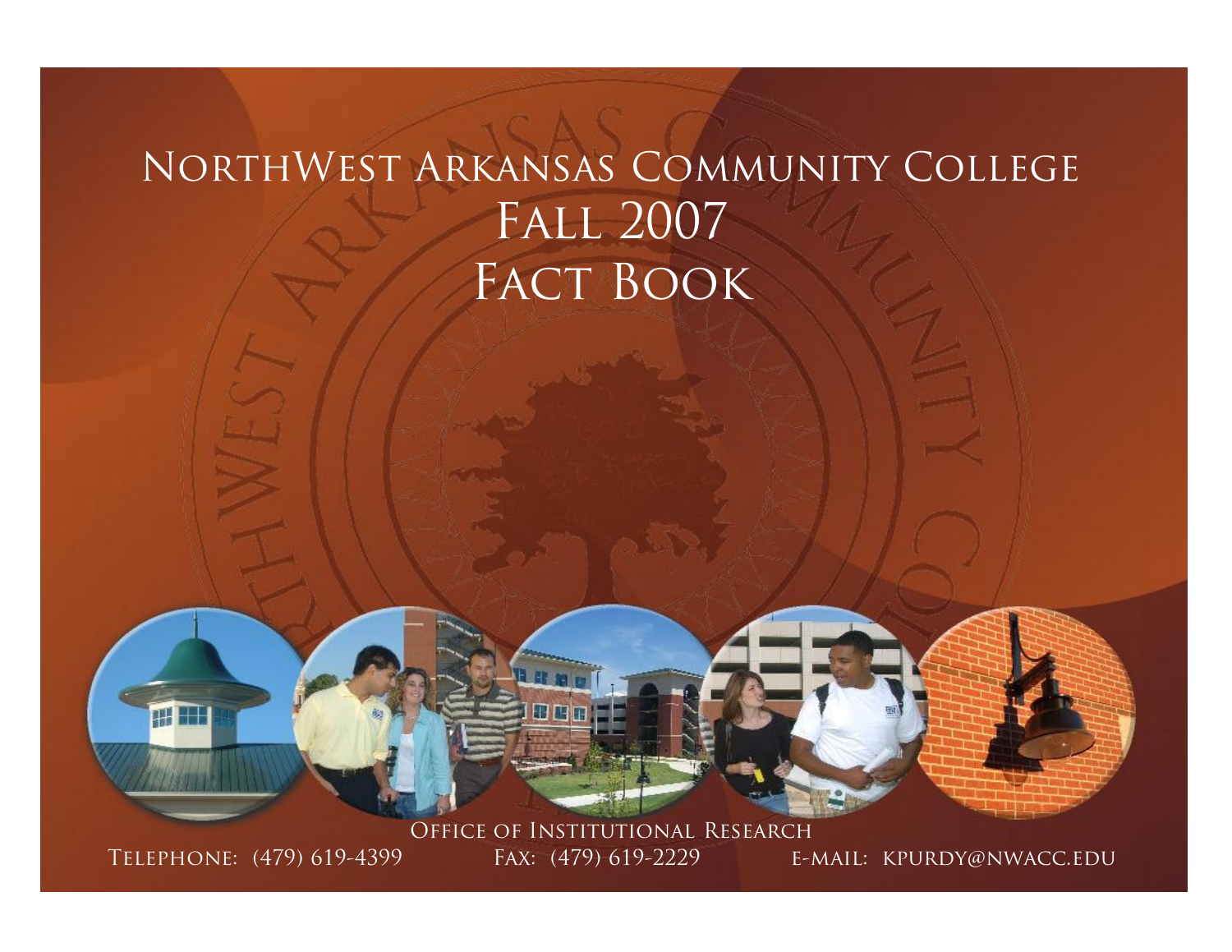# TABLE OF CONTENTS

| Table of Contents           | <b>REMEDIATION</b> |
|-----------------------------|--------------------|
| Introduction and Highlights | Remediated First   |

### ORGANIZATION

| Board of Trustees             | 4          | <b>RETENTION</b>      |
|-------------------------------|------------|-----------------------|
| Administration                | 4          | <b>Retention Rate</b> |
| Organization Chart            | $\ldots$ 5 | <b>Retention Rate</b> |
| History, Role and Scope       | 6          |                       |
| Strategic Plan Outline        | . 6        | <b>RESOURCES</b>      |
| Accreditation                 | 6          | Financial Aid         |
| Mission and Values Statements | 6          | Financial Repo        |
| College Facilities            |            |                       |

### LEARNING PROGRAMS

| Degree Programs                       | 8  |          |  |
|---------------------------------------|----|----------|--|
| Degrees and Certificates Awarded      |    | Glossarv |  |
| Licensure Test Results                | 10 |          |  |
| Student Semester Credit Hour by CIP   |    |          |  |
| Number of Sections of Courses Offered | 13 |          |  |
| Number of Faculty                     | 13 |          |  |
| Credit Hours Taught - FT & PT Faculty | 14 |          |  |
| Corporate and Continuing Education    | 15 |          |  |
| <b>Adult Education</b>                | 16 |          |  |
|                                       |    |          |  |

### **STUDENTS**

| 2006 and 2007 Headcount Summary Comparison             | 17  |                 |
|--------------------------------------------------------|-----|-----------------|
| Historical Headcount Summary                           | 18  | Cover Design:   |
| Headcount Enrollment by Semester                       | 19  | Students enjoy  |
| Headcount by Enrollment Status                         | 20  | Spring 2007. T  |
| <b>Headcount by Majors</b>                             | 21  | Union on the f  |
| Headcount by Race/Ethnicity                            | 22  | and financial a |
| Headcount by Reason for Enrollment                     | 23  | center on the t |
| Headcount by Residency                                 | 24  |                 |
| Washington County Facilities Enrollment                | .25 | The parking ga  |
| Headcount by Tuition Status                            | 26  |                 |
| Student Semester Credit Hours by Semester              | 27  |                 |
| <b>Student Semester Credit Hours by Tuition Status</b> | 28  |                 |
| Fall SSCH and FTE Enrollment                           | 29  |                 |
| Annual SSCH and FTE Enrollment                         | 30  |                 |
| High Schools in NWACC Service Area                     | 31  |                 |
| Step Ahead                                             | 32  |                 |
|                                                        |     |                 |

| Table of Contents                |              | <b>REMEDIATION</b>                                 |     |  |
|----------------------------------|--------------|----------------------------------------------------|-----|--|
| Introduction and Highlights      |              | Remediated First Time Freshmen                     | 33  |  |
|                                  |              | Average ACT Composite Scores                       | 34  |  |
| <b>GANIZATION</b>                |              |                                                    |     |  |
| <b>Board of Trustees</b>         |              | <b>RETENTION</b>                                   |     |  |
| Administration                   |              | Retention Rates for Full-Time, First-Time Freshmen | 35  |  |
| Organization Chart               | $\ddotsc$    | <b>Retention Rates for All Students</b><br>        | 36  |  |
| History, Role and Scope          | <sub>b</sub> |                                                    |     |  |
| Strategic Plan Outline           | $\cdot 6$    | <b>RESOURCES</b>                                   |     |  |
| Accreditation                    | 6            | Financial Aid                                      | .37 |  |
| Mission and Values Statements    | 6            | Financial Report Summary                           | 38  |  |
| College Facilities               |              |                                                    |     |  |
|                                  |              | <b>SUMMARY</b>                                     |     |  |
| <b>RNING PROGRAMS</b>            |              | Summary of Students Served                         | 39  |  |
| Degree Programs                  | ×            |                                                    |     |  |
| Degrees and Certificates Awarded |              | Glossary                                           | 40  |  |

Students enjoy the 82,000 square foot Student Center that opened in Spring 2007. The \$16.5 million center houses the Trammel Student Union on the first floor, student services such as admissions, records and financial aid on the second floor, and classrooms and testing center on the third floor.

The parking garage opened in Fall 2006 and has 800 parking spaces.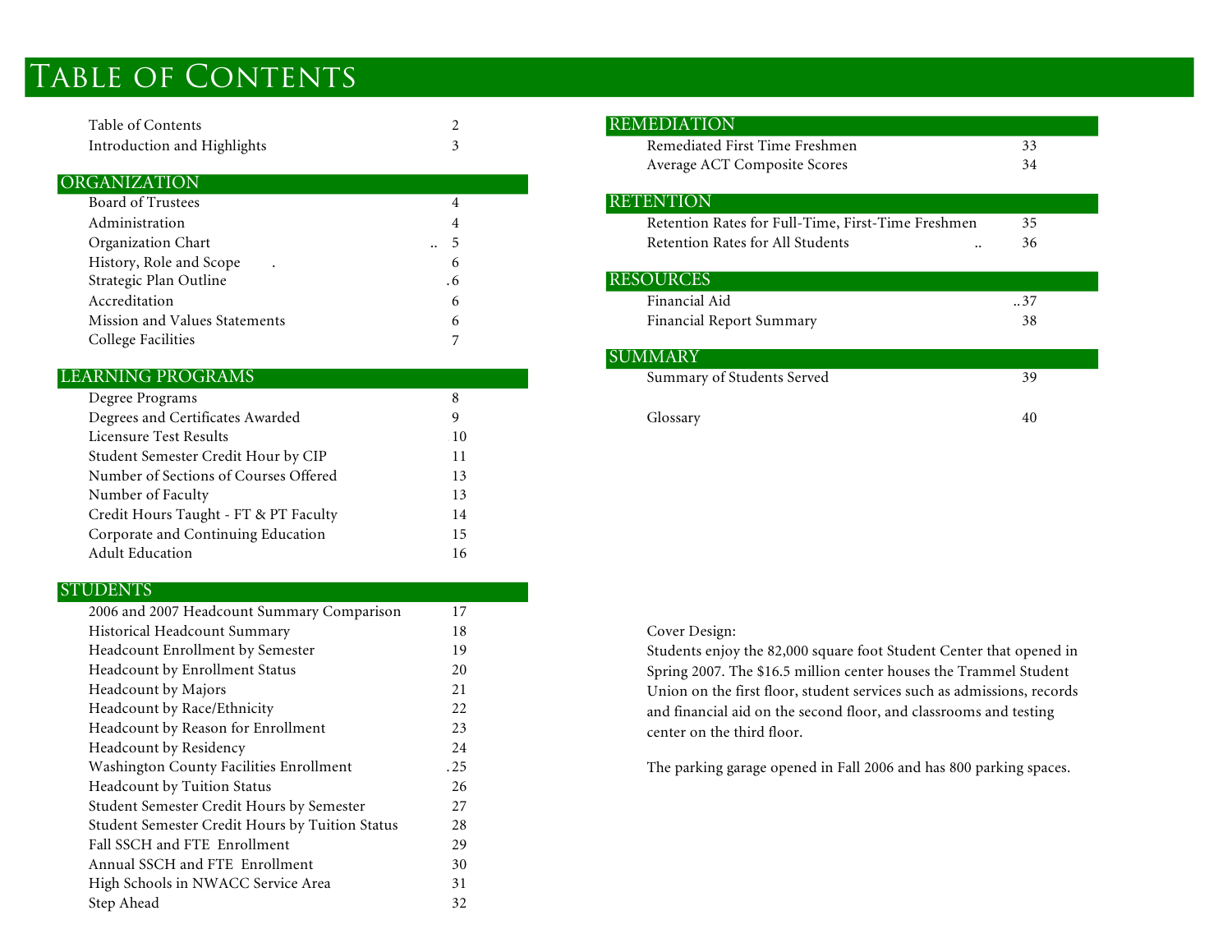## **INTRODUCTION**

The NorthWest Arkansas Community College Fact Book for Fall 2007 is produced by the Office of Institutional Research and outlines enrollment, faculty, financial and other comprehensive information for NorthWest Arkansas Community College.

All enrollment data in this document were based on the enrollment of the college at the end of the eleventh class day. All fiscal year data were collected as of June 30th, 2007. The definitions and guidelines used to compile this information are provided by the Integrated Postsecondary Education Data System (IPEDS) and the Arkansas Department of Higher Education. Definitions and guidelines unique to the institution will be noted on individual tables.

Copies of this document may be found in the offices of each College Cabinet Member, the Enrollment Management Committee, and in the Office of Institutional Research. In order to make the information more readily available to all constituents, the Institutional Research web site will provide limited Fact Book information. The site may be reached at http:/www.nwacc.edu/institutionalresearch/index.php.

The Fact Book will be updated prior to December 1 each year.

Inquiries and comments regarding this document may be directed to the Office of Institutional Research, NorthWest Arkansas Community College, One College Drive, Bentonville, AR 72712, by telephone at (479) 619-4399, or by e-mail at kpurdy@nwacc.edu.

## Highlights Fall 2007

- · Enrollment topped 6,000 for the first time in school history 6,470 students.
- · Headcount increased 12.9% and SSCH increased 13.1%.
- · Hispanic students now comprise 10% of our student body.
- · 1,299 first-time freshmen make up 20% of our student body.
- · To earn a degree or earn credits to transfer is the reason 74% of students attend NWACC.
- · The majority of NWACC students live in Benton and Washington Counties.
- · Over 20% of 2007 High School graduates from Rogers, Bentonville, Pea Ridge and Springdale enrolled at NWACC this fall.
- · Although the number of students requiring remediation for Math, English and Reading increased, the rate of remediation fell from Fall 2006 levels.
- · The average composite ACT score of incoming freshmen rose to 20.2.
- · The retention rate of all students (except 2007 NWACC graduates and high school students) rose to 44.5%. The national average is 51.6% for 2-year colleges.
- · 25% of our students received Federal and/or State Grant Financial Aid.
- · For Academic Year 2007 (July 1, 2006 to June 30, 2007) credit classes, workforce development classes, community education, adult education and students at the Regional Technology Center.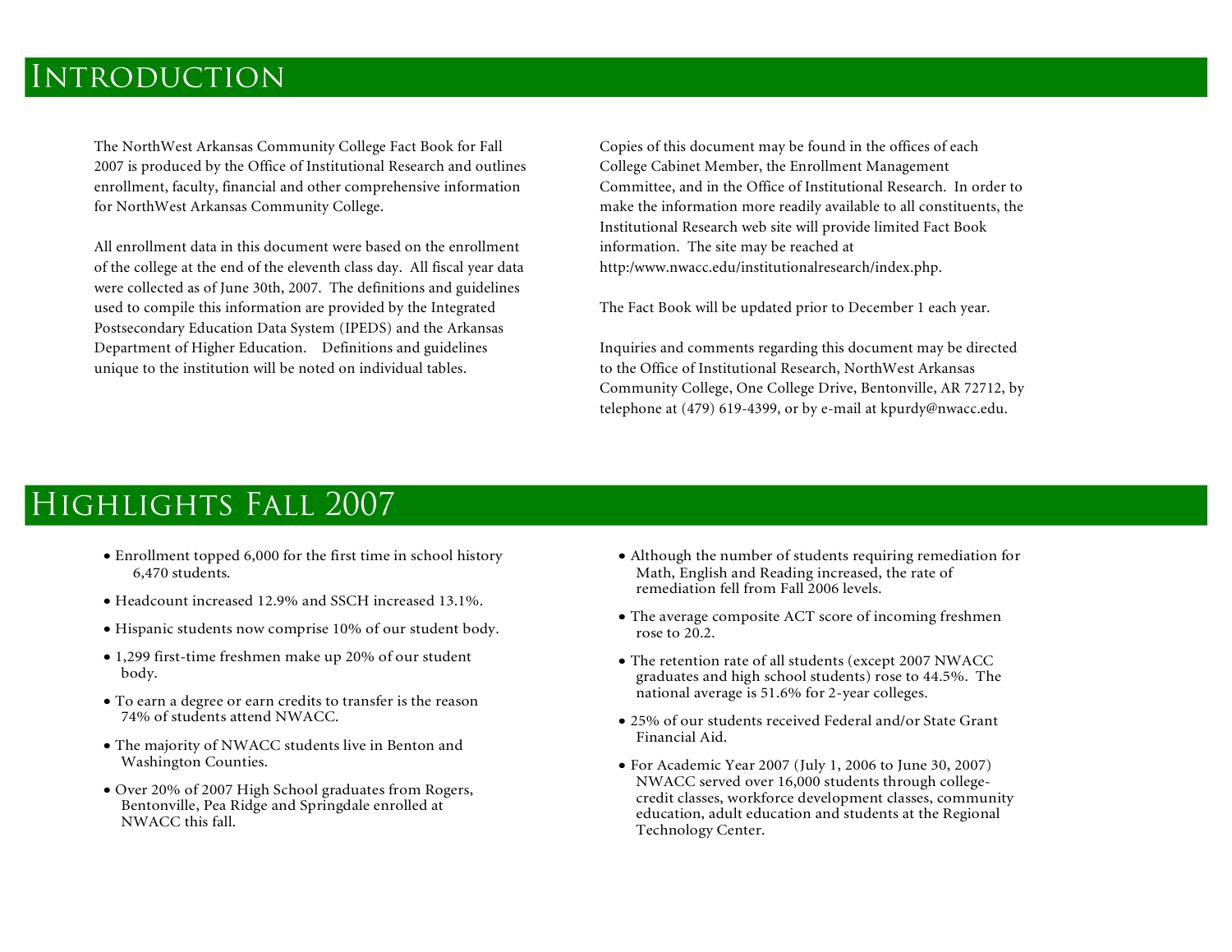## BOARD OF TRUSTEES ADMINISTRATION

Members of the Board of Trustees of NorthWest Arkansas Community College were initially appointed by former Governor Bill Clinton. Board members are now elected by position in groups of three each even numbered year at the general election.

- Chair Mr. Mark Lundy Lundy Allard & Co., PLLC Rogers
- Vice Chair Mr. Coleman Peterso HollisEnterprises, LLC Bentonville
- Secretary Dr. Les Carnine Retired School Superintendent Rogers Ms. Joan Clifford Community Volunteer Bentonville Mr. Johnny Haney Tate & Haney
	-
	- Bentonville<br>Ms. Krista Khone Bentonville/Bella Vista Chamber of Commerce<br>Rogers
	- Mr. Joe Spivey Liberty Bank of Arkansas Rogers
	- Mr. Robert Teague Boyer, Schrantz, Rhoads & Teague, PLC Rogers
	- Mr. Alex Vasquez Wal-Mart Stores, Inc.<br>Rogers

President Dr. Becky Paneitz Executive Vice President for Student Learning Dr. Chip Ates Vice President for Finance and Administration Ms. Debi Buckley Vice President for Corporate Learning Dr. Derek Crews Vice President for Advancement Dr. Stephen Gates Board Members and the city they represent: Executive Assistant to the President & BOT Dr. Susan Holmes

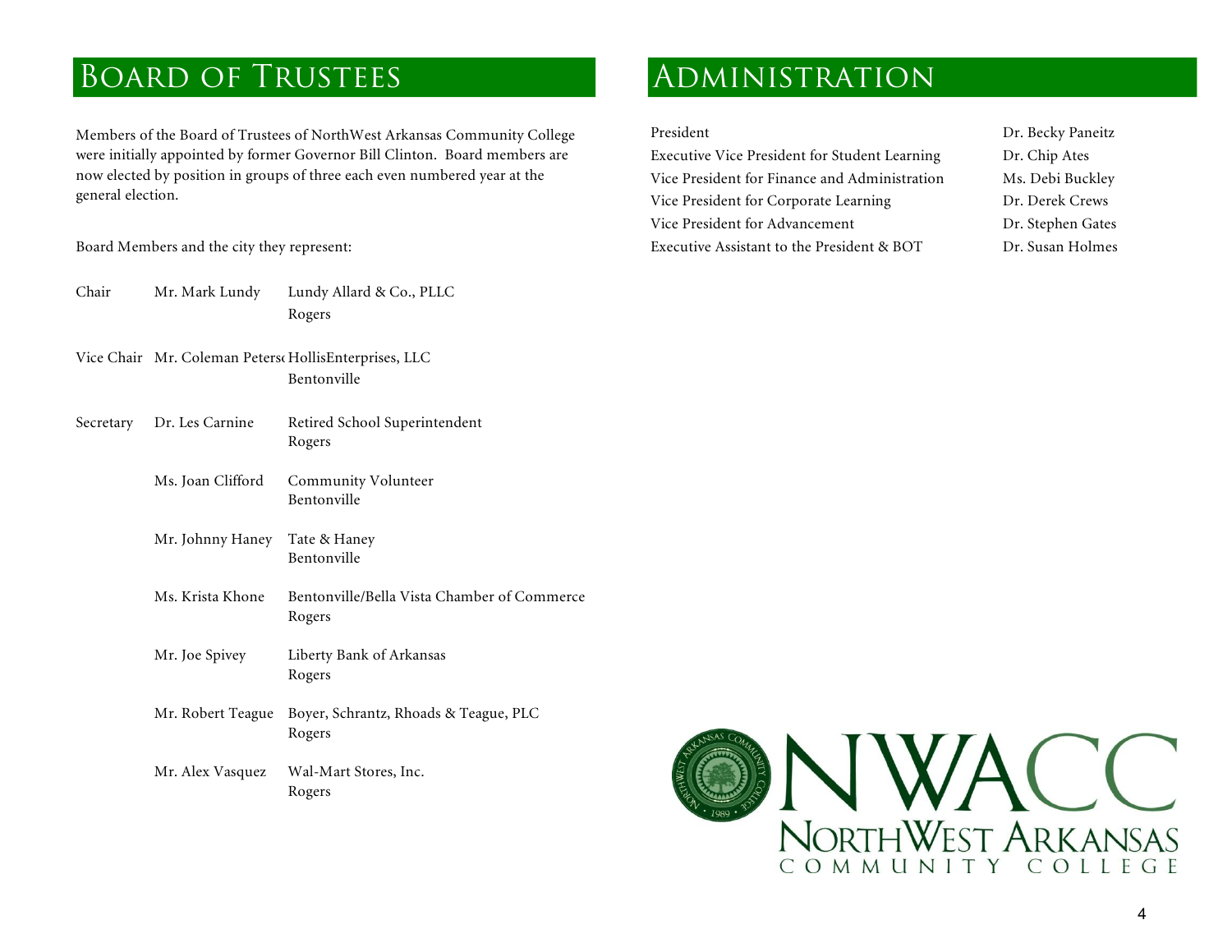## Organizational Chart

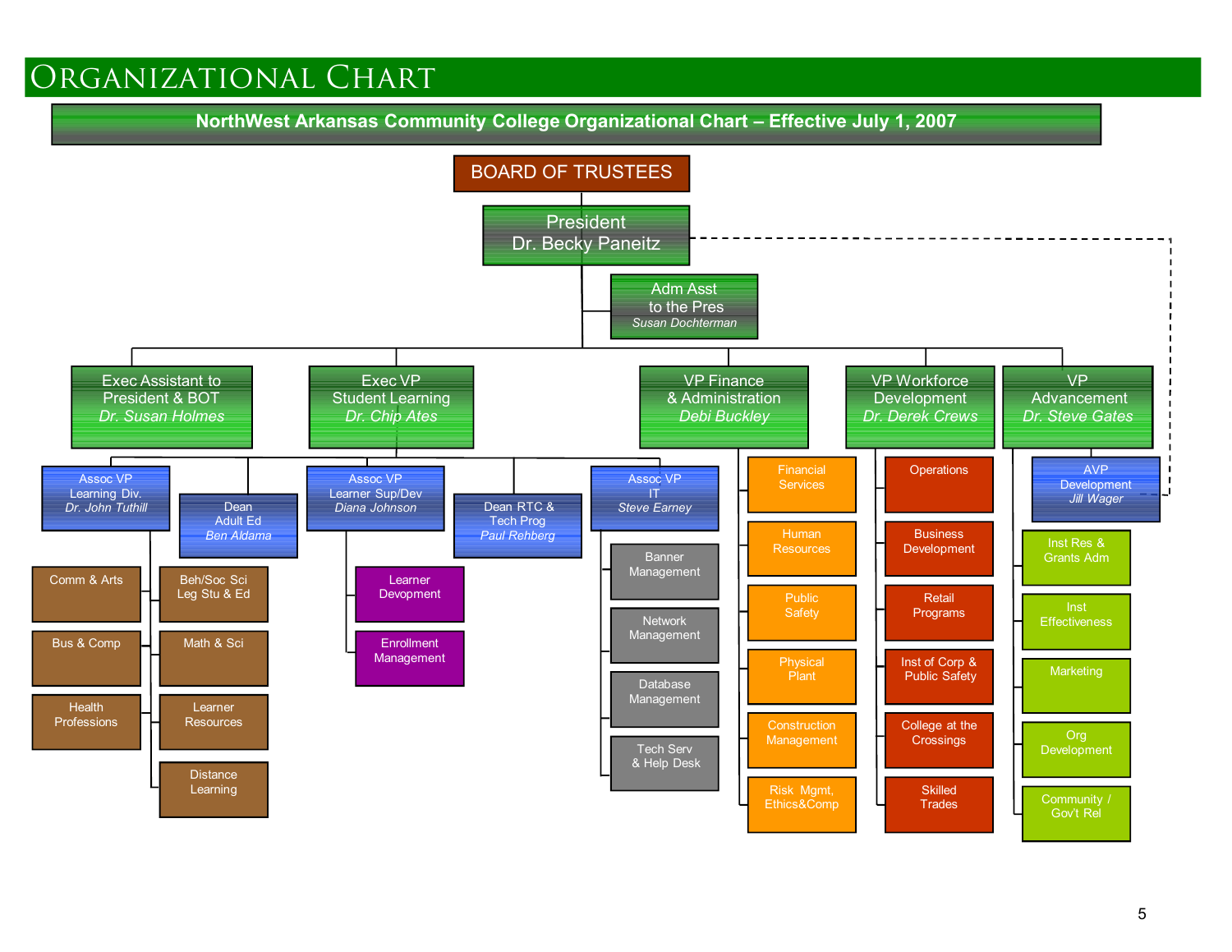The NorthWest Arkansas Community College District was authorized on August 15, 1989, when voters in the Rogers and Bentonville public school districts passed a 3-mil tax. The first classes were attended by more than 1,200 students in the fall of 1990 at high schools, chambers of commerce, municipal and leased facilities throughout the district.

Burns Hall opened its doors to just more than 2,400 students in August 1995. The main building is a multipurpose facility on 131 acres of land at Exit 86 of Interstate 540 on the Rogers and Bentonville, Arkansas, city limits. The 181,000 square-foot facility houses the College, Pauline Whitaker Library, lecture halls, laboratories for computers, science, nursing and allied health; music and art studios, and faculty and administrative offices.

Day, evening, and weekend classes are offered at the Burns Hall, as well as at locations throughout the service district. At the College s Shewmaker Center<br>for Workforce Technologies, a 44,000 square foot facility on Southeast Eagle Way, west of Burns Hall, customized programs are offered to area businesses.<br>The College s Adult Education Program, which serves over 3,000 students a<br>year, is located in Rogers. Opened in Bella Vista in the Fall of 2004 w College at the Crossings. The Regional Technology Center, an area secondary education center, opened August 2005. A new student center and parking garage opened in the Spring of 2007.

In serving a dynamic region of the state, NorthWest Arkansas Community College recognizes the importance of providing varied and abundant opportunities for learning.

NWACC is a comprehensive, learning-centered two-year college dedicated<br>primarily to meeting the educational needs of its service area. NWACC offers a comprehensive education program including, but without limitation, technical occupational programs, freshman and sophomore programs for continuing education courses, community enrichment classes, and business<br>and industry training to meet the needs of the emerging and existing workforce. Part-time and full-time students are valued equally.

## NWACC Mission Statement

NorthWest Arkansas Community College is a comprehensive, public two-year college that serves and strengthens the community through learning for living.

## NWACC Values Statement

In order to accomplish our mission and goals we

- ß Cherish academic, professional and personal integrity
- ß Facilitate continuous learning for students and stakeholders
- ß Value human resources over physical resources
- ß Develop the potential of the individual to achieve excellence
- ß Anticipate and respond to needs by encouraging innovative ideas and technologies
- Respect our differences and view them as a strength
- Advance knowledge through individual and team challenges

## HISTORY, ROLE AND SCOPE STRATEGIC PLAN - 2006-2008

NorthWest Arkansas Community College will become a premier educational provider in northwest Arkansas by developing a responsive educational delivery system customized to the needs of learners and receiving organizations.

### 1. For the student community we will:

provide expanded access to educational opportunities for the population in general, but especially for under-served learners in all age groups who are disconnected from education by choice or circumstance.

2. For the business community we will: enhance partnerships and collaborations with business and industry through innovative approaches to design and delivery of training.

- 3. For the owner community (taxpayers) we will:<br>
a. enhance NWACC s capacity to achieve its initiatives by<br>
diversifying its resource base.
	- b. develop into a hub and function as a catalyst for comprehensive regional planning and development encompassing all sectors of the community.

## 4. For the pre-kindergarten through grade 16 community we will:<br>forge a systemic linkage with P-16 and University partners to

achieve seamlessness in curriculum, technology and student support and service delivery.

### 5. For the college community we will:

align the organizational infrastructure of NWACC with College growth.

Date Approved: April 10, 2006 Revised: September 11, 2006

### **ACCREDITATION**

In February 2000 NorthWest Arkansas Community College was granted continued accreditation for 10 years by The Higher Learning Commission and is a member of the North Central Association of Schools and Colleges, www.ncahigherlearningcommission.org, 312-263-0456.

In July 2006, NWACC was approved for the Academic Quality Improvement Program (AQIP) process of re-accreditation. AQIP infuses the principles and benefits of continuous improvement into the culture of colleges and universities by providing an alternative process through which an already-accredited institution can maintain its accreditation from the Higher Learning Commission.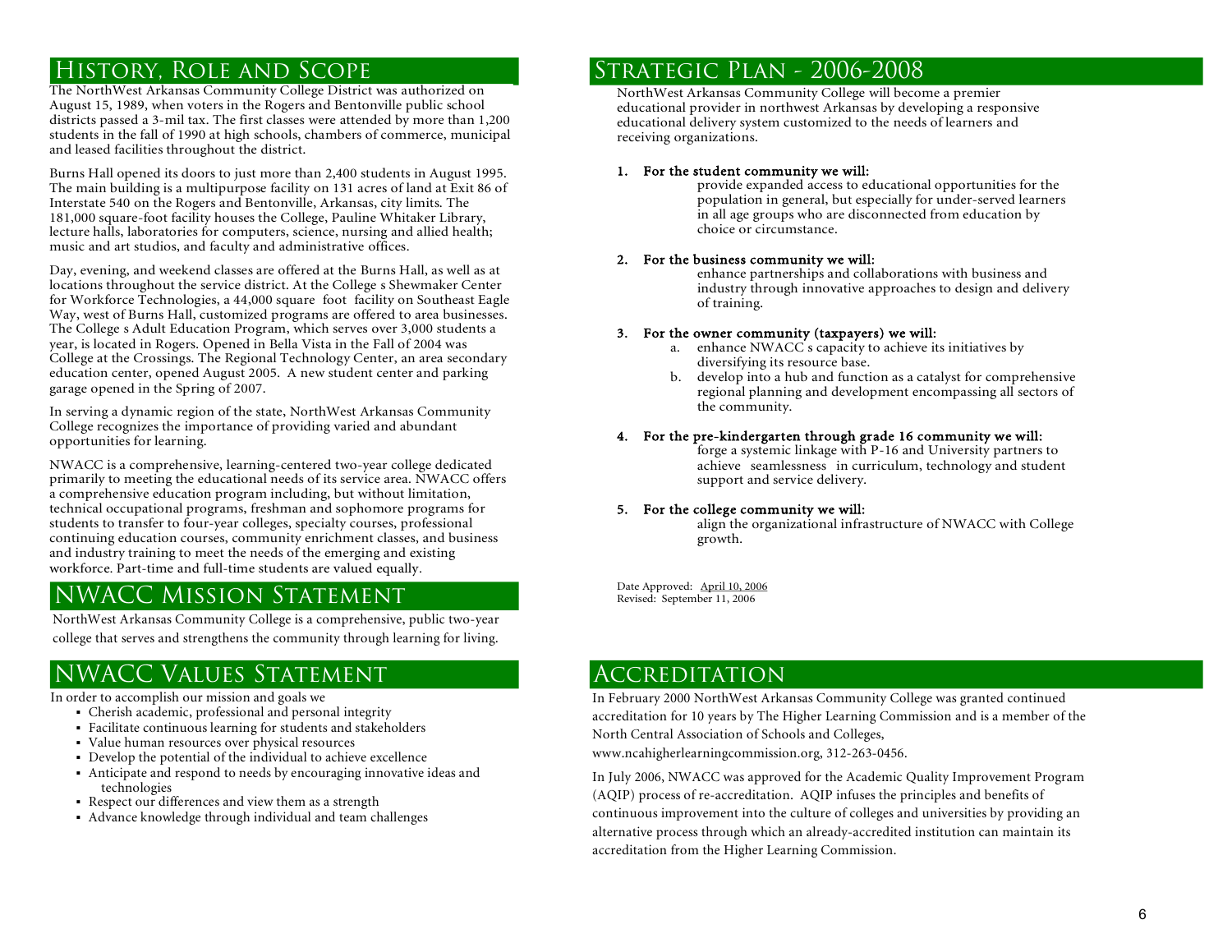## Facilities

NWACC Burns Hall & Student Center 1100 S.E. Eagle Way One College Drive Bentonville, AR 72712 Bentonville, AR 72712 1-479-936-5175 1-479-636-9222 / 1-800-995-6922

2800 North Second Street Fayetteville, AR 72701 Rogers, AR 72756 1-479-444-3060 986-6911

1801 Forest Hills Boulevard 693 White Road, Suite B Highlands Crossing Center Springdale, AR 72764 Bella Vista, AR 72714 1-479-927-3330 1-479-855-1903 1-479-936-5131

### Main Campus Shewmaker Center For Workforce Technologies

# Regional Technology Center<br>Adult Education Center 2305 Old Farmington Road

# Washington County Center<br>College at the Crossing Central Plaza

## Western Benton County RTC\*

201 South Giles Gentry, AR 72734

\*Regional Technology Center and Adult Education Department satellite branch on the campus of Gentry Pubic Schools. Opened August 20, 2007.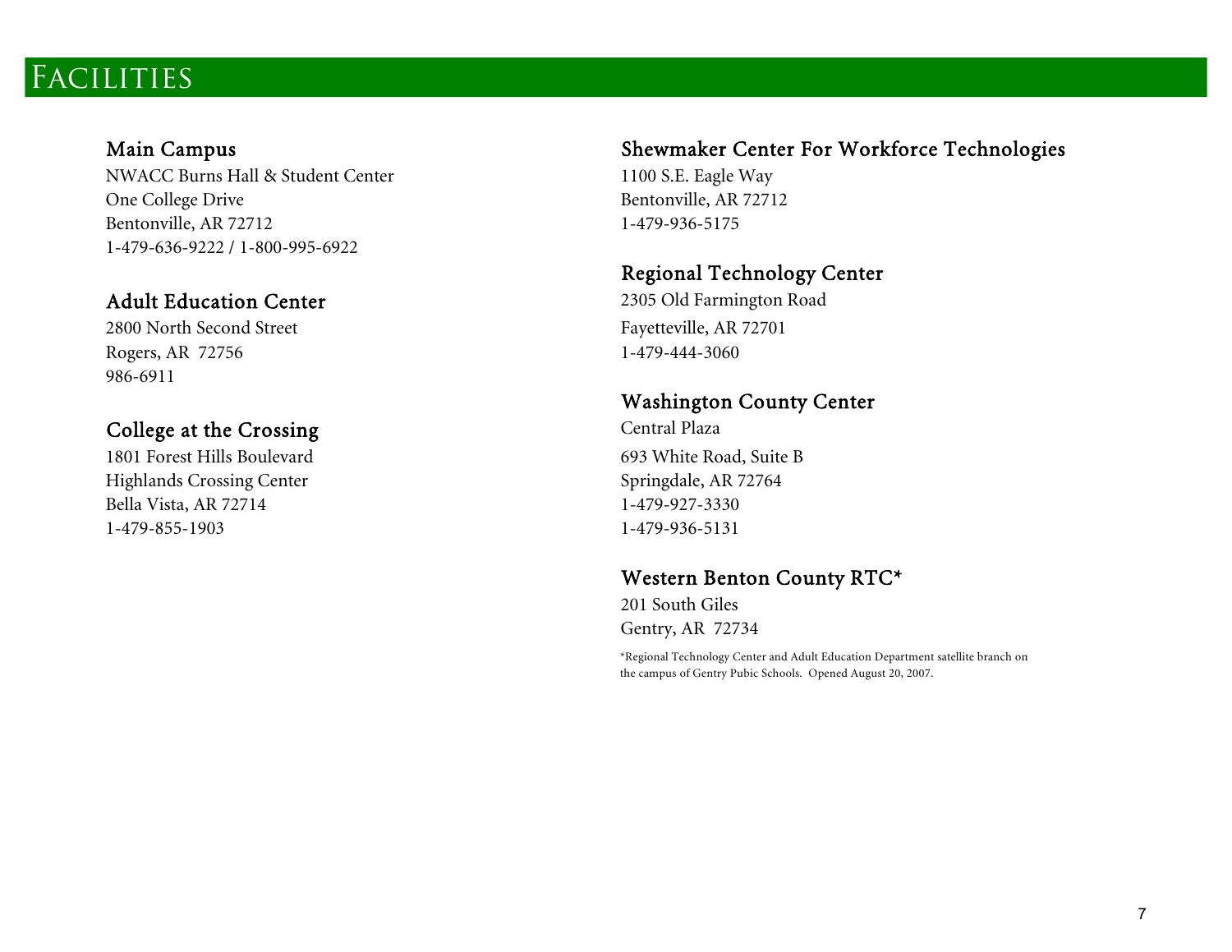## Degree Programs

### Associate of Arts Degree (AA) and Aviation Technology Aviation Technology

The Associate of Arts (AA) degree is a general education program in the liberal arts. Courses taken in the approved core curriculum will also apply toward baccalaureate degree requirements at most four-year institutions. Elective classes will either apply toward baccalaureate degree requirements or will transfer as elective credits.

### Associate of Arts Teaching Degree (AAT)

The Associate of Arts in Teaching Degree provides opportunities to study principles of education while completing associate degree requirements. Articulation agreements exist at most Arkansas universities enabling students to transfer directly to those institutions or begin their careers as credentialed paraeducators. The AAT degree is offered with a major emphasis in one of the following:

Middle School Math/Science P-4 Option Web Technologies Option Middle School Language Arts/Social Science Crime Scene Investigation

### Associate of Science Degree (AS) Criminal Justice

The Associate of Science Degree is a transfer degree designed for the student who wishes to major in the sciences, mathematics, engineering, business or pre-medicine. Another Associate of Science Degree focuses on Agriculture, Food and Life Sciences. The requirements for these majors are usually heavily loaded with mathematics and science courses.

### Associate of General Studies Degree (AGS)

The Associate of General Studies degree is designed for students who wish to tailor a degree program to meet their personal educational enrichment goals. This degree is not designed to transfer to a bachelor s degree program nor is it designed for employment in a specific field. Rather, students work with an advisor to identify an area of emphasis and select courses that meet the student s educational needs or desires.

### Associate of Applied Science Degree (AAS) Certificate Programs

The college offers Associate of Applied Science degrees in many different career areas. These degrees are designed for students seeking to have concentrated training in a chosen career area to enter the workforce directly after graduation. Each degree offers general education courses plus a combination of professional courses with different emphases depending on the career area. These degrees are considered terminal. Any student deciding to transfer coursework to a baccalaureate institution should be prepared for a limited transfer of courses toward such a degree program.

### Associate Degree Programs Associate of Applied Science Degrees

Airframe/Power Plant Maintenance Option Business Management Accounting Technology Option Banking and Finance Option General Business Option Retailing Option<br>Computer Aided Drafting and Design Architecture and Landscape Architecture Options Engineering and Mechanical Engineering Options Computer Information Computer Networking Option Computer Programming Applications Option Information System Applications Option Office Systems Support Option Early Childhood Education Electronics Technology EMT-Paramedic Environmental Regulatory Science Safety and Health and Hazardous Materials Management Option Environmental Management Option Graphic Design Homeland Security and Emergency Management Law Enforcement Administration Nursing Paralegal Physical Therapist Assistant Respiratory Therapist

Aviation - options in Management, Airframe, Powerplant, Maintenance CADD - options in Architecture, Engineering, Landscape & Mechanical Culinary Arts Forensic Science Crime Prevention & Corrections Hospitality Management Crime Scene Investigation Law Enforcement Administration Early Childhood Dev Specialist Law Enforcement EMT Basic Paraeducator of Special Needs Learners EMT Paramedic Safety and Health Environmental Regulatory Science

Additional information about programs and courses may be found in the current college catalog.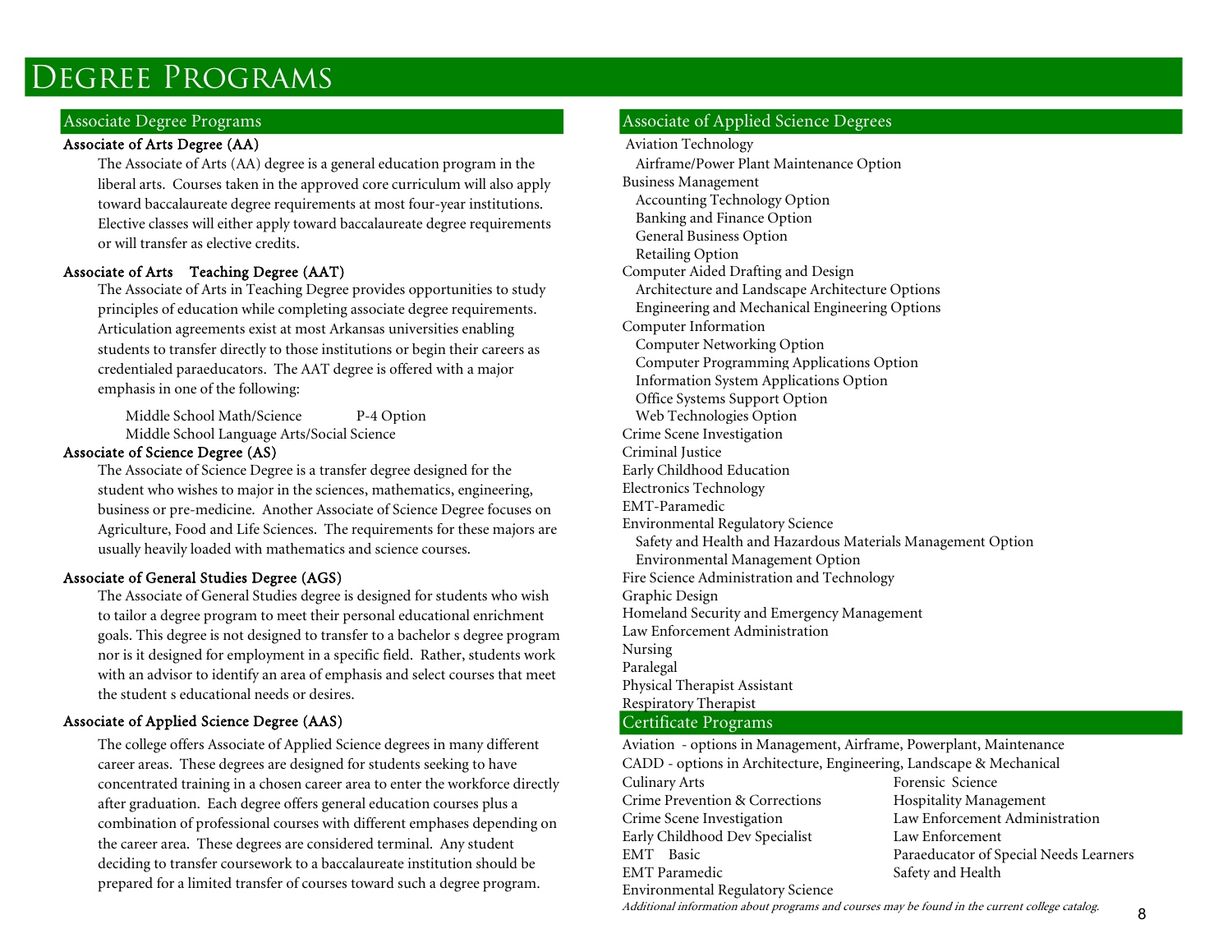## Degrees and Certificates Awarded Sum mary

### by Academic Year

| Degrees Awarded                          | 2002-2003      | 2003-2004               | 2004-2005                | 2005-06         | 2006-07         |
|------------------------------------------|----------------|-------------------------|--------------------------|-----------------|-----------------|
| <b>AAS</b> Degrees                       |                |                         |                          |                 |                 |
| Aviation                                 | $\theta$       | $\theta$                | $\mathbf{1}$             | $\overline{2}$  |                 |
| <b>Business Management</b>               | 10             | 18                      | $\overline{20}$          | 21              | 15              |
| Computer Aid Drafting and Design         | 6              | $\overline{4}$          | 11                       | 2               |                 |
| <b>Computer Information Systems</b>      | 13             | $\overline{9}$          | 10                       | 11              | 11              |
| Criminal Justice                         | $\overline{8}$ | $\overline{2}$          | $\overline{7}$           | 6               | 5               |
| Early Childhood Education                | $\overline{2}$ | $\overline{\mathbf{3}}$ | $\overline{\mathbf{3}}$  | $\overline{2}$  | $\overline{4}$  |
| Emergency Medical Technology-Paramedic   | $\overline{4}$ | $\overline{6}$          | $\overline{1}$           | $\overline{2}$  | $\overline{4}$  |
| Environmental Reg, Safety, and Haz Mat   | $\overline{1}$ | $\overline{4}$          | $\overline{2}$           | $\mathbf{1}$    | $\overline{3}$  |
| Fire Science Administration and Tech     | $\overline{3}$ | 6                       | $\mathbf{1}$             | $\overline{7}$  | $\mathbf{1}$    |
| Graphic Design                           | 10             | $\overline{6}$          | 10                       | $\overline{10}$ | 9               |
| Legal Assistance/Paralegal Studies       | $\mathbf{0}$   | $\mathbf{1}$            | $\overline{3}$           | $\overline{8}$  | $\overline{7}$  |
| Nursing                                  | 38             | 28                      | 40                       | 27              | 48              |
| Physical Therapy Assistant               | $\overline{4}$ | $\overline{4}$          | 6                        | 6               | 10              |
| Respiratory Therapist                    | $\overline{5}$ | $\overline{2}$          | 14                       | $\overline{7}$  | 19              |
| <b>TOTAL AAS Degrees</b>                 | 104            | 93                      | 129                      | 112             | 136             |
| <b>General Studies</b>                   |                |                         |                          |                 |                 |
| <b>General Education</b><br><b>AGS</b>   |                |                         |                          | $\overline{13}$ | $\overline{15}$ |
| <b>TOTAL AGS Degrees</b>                 |                |                         |                          | 13              | 15              |
| <b>Transfer Degrees</b>                  |                |                         |                          |                 |                 |
| General Education<br>AA                  | 61             | 52                      | 41                       | 54              | 63              |
| AS                                       | 86             | 81                      | 85                       | 116             | 88              |
| AS-Agriculture                           | $\mathbf{0}$   | $\mathbf{0}$            | $\overline{2}$           | $\Omega$        | $\mathbf{1}$    |
| AAT (Teaching)                           | $\overline{0}$ | $\overline{0}$          | $\overline{0}$           | $\overline{0}$  | $\overline{4}$  |
| TOTAL AA & AS Degrees                    | 147            | 133                     | 128                      | 170             | 156             |
| Certificates                             |                |                         |                          |                 |                 |
| AS 400 Developer                         | 2              |                         |                          |                 |                 |
| AS 400 Operator                          | $\Omega$       |                         |                          |                 |                 |
| Aviation Maintenance Airframe            |                |                         |                          | $\overline{7}$  | 10              |
| Aviation Maintenance Powerplant          |                |                         |                          | 8               | 5               |
| <b>Aviation Maintenance</b>              |                |                         |                          | 18              |                 |
| <b>Aviation Management</b>               |                |                         |                          | $\mathbf{1}$    |                 |
| CAD:Architecture                         | $\mathbf{1}$   | $\overline{4}$          | $\overline{2}$           | $\mathbf{1}$    | $\overline{7}$  |
| CAD:Engineering                          |                |                         | $\overline{\mathcal{L}}$ | $\overline{2}$  |                 |
| Crime Prevention & Corrections           |                |                         |                          |                 | $\mathbf{1}$    |
| Emergency Medical Technology - Basic     | 65             | 47                      | 51                       | 73              | 52              |
| Emergency Medical Tech - Paramedic       | $\Omega$       | $\overline{2}$          | $\overline{2}$           | 10              | 11              |
| Environmental Science-Tech Certifcate    |                | 6                       | $\overline{3}$           | $\mathbf{1}$    |                 |
| Environmental Science-Cert of Proficency |                | 9                       | $\overline{2}$           | $\overline{1}$  | $\mathbf{1}$    |
| <b>General Studies</b>                   |                |                         |                          | $\mathbf{1}$    |                 |
| Hopitality Management                    |                |                         |                          |                 | $\overline{8}$  |
| Law Enforcement                          |                |                         |                          |                 | $\mathbf{1}$    |
| Marketing Analyst #                      | 33             | 48                      | 52                       | #               |                 |
| <b>TOTAL Certificates</b>                | 101            | 116                     | 114                      | 123             | 96              |
| Total Degrees and Certificates*          | 352            | 342                     | 371                      | 418             | 403             |
| GED's                                    | 198            | 217                     | 236                      | 344             | 380             |

\*NOTE: This table reflects only students who completed degrees between July 1 and June 30 of each academic year #moved to non-credit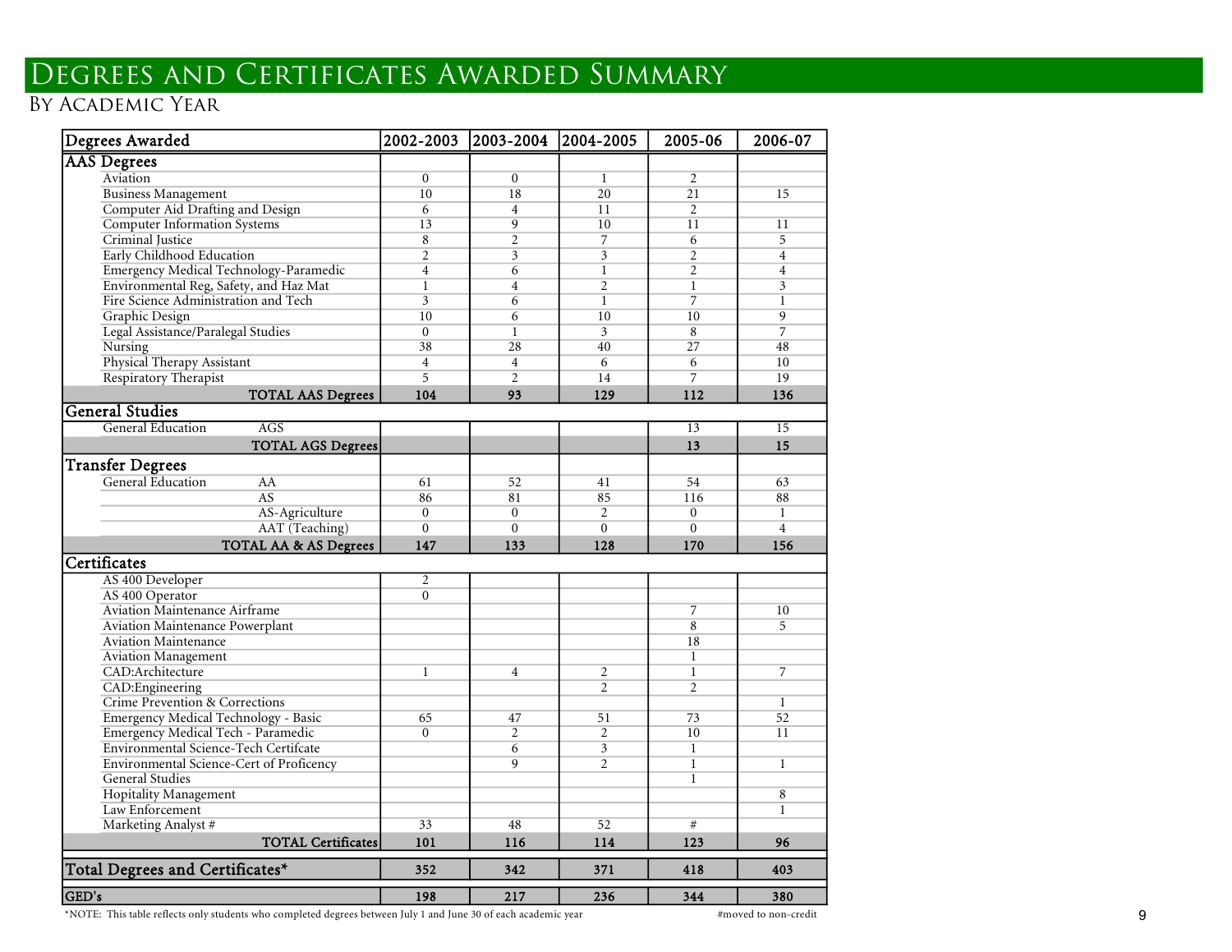# LICENSURE AND CERTIFICATION PASS RATES

|                                                           |                       | # of First Time      | <b>NWACC Pass</b> |                          |          |
|-----------------------------------------------------------|-----------------------|----------------------|-------------------|--------------------------|----------|
|                                                           | <b>NWACC</b>          | <b>NWACC Testers</b> | Rate              | <b>State</b>             | National |
| Year                                                      | <b>Exam Takers</b>    | Passing Exam         | Percentage        | Average                  | Average  |
| National Council Licensure Examination - Registered Nurse |                       |                      |                   |                          |          |
| 2003                                                      | 38                    | 36                   | 94.7%             | 92.3%                    | 90.2%    |
| 2004                                                      | 28                    | 26                   | 92.9%             | 92.0%                    | 90.2%    |
| 2005                                                      | 30                    | 27                   | 90.0%             | 88.7%                    | 86.2%    |
| 2006                                                      | 27                    | 26                   | 96.3%             | 87.9%                    | 87.5%    |
| 2007                                                      | 48                    | 47                   | 97.9%             | 90.5%                    | 87.6%    |
| National Registry of EMT Paramedic Practical Examination  |                       |                      |                   |                          |          |
| 2003                                                      | 9                     | 9                    | 100.0%            | 24.0%                    | 63.0%    |
| 2004                                                      | 7                     | 6                    | 85.7%             | 24.0%                    | 64.0%    |
| 2005                                                      | 8                     | 8                    | 100.0%            | 48.0%                    | 64.0%    |
| 2006                                                      | 17                    | 16                   | 94.0%             | 68.0%                    | 68.0%    |
| 2007                                                      | 11                    | $\mathbf{9}$         | 81.8%             | 36.0%                    | 65.0%    |
| Arkansas Fire Academy Certification Examination           |                       |                      |                   |                          |          |
| 2003                                                      | 6                     | 6                    | 100.0%            | $\overline{\phantom{a}}$ | n/a      |
| 2004                                                      | $\overline{4}$        | $\overline{4}$       | 100.0%            |                          | n/a      |
| 2005                                                      | 8                     | 8                    | 100.0%            | ÷,                       | n/a      |
| 2006                                                      | 7                     | 7                    | 100.0%            |                          |          |
| 2007                                                      | Available Dec '07     |                      |                   |                          |          |
| National Physical Therapist Assistant Exam (NTPAE)        |                       |                      |                   |                          |          |
| 2003                                                      | $\overline{4}$        | $\overline{4}$       | 100.0%            | 55.0%                    | 75.0%    |
| 2004                                                      | $\overline{4}$        | $\overline{4}$       | 100.0%            | 73.0%                    | 73.0%    |
| 2005                                                      | 6                     | 6                    | 100.0%            | 71.4%                    | 75.8%    |
| 2006                                                      | 6                     | 6                    | 100.0%            |                          |          |
| 2007                                                      | Available Spring 2008 |                      |                   |                          |          |
| Registered Respiratory Therapist Exam                     |                       |                      |                   |                          |          |
| 2003                                                      | 4                     | $\overline{4}$       | 100.0%            |                          | 65.3%    |
| 2004                                                      | $\mathbf{1}$          | $\mathbf{1}$         | 100.0%            |                          | 64.8%    |
| 2005*                                                     | 13                    | 8                    | 61.5%             |                          | 79.3%    |
| 2006                                                      | 9                     | 5                    | 55.6%             |                          | 79.6%    |
| 2007                                                      |                       |                      |                   |                          |          |

\*Changed programs and tests from CRT (Certified) to RRT (Registered)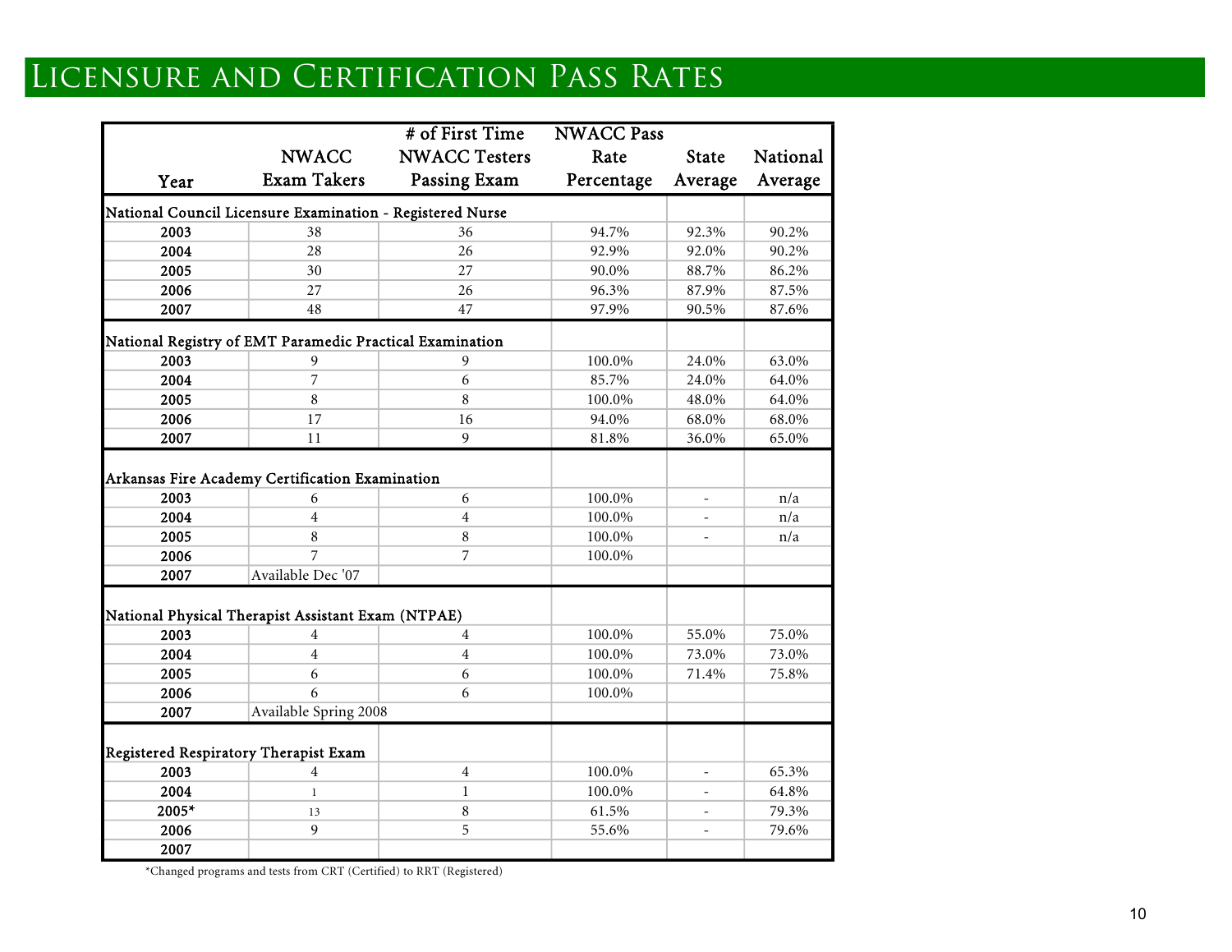# Student Semester Credit Hour Production by Department

## by Academic Year

|                                                |             | 2002-03<br>2003-04 |             |                 | 2004-05     |            | 2005-06     |                                         | 2006-07    |            | % Growth |           |
|------------------------------------------------|-------------|--------------------|-------------|-----------------|-------------|------------|-------------|-----------------------------------------|------------|------------|----------|-----------|
|                                                |             | % of Total         |             | % of Total      |             | % of Total | % of Total  |                                         | % of Total |            |          |           |
|                                                | <b>SSCH</b> | Cr Hours           | <b>SSCH</b> | <b>Cr</b> Hours | <b>SSCH</b> | $Cr$ Hours | <b>SSCH</b> | $Cr$ Hours $\parallel$ SSCH $\parallel$ |            | $Cr$ Hours | One Year | Five Year |
| <b>CIP</b> Code                                |             |                    |             |                 |             |            |             |                                         |            |            |          |           |
| 1 Agricultural Sciences                        | 30          | 0.04%              | 114         | 0.13%           | 129         | 0.13%      | 145         | 0.14%                                   | 229        | 0.21%      | 57.9%    | 663.3%    |
| 32 Basic Skills                                | 9,722       | 13.07%             | 10,068      | 11.51%          | 9,940       | 10.34%     | 9,665       | 9.54%                                   | 9,841      | 9.16%      | 1.8%     | 1.2%      |
| Preparing for College Reading, College Reading |             |                    |             |                 |             |            |             |                                         |            |            |          |           |
| College Intensive English Program              |             |                    |             |                 |             |            |             |                                         |            |            |          |           |
| Foundations of Writing, Study Skills           |             |                    |             |                 |             |            |             |                                         |            |            |          |           |
| Pre Algebra, Beginning Algebra,                |             |                    |             |                 |             |            |             |                                         |            |            |          |           |
| Intermediate Algebra                           |             |                    |             |                 |             |            |             |                                         |            |            |          |           |
| 3-26 Biological Sciences/                      |             |                    |             |                 |             |            |             |                                         |            |            |          |           |
| Life Sciences                                  | 6,872       | 9.24%              | 7,209       | 8.24%           | 7,893       | 8.21%      | 8,744       | 8.63%                                   | 9,336      | 8.69%      | 6.8%     | 35.9%     |
| Biology, Botany, Environmental                 |             |                    |             |                 |             |            |             |                                         |            |            |          |           |
| Science, Life Science                          |             |                    |             |                 |             |            |             |                                         |            |            |          |           |
| 52 Business Management &                       |             |                    |             |                 |             |            |             |                                         |            |            |          |           |
| <b>Administration Services</b>                 | 9,140       | 12.29%             | 9,951       | 11.38%          | 9,214       | 9.59%      | 9,118       | 9.00%                                   | 9,398      | 8.75%      | 3.1%     | 2.8%      |
| Accounting, Economics                          |             |                    |             |                 |             |            |             |                                         |            |            |          |           |
| Banking and Finance,                           |             |                    |             |                 |             |            |             |                                         |            |            |          |           |
| Business Administration,                       |             |                    |             |                 |             |            |             |                                         |            |            |          |           |
| Business Law, Mkt Analyst, Statistics,         |             |                    |             |                 |             |            |             |                                         |            |            |          |           |
| Office Systems Support<br>9 Communications     | 75          | 0.10%              | 405         | 0.46%           | 396         | 0.41%      | 399         | 0.39%                                   | 390        | 0.36%      | $-2.3%$  | 420.0%    |
| Communitcations, Journalism                    |             |                    |             |                 |             |            |             |                                         |            |            |          |           |
| 11 Computer &                                  |             |                    |             |                 |             |            |             |                                         |            |            |          |           |
| <b>Information Services</b>                    | 5,880       | 7.91%              | 5,813       | 6.65%           | 6,132       | 6.38%      | 5,400       | 5.33%                                   | 5,862      | 5.46%      | 8.6%     | $-0.3\%$  |
| Computer Information,                          |             |                    |             |                 |             |            |             |                                         |            |            |          |           |
| CISCO, Networking                              |             |                    |             |                 |             |            |             |                                         |            |            |          |           |
| 13-31-34 Education/Physical Education          | 1,710       | 2.30%              | 1,892       | 2.16%           | 2,077       | 2.16%      | 2,390       | 2.36%                                   | 2,649      | 2.47%      | 10.8%    | 54.9%     |
| Health Science,                                |             |                    |             |                 |             |            |             |                                         |            |            |          |           |
| Curriculum & Instruction.                      |             |                    |             |                 |             |            |             |                                         |            |            |          |           |
| Physical Education                             |             |                    |             |                 |             |            |             |                                         |            |            |          |           |
| 15-47-48-49 Engineering &                      |             |                    |             |                 |             |            |             |                                         |            |            |          |           |
| <b>Related Technology</b>                      | 1,550       | 2.08%              | 1,396       | 1.60%           | 1,548       | 1.61%      | 2,557       | 2.52%                                   | 2,583      | 2.41%      | 1.0%     | 66.6%     |
| Aviation Science, CAD                          |             |                    |             |                 |             |            |             |                                         |            |            |          |           |
| 23 English Language &                          |             |                    |             |                 |             |            |             |                                         |            |            |          |           |
| Literature/Letters                             | 12,468      | 16.76%             | 11,937      | 13.65%          | 13,668      | 14.22%     | 13,923      | 13.74%                                  | 15,636     | 14.56%     | 12.3%    | 25.4%     |
| Communications, English                        |             |                    |             |                 |             |            |             |                                         |            |            |          |           |
| 16 Foreign Language &                          |             |                    |             |                 |             |            |             |                                         |            |            |          |           |
| Literatures                                    | 1,110       | 1.49%              | 1,587       | 1.81%           | 1,893       | 1.97%      | 1,929       | 1.90%                                   | 1,890      | 1.76%      | $-2.0\%$ | 70.3%     |
| Foreign Language, French, German, Spanish      |             |                    |             |                 |             |            |             |                                         |            |            |          | 11        |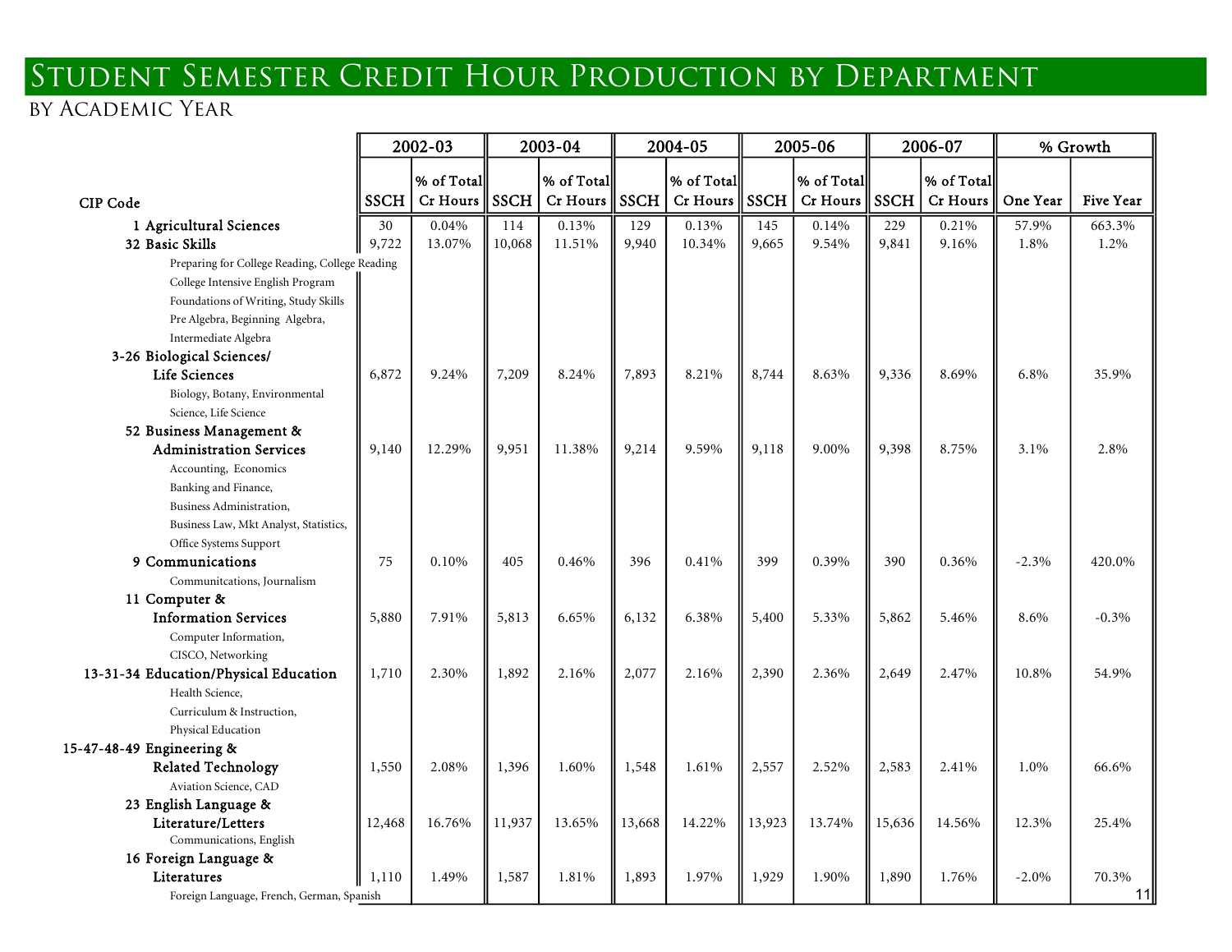## SSCH by Dept - con't

|                                                                                                                                          |             | 2002-03                |             | 2003-04                | 2004-05     |                          | 2005-06     |                        | 2006-07     |                        | % Growth |           |
|------------------------------------------------------------------------------------------------------------------------------------------|-------------|------------------------|-------------|------------------------|-------------|--------------------------|-------------|------------------------|-------------|------------------------|----------|-----------|
|                                                                                                                                          | <b>SSCH</b> | % of Total<br>Cr Hours | <b>SSCH</b> | % of Total<br>Cr Hours | <b>SSCH</b> | % of Total<br>$Cr$ Hours | <b>SSCH</b> | % of Total<br>Cr Hours | <b>SSCH</b> | % of Total<br>Cr Hours | One Year | Five Year |
| 51 Health Professions &<br><b>Related Services</b><br>Allied Health Sci,                                                                 | 3,510       | 4.72%                  | 3,328       | 3.80%                  | 3,882       | 4.04%                    | 4,941       | 4.87%                  | 5,942       | 5.53%                  | 20.3%    | 69.3%     |
| <b>Emergency Medical Services,</b><br>Nursing, Physical Therapy,                                                                         |             |                        |             |                        |             |                          |             |                        |             |                        |          |           |
| Respiratory Care<br>22 Law and Legal                                                                                                     |             |                        | 166         | 0.19%                  | 488         | 0.51%                    | 511         | 0.50%                  | 616         | 0.57%                  | 20.5%    |           |
| 24 Liberal Arts & Science &<br><b>General Studies</b>                                                                                    | 132         | 0.18%                  | 138         | 0.16%                  | 132         | 0.14%                    | 123         | 0.12%                  | 138         | 0.13%                  | 12.2%    | 4.5%      |
| General Studies, Humanities<br>27 Mathematics<br>Mathematics                                                                             | 7,655       | 10.29%                 | 7,981       | 9.12%                  | 9,294       | 9.67%                    | 10,582      | 10.44%                 | 11,508      | 10.72%                 | 8.8%     | 50.3%     |
| 38 Philosophy and Religion                                                                                                               | 1,275       | 1.71%                  | 1,407       | 1.61%                  | 1,815       | 1.89%                    | 2,058       | 2.03%                  | 2,100       | 1.96%                  | 2.0%     | 64.7%     |
| Philosophy<br>40 Physical Sciences<br>Chemistry, Geology,                                                                                | 3,344       | 4.50%                  | 3,630       | 4.15%                  | 4,265       | 4.44%                    | 4,537       | 4.48%                  | 5,115       | 4.76%                  | 12.7%    | 53.0%     |
| Physical Science, Physics<br>43 Protective Services                                                                                      | 1,534       | 2.06%                  | 1,578       | 1.80%                  | 1,281       | 1.33%                    | 1,256       | 1.24%                  | 1,354       | 1.26%                  | 7.8%     | $-11.7%$  |
| Criminal Justice, Fire Services<br>42 Psychology                                                                                         | 3,222       | 4.33%                  | 3,495       | 4.00%                  | 4,338       | 4.51%                    | 4,977       | 4.91%                  | 5,079       | 4.73%                  | 2.0%     | 57.6%     |
| Psychology<br>44-45-54 Social Sciences and History<br>Anthropology, Geography,<br>History, Political Science,<br>Social Work, Sociology, | 8,837       | 11.88%                 | 9,847       | 11.26%                 | 11,668      | 12.14%                   | 11,659      | 11.50%                 | 11,130      | 10.36%                 | $-4.5%$  | 25.9%     |
| <b>Western Civilization</b><br>50 Visual and Performing Arts                                                                             | 4,795       | 6.45%                  | 4,841       | 5.53%                  | 5,296       | 5.51%                    | 5,522       | 5.45%                  | 5,720       | 5.33%                  | 3.6%     | 19.3%     |
| Art History, Art, Drama, Music<br>19-20 Vocational Home Economics<br>Early Childhood Education                                           | 309         | 0.42%                  | 683         | 0.78%                  | 779         | 0.81%                    | 918         | 0.91%                  | 879         | 0.82%                  | $-4.2%$  | 184.5%    |
| <b>Total SSCH</b>                                                                                                                        | 83,170      |                        | 87,466      |                        | 96,128      |                          | 101,354     |                        | 107,395     |                        | 6.0%     | 29.1%     |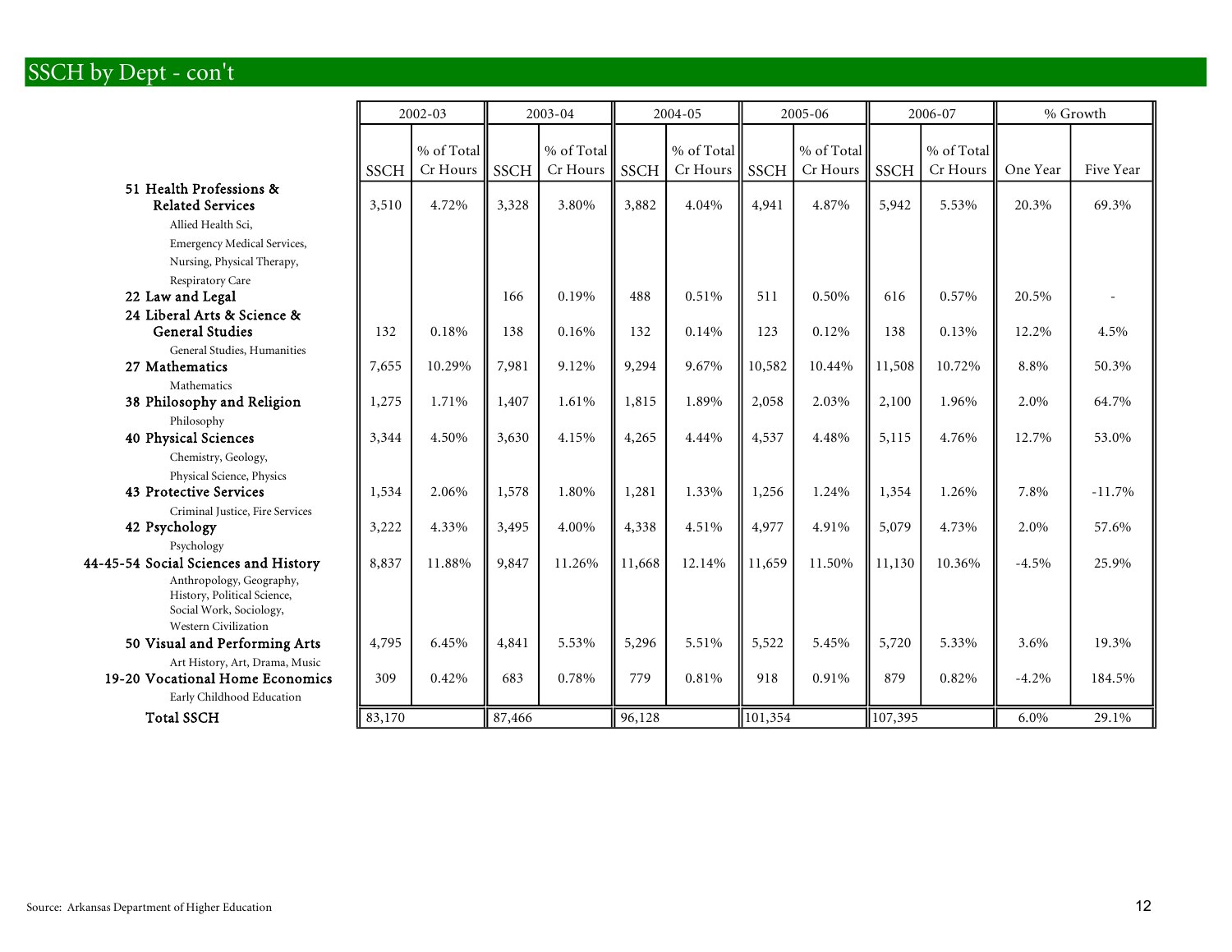# Number of Sections of Courses Offered / Number of Faculty

| Fall | Sections<br>Offered | One Year<br>% Growth | <b>Five Year %</b><br>Growth | Number of<br>Teaching Faculty \ % Growth \ | One Year | Five Year<br>% Growth | Average<br>Class Size |
|------|---------------------|----------------------|------------------------------|--------------------------------------------|----------|-----------------------|-----------------------|
|      |                     |                      |                              |                                            |          |                       |                       |
| 2003 | 673                 | 1.8%                 | 22.1%                        | 267                                        | $3.5\%$  | 16.6%                 | 19.2                  |
| 2004 | 736                 | 9.4%                 | 22.9%                        | 301                                        | 12.7%    | 23.9%                 | 18.8                  |
| 2005 | 810                 | 10.1%                | 32.1%                        | 319                                        | $6.0\%$  | 29.7%                 | 17.8                  |
| 2006 | 804                 | $-0.7\%$             | 21.6%                        | 311                                        | $-2.5\%$ | 20.5%                 | 18.8                  |
| 2007 | 853                 | $6.1\%$              | 26.7%                        | 333                                        | 7.1%     | 24.7%                 | 19.8                  |

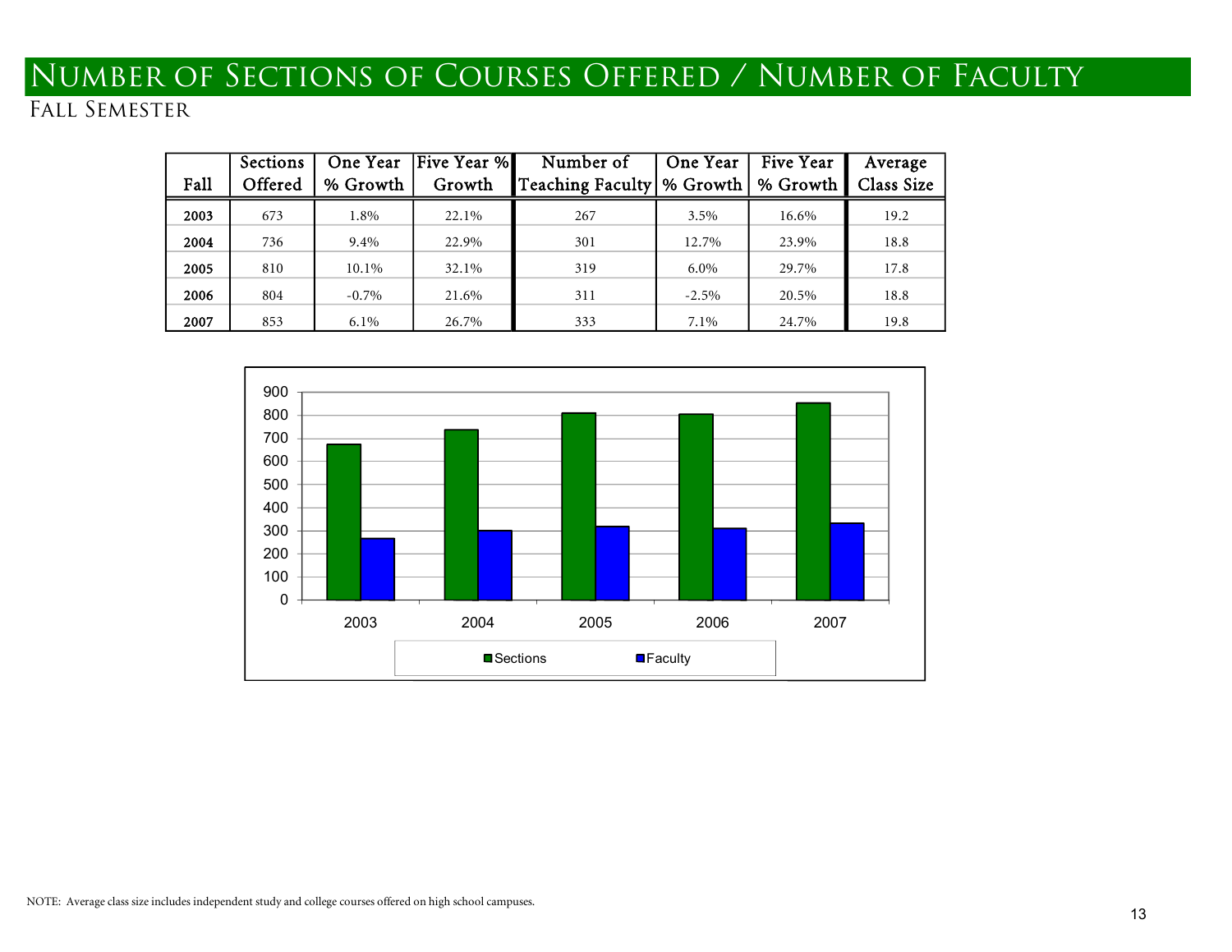# Credit Hours Taught by Full Time & Part Time Faculty

## Fall Semester

| Fall | $\parallel$ Full Time<br>Faculty | FT Cr Hr | % Taught    Part Time<br>by FT | Faculty | PT Cr Hrs | % Taught<br>by PT | Other FT<br>Teaching* | Other<br>Cr Hrs | % Taught<br>by Other |
|------|----------------------------------|----------|--------------------------------|---------|-----------|-------------------|-----------------------|-----------------|----------------------|
| 2003 | 75                               | 940      | 45.41%                         | 174     | 1028      | 49.66%            | 18                    | 102             | 4.93%                |
| 2004 | 80                               | 975      | 43.28%                         | 208     | 1199      | 53.22%            | 13                    | 79              | 3.51%                |
| 2005 | 92                               | 1318     | 49.47%                         | 215     | 1269      | 47.64%            | 12                    | 77              | 2.89%                |
| 2006 | 103                              | 1372     | 53.70%                         | 200     | 1160      | 45.40%            | 8                     | 23              | 0.90%                |
| 2007 | 108                              | 1444     | 52.93%                         | 216     | 1252      | 45.89%            | $\Omega$              | 32              | 1.17%                |





\*Other FT Teaching-Administrative and support personnel who taught class(es)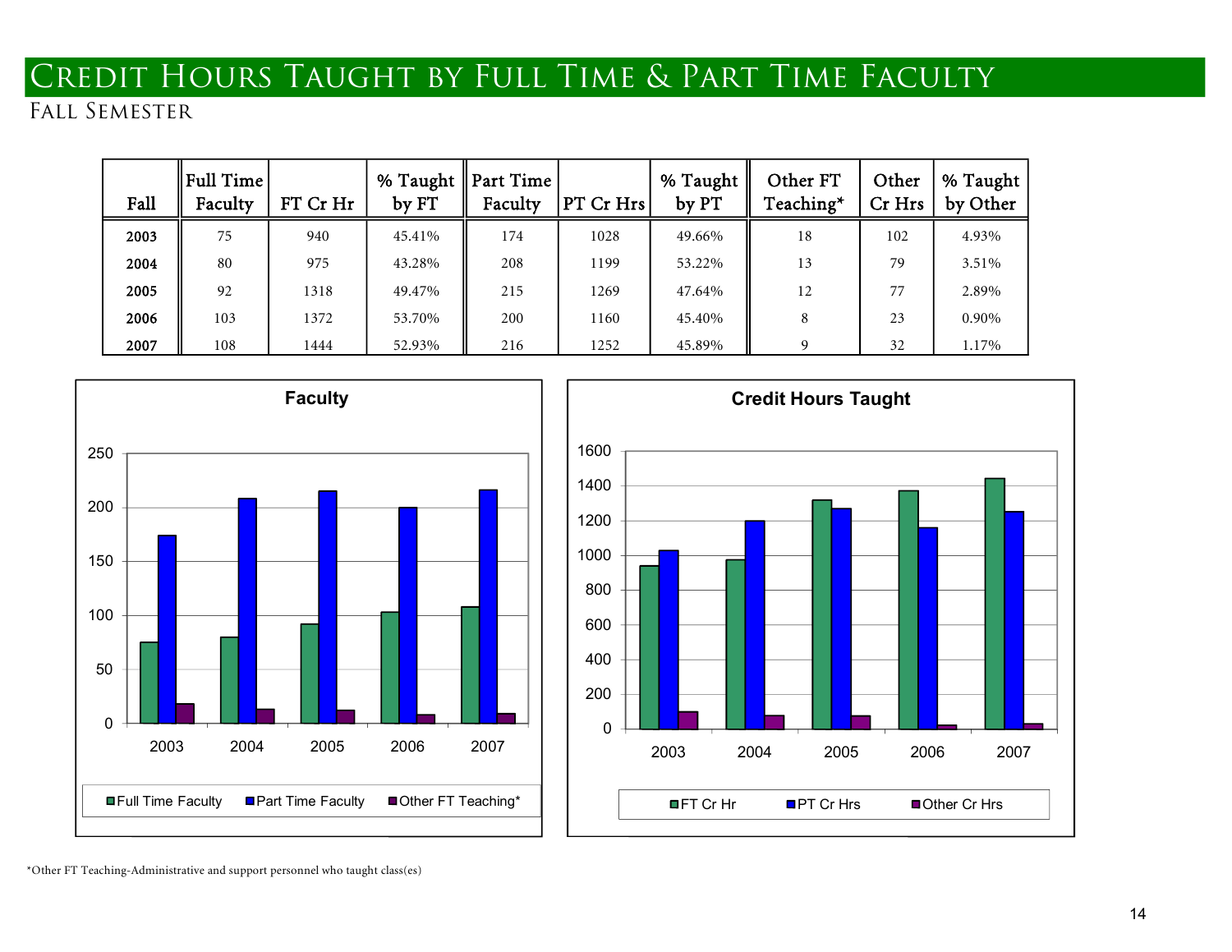# Corporate Learning

## By Academic Year

| Total number of students served by Corporate and Continuing Education |       |       |       |       |       |  |  |  |  |
|-----------------------------------------------------------------------|-------|-------|-------|-------|-------|--|--|--|--|
|                                                                       | 2003  | 2004  | 2005  | 2006  | 2007  |  |  |  |  |
| Registrations                                                         | 7,598 | 7,229 | 6,189 | 7,054 | 6,306 |  |  |  |  |
| Headcount (unduplicated)                                              | 4,891 | 4,874 | 4,244 | 4,129 | 3,317 |  |  |  |  |
| Number of Sections of Classes                                         | 407   | 493   | 480   | 700   | 668   |  |  |  |  |

### Corporate Education

|                               | 2003  | 2004  | 2005  | 2006  | 2007  |
|-------------------------------|-------|-------|-------|-------|-------|
| Registrations                 | 2,149 | 3,707 | 3,962 | 4,277 | 2,802 |
| Headcount (unduplicated)      | 1,456 | 2,194 | 2,738 | 2,725 | 1,915 |
| Number of Sections of Classes | 185   | 277   | 291   | 501   | 389   |
| Number of Businesses Served   | 86    | 135   | 180   | 191   | 158   |

| Allied Health Non-Credit Classes     |       |       |     |     |     |  |  |  |  |  |  |  |
|--------------------------------------|-------|-------|-----|-----|-----|--|--|--|--|--|--|--|
| 2007<br>2003<br>2004<br>2005<br>2006 |       |       |     |     |     |  |  |  |  |  |  |  |
| Registrations                        | 3,237 | 1,457 | 179 | 205 | 125 |  |  |  |  |  |  |  |
| Headcount (unduplicated)             | 2,635 | 1,355 | 159 | 150 | 113 |  |  |  |  |  |  |  |
| Number of Sections of Classes        | 79    | 32    | 20  | 16  | 14  |  |  |  |  |  |  |  |

| Personal and Professional Education  |     |       |       |       |       |  |  |  |  |  |  |  |
|--------------------------------------|-----|-------|-------|-------|-------|--|--|--|--|--|--|--|
| 2007<br>2003<br>2004<br>2005<br>2006 |     |       |       |       |       |  |  |  |  |  |  |  |
| Registrations                        | 732 | 1,195 | 1,943 | 1,350 | 1,889 |  |  |  |  |  |  |  |
| Headcount (unduplicated)             | 628 | 1,022 | 1,259 | 867   | 924   |  |  |  |  |  |  |  |
| Number of Sections of Classes        | 112 | 140   | 166   | 107   | 155   |  |  |  |  |  |  |  |

| Early Childhood Education 'Caregiver Certification' |     |    |  |     |     |  |  |  |  |  |  |  |  |
|-----------------------------------------------------|-----|----|--|-----|-----|--|--|--|--|--|--|--|--|
| 2004<br>2007<br>2006<br>2003<br>2005                |     |    |  |     |     |  |  |  |  |  |  |  |  |
| Registrations<br>242<br>1,480<br>294<br>641         |     |    |  |     |     |  |  |  |  |  |  |  |  |
| Headcount (unduplicated)                            | 172 | 84 |  | 204 | 191 |  |  |  |  |  |  |  |  |
| Number of Sections of Classes                       |     | 44 |  | 13  |     |  |  |  |  |  |  |  |  |

| KEEP (Kid's Enrichment) and Kid's College  |  |     |    |     |     |  |  |  |  |  |  |  |
|--------------------------------------------|--|-----|----|-----|-----|--|--|--|--|--|--|--|
| 2007<br>2004<br>2005<br>2006<br>2003       |  |     |    |     |     |  |  |  |  |  |  |  |
| 229<br>1248<br>105<br>928<br>Registrations |  |     |    |     |     |  |  |  |  |  |  |  |
| Headcount (unduplicated)                   |  | 219 | 88 | 183 | 250 |  |  |  |  |  |  |  |
| Number of Sections of Classes              |  | 12  |    | 63  | 99  |  |  |  |  |  |  |  |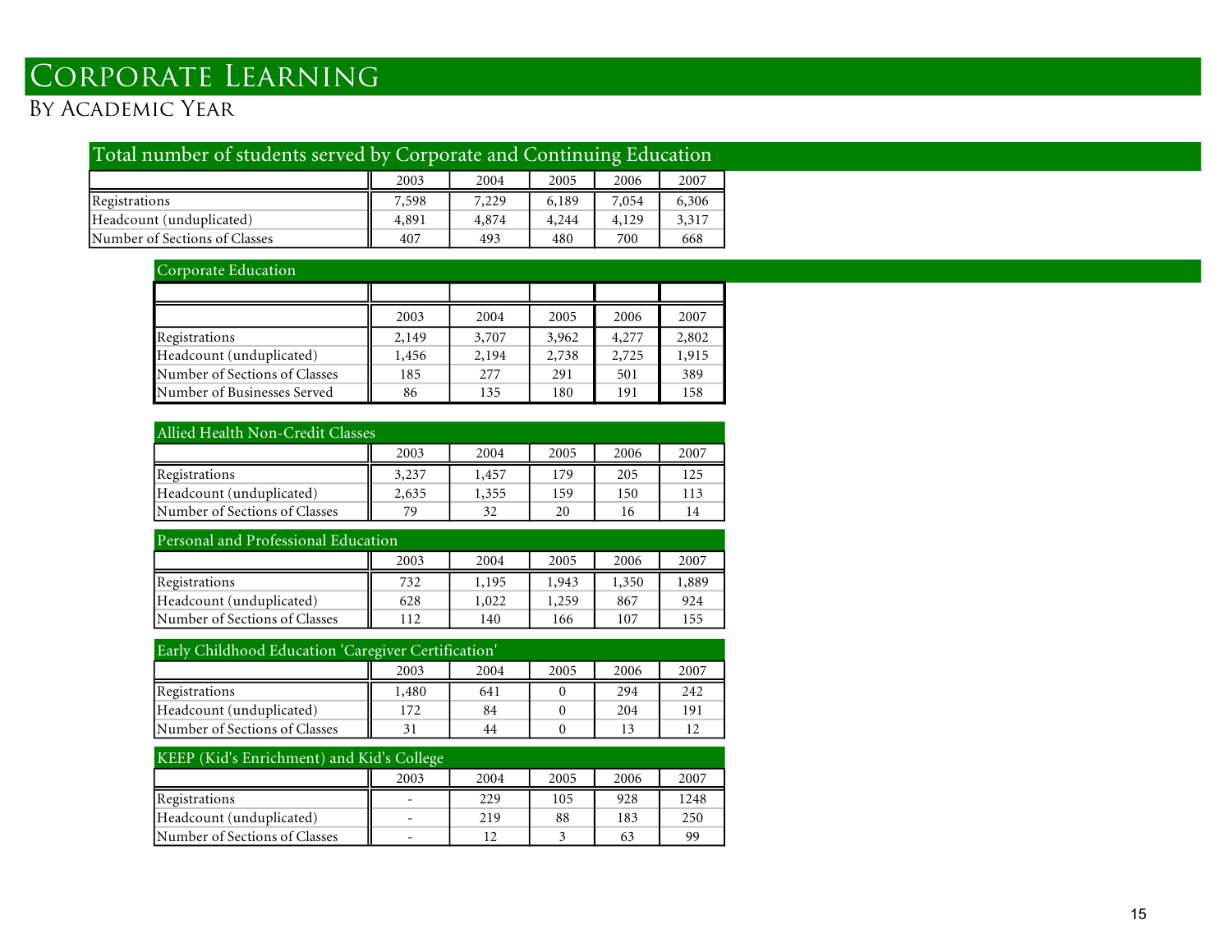## Adult Education Enrollments

Adult Education offers non-credit classes designed to teach and review academic skills culminating with preparation for taking the High School Equivalence (GED) test battery. Other areas such as English as a Second Language (ESL) and computers are also offered.

| Program                      | 2002-03 | 2003-04 | 2004-05 | 2005-06 | 2006-07 | 5 Year %<br>Change |
|------------------------------|---------|---------|---------|---------|---------|--------------------|
| Adult Basic Education        | 572     | 522     | 722     | 800     | 1248    | 118%               |
| English as a Second Language | 1,010   | 1,157   | 1,548   | 1,675   | 1,946   | 93%                |
| Adult Secondary Education    | 468     | 460     | 567     | 410     | 500     | 7%                 |
| Total Students Served        | 2,050   | 2,139   | 2,837   | 2,885   | 3,694   | 80%                |
| Total GEDs Awarded           | 198     | 217     | 236     | 344     | 380     | 92%                |

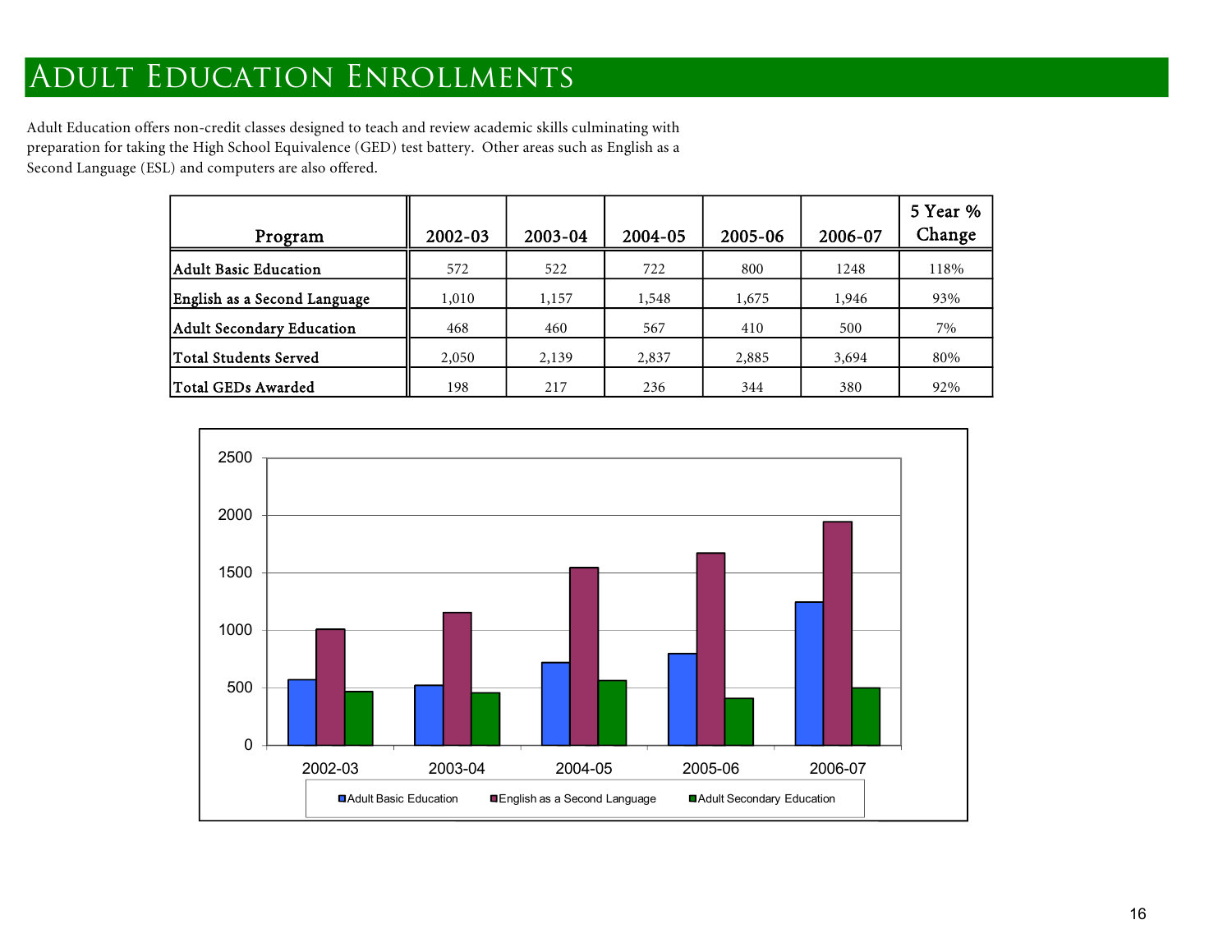# Headcount Enrollment Summary

Fall 2006 and Fall 2007

|                          |                          | <b>Fall 2006</b> |         | <b>Fall 2007</b> |         | Fall 2006-07   |
|--------------------------|--------------------------|------------------|---------|------------------|---------|----------------|
|                          |                          | Number           | Percent | Number           | Percent | Percent Change |
| Total Headcount          |                          | 5,732            |         | 6,470            |         | 12.9%          |
| <b>FTE</b>               |                          | 3,164            |         | 3,580            |         | 13.1%          |
| <b>Enrollment Status</b> | Full-Time                | 1,889            | 33.0%   | 2,156            | 33.3%   | 14.1%          |
|                          | Part-Time                | 3,843            | 67.0%   | 4,314            | 66.7%   | 12.3%          |
| Gender                   | Male                     | 2,320            | 40.5%   | 2,619            | 40.5%   | 12.9%          |
|                          | Female                   | 3,412            | 59.5%   | 3,851            | 59.5%   | 12.9%          |
| Residence                | <b>Benton County</b>     | 3,092            | 53.9%   | 3,532            | 54.6%   | 14.2%          |
|                          | <b>Washington County</b> | 2,317            | 40.4%   | 2,531            | 39.1%   | 9.2%           |
|                          | Other In-State           | 230              | 4.0%    | 283              | 4.4%    | 23.0%          |
|                          | Out-of-State             | 93               | 1.6%    | 124              | 1.9%    | 33.3%          |
| <b>Tuition Status</b>    | In-District              | 2,400            | 41.9%   | 2,737            | 42.3%   | 14.0%          |
|                          | Out of District          | 3,172            | 55.3%   | 3,573            | 55.2%   | 12.6%          |
|                          | Out-of-State             | 33               | $0.6\%$ | 44               | 0.7%    | 33.3%          |
|                          | Contiguous               | 57               | 1.0%    | 57               | 0.9%    | $0.0\%$        |
|                          | International            | 70               | 1.2%    | 59               | 0.9%    | $-15.7\%$      |
| <b>Ethnic Category</b>   | Asian/Pacific Isl'er     | 195              | 3.4%    | 247              | 3.8%    | 26.7%          |
|                          | African-American         | 104              | 1.8%    | 118              | 1.8%    | 13.5%          |
|                          | Hispanic                 | 486              | 8.5%    | 645              | 10.0%   | 32.7%          |
|                          | Indian                   | 102              | 1.8%    | 99               | 1.5%    | $-2.9%$        |
|                          | White                    | 4,730            | 82.5%   | 5,167            | 79.9%   | 9.2%           |
|                          | Declined Response        | 115              | 2.0%    | 194              | 3.0%    | 68.7%          |
| Age                      | < 18                     | 485              | 8.5%    | 492              | 7.6%    | 1.4%           |
|                          | $18 - 19$                | 1,280            | 22.3%   | 1,525            | 23.6%   | 19.1%          |
|                          | $20 - 21$                | 1,067            | 18.6%   | 1,207            | 18.7%   | 13.1%          |
|                          | $22 - 24$                | 951              | 16.6%   | 1,061            | 16.4%   | 11.6%          |
|                          | $25 - 29$                | 824              | 14.4%   | 919              | 14.2%   | 11.5%          |
|                          | $30 - 34$                | 386              | 6.7%    | 454              | 7.0%    | 17.6%          |
|                          | $35 - 44$                | 494              | 8.6%    | 527              | 8.1%    | 6.7%           |
|                          | $45 - 54$                | 185              | 3.2%    | 212              | 3.3%    | 14.6%          |
|                          | 55-64                    | 34               | $0.6\%$ | 55               | 0.9%    | 61.8%          |
|                          | $>= 65$                  | 26               | $0.5\%$ | 18               | $0.3\%$ | $-30.8%$       |
|                          | AVERAGE AGE*             | 25.5             |         | 25.3             |         |                |
|                          | MEDIAN AGE*              | 22.0             |         | 22.0             |         |                |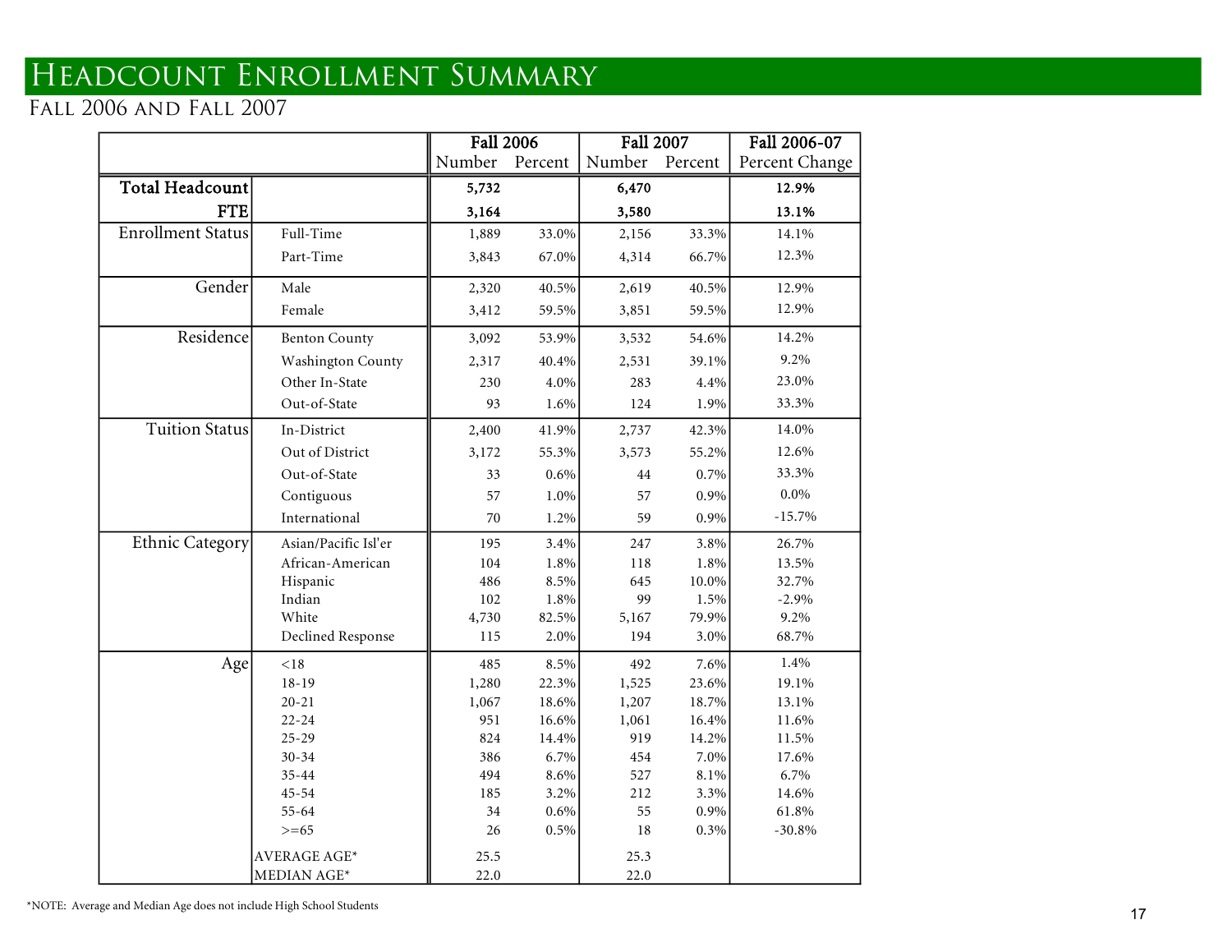# Historical Headcount Summary

### Fall 1990 to Fall 2005

|      | Total       | Total    |
|------|-------------|----------|
| Year | Headcount** | % Change |
| 1990 | 1,232       |          |
| 1991 | 1,632       | 32.5%    |
| 1992 | 1,889       | 15.7%    |
| 1993 | 1,972       | 4.4%     |
| 1994 | 2,037       | 3.3%     |
| 1995 | 2,244       | 10.2%    |
| 1996 | 2,941       | 31.1%    |
| 1997 | 3,240       | 10.2%    |
| 1998 | 3,542       | 9.3%     |
| 1999 | 3,923       | 10.8%    |
| 2000 | 4,058       | 3.4%     |
| 2001 | 4,292       | 5.8%     |
| 2002 | 4,731       | 10.2%    |
| 2003 | 4,915       | 3.9%     |
| 2004 | 5,266       | 7.1%     |
| 2005 | 5,467       | 3.8%     |
| 2006 | 5,732       | 4.8%     |
| 2007 | 6,470       | 12.9%    |

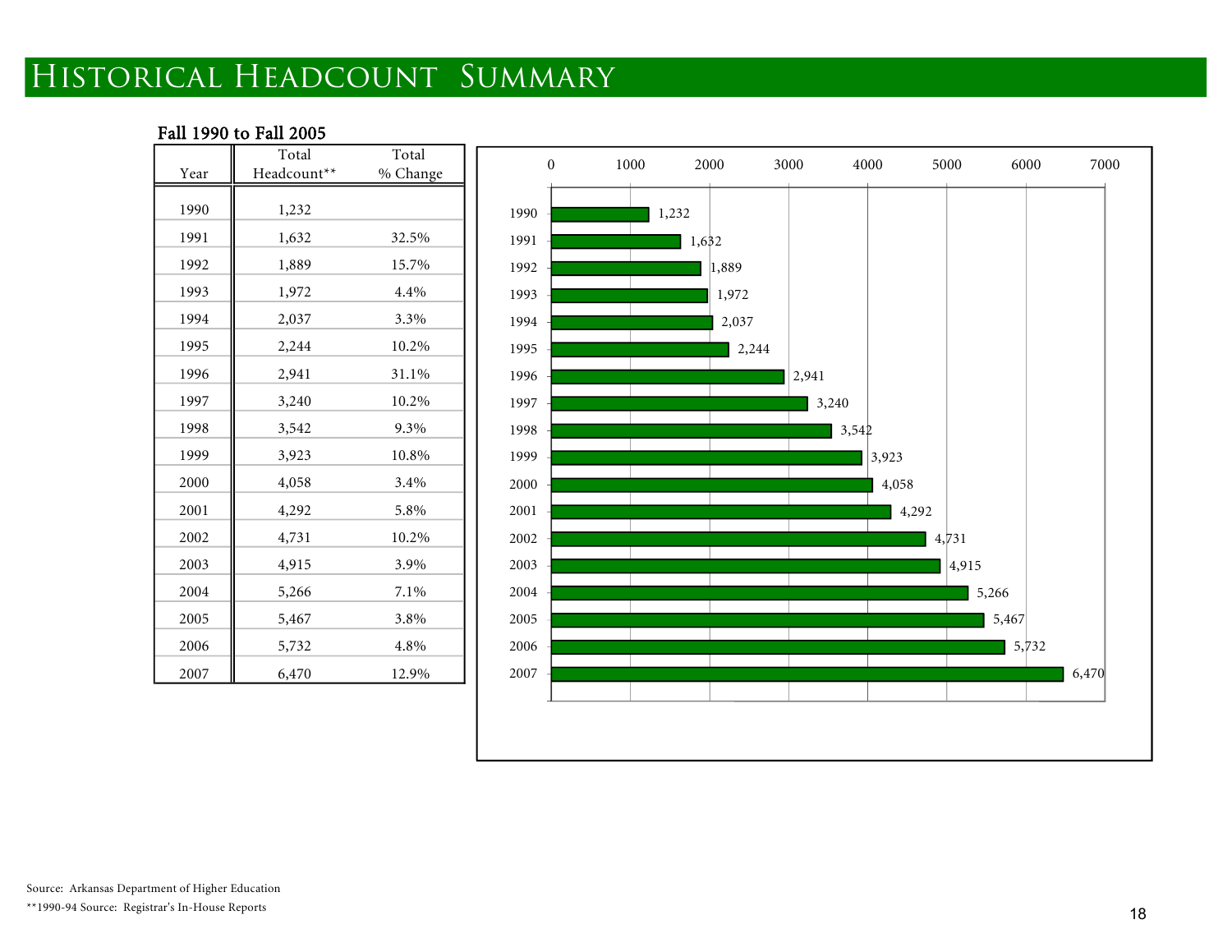# Headcount Enrollment by Semester

| Year      | Fall<br>Headcount* | Fall to Fall<br>% Change | Spring<br>Headcount* | Sp to Sp<br>% Change | Summer I<br>Headcount | Summer II<br>Headcount | <b>Total Summer</b> | <b>Total Summer</b><br>% Change |
|-----------|--------------------|--------------------------|----------------------|----------------------|-----------------------|------------------------|---------------------|---------------------------------|
| $03 - 04$ | 4,915              | 3.9%                     | 4,601                | 3.7%                 | 1,209                 | 625                    | 1,834               | $-1.6\%$                        |
| $04 - 05$ | 5,266              | 7.1%                     | 5,171                | 12.4%                | 1,381                 | 762                    | 2,143               | 16.8%                           |
| $05 - 06$ | 5,467              | 3.8%                     | 5,330                | $3.1\%$              | 1,550                 | 753                    | 2,303               | 7.5%                            |
| 06-07     | 5,732              | 4.8%                     | 5,756                | 8.0%                 | 1,753                 | 842                    | 2,595               | 12.7%                           |
| $07 - 08$ | 6,470              | 12.9%                    |                      | $-100.0\%$           |                       | 842                    |                     | $-100.0\%$                      |

**Fall Headcount**

## **Spring Headcount**

### **Summer Headcount**







\*NOTE: Off schedule classes are not included, such as Late Start and second 8-week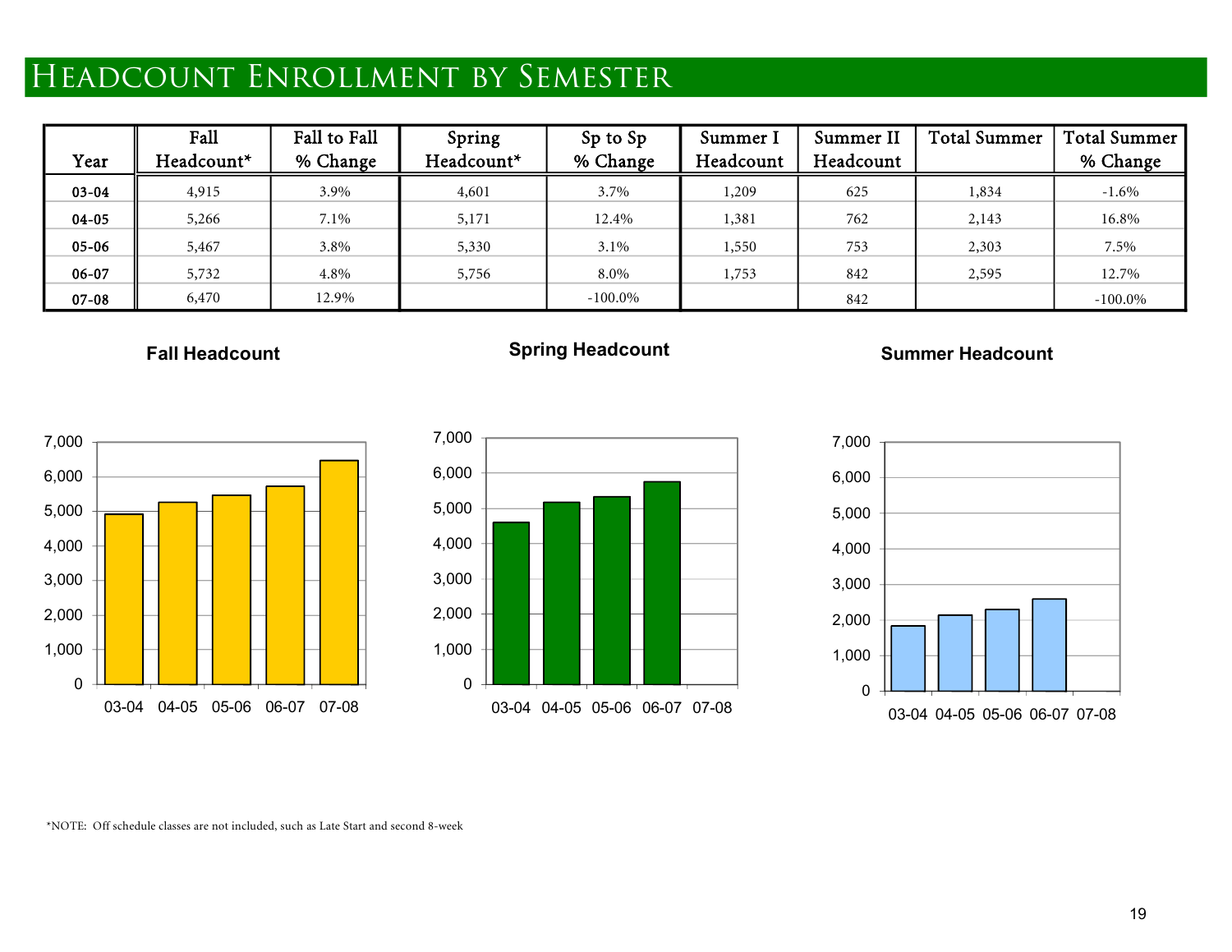# Headcount by Enrollment Status

Fall Semester

|      |       | New Freshmen  |                   |       | <b>Transfer Students</b> |                   |       | <b>Continuing Students</b> |                   |       | <b>Readmitted Students</b> |                   |       | <b>High School Students</b> |                   |       |
|------|-------|---------------|-------------------|-------|--------------------------|-------------------|-------|----------------------------|-------------------|-------|----------------------------|-------------------|-------|-----------------------------|-------------------|-------|
| Fall | Count | % of<br>Total | Percent<br>Change | Count | %                        | Percent<br>Change | Count | %                          | Percent<br>Change | Count | %                          | Percent<br>Change | Count | %                           | Percent<br>Change | Total |
| 2003 | 996   | 20.3%         | 5.8%              | 739   | 15.0%                    | $-4.9%$           | 2,137 | 43.5%                      | 6.9%              | 590   | 12.0%                      | 9.7%              | 453   | 9.2%                        | $-4.6\%$          | 4,915 |
| 2004 | ,063  | 20.2%         | 6.7%              | 710   | 13.5%                    | $-3.9\%$          | 2,308 | 43.8%                      | 8.0%              | 633   | 2.0%                       | 7.3%              | 552   | 10.5%                       | 21.9%             | 5,266 |
| 2005 | ,029  | 18.8%         | $-3.2\%$          | 805   | 14.7%                    | 13.4%             | 2,430 | 44.4%                      | 5.3%              | 617   | 1.3%                       | $-2.5\%$          | 586   | 10.7%                       | $6.2\%$           | 5,467 |
| 2006 | .051  | 18.3%         | 2.1%              | 781   | 13.6%                    | $-3.0\%$          | 2,568 | 44.8%                      | 5.7%              | 638   | 11.1%                      | 3.4%              | 694   | 12.1%                       | 18.4%             | 5,732 |
| 2007 | ,299  | 20.1%         | 23.6%             | 941   | 14.5%                    | 20.5%             | 2,785 | 43.0%                      | 8.5%              | 729   | 1.3%                       | 14.3%             | 716   | 11.1%                       | 3.2%              | 6,470 |



New: First-time entering undergraduate

Transfer: Transferred to NWACC from another college or university

Continuing: Continued enrollment from previous semester Readmitted: Enrolled at NWACC after not attending the previous semester High School: Students still enrolled in High School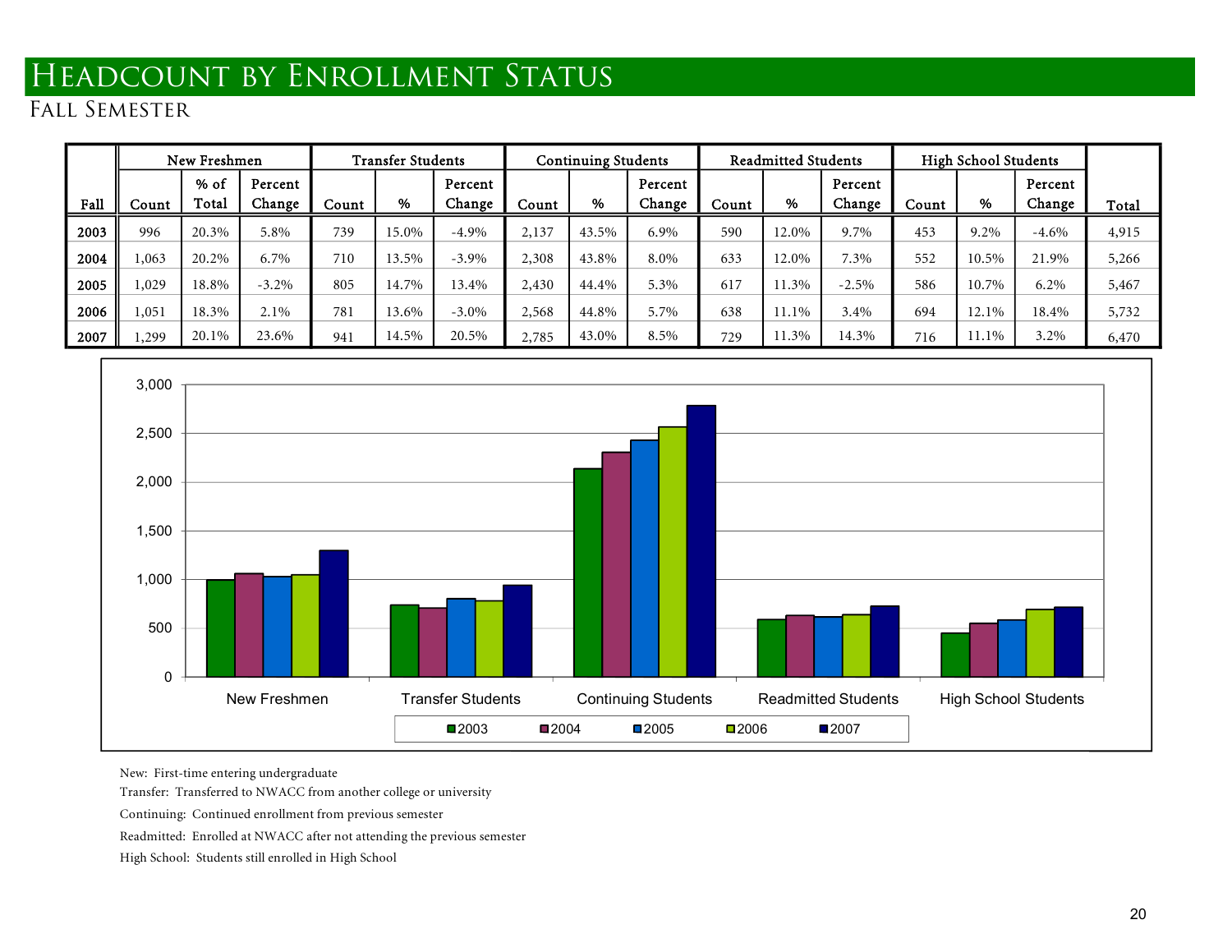## Headcount by Majors

### Fal l Semester

| Major                                | 2003           | 2004           | 2005           | 2006           | 2007                     |
|--------------------------------------|----------------|----------------|----------------|----------------|--------------------------|
| <b>AAS Degrees</b>                   |                |                |                |                |                          |
| Aviation                             | 10             | 11             | 11             | 35             | 13                       |
| <b>Business Management</b>           | 319            | 248            | 271            | 266            | 353                      |
| Cert Respiratory Therapist           | 24             | 30             | 32             | 38             | 16                       |
| <b>Computer Aided Drafting</b>       | 76             | 66             | 18             | 22             | 19                       |
| Computer Info Systems                | 165            | 134            | 101            | 103            | 118                      |
| Crime Scene Investigation            |                |                | $\overline{2}$ | 5              | 5                        |
| Criminal Justice                     | 90             | 73             | 77             | 77             | 70                       |
| Early Childhood Education            | 62             | 45             | 64             | 89             | 129                      |
| <b>Electronics Technology</b>        | $\mathbf{1}$   | $\overline{4}$ | 5              | 6              | 8                        |
| EMT-Paramedic                        | 57             | 45             | 43             | 39             | 15                       |
| Environmental Regulations,           | 10             | 9              | 12             | 17             | 21                       |
| Fire Science                         | 36             | 28             | 36             | 26             | 16                       |
| Graphic Design                       | 97             | 97             | 96             | 86             | 107                      |
| Homeland Security & Emg Mgmt         |                |                |                |                | 11                       |
| Law Enforcement Adm                  |                |                | $\overline{2}$ |                | $\overline{4}$           |
| Nursing                              | 392            | 422            | 419            | 307            | 173                      |
| Paralegal                            | 45             | 30             | 36             | 49             | 49                       |
| Physical Therapy Assistant           | 49             | 51             | 67             | 28             | 12                       |
| <b>TOTAL AAS</b>                     | 1,433          | 1,293          | 1,292          | 1,193          | 1,139                    |
| <b>General Studies</b>               |                |                |                |                |                          |
| Associate                            |                |                |                | 397            | 808                      |
| Certificate                          |                |                |                |                | 3                        |
| <b>TOTAL General Studies</b>         |                |                |                | 397            | 811                      |
| <b>Transfer Degrees</b>              |                |                |                |                |                          |
| AA                                   | 665            | 753            | 831            | 755            | 822                      |
| AS                                   | 1,123          | 1,288          | 1,262          | 1,235          | 1,411                    |
| Agricultural, Life Sci               | 3              | 3              | 3              | $\overline{c}$ | $\mathbf{1}$             |
| AAT                                  | $\overline{7}$ | 8              | 9              | 16             | 99                       |
| <b>TOTAL Transfer Degrees</b>        | 1,798          | 2,052          | 2,105          | 2,008          | 2,333                    |
| <b>Technical Certificates</b>        |                |                |                |                |                          |
| <b>Aviation Maintenance</b>          |                |                |                |                | 3                        |
| <b>EMT-Paramedic Cert</b>            | 5              | 6              | 11             |                | $\overline{c}$           |
| Law Enforcement Adm                  |                |                |                | $\mathbf{1}$   | $\overline{3}$           |
| Marketing Analyst*                   | 10             | 78             | $\overline{2}$ |                | $\overline{\phantom{a}}$ |
| Paraeducators of Spec Needs Learners |                |                | 3              |                | $\overline{c}$           |
| <b>Hospitality Management</b>        |                |                |                |                | 3                        |
| <b>Certificates of Proficiency</b>   |                |                |                |                |                          |
| <b>Aviation Management</b>           |                |                | $\mathbf{1}$   |                | $\mathbf{1}$             |
| CAD                                  | $\mathbf{1}$   | 3              | 44             | 44             | 48                       |
| CDA Training                         |                |                |                |                | $\overline{4}$           |
| Early Childhood Development          |                |                | $\overline{4}$ | 5              | 10                       |
| <b>EMT</b> Basic                     | L,             | 10             | 29             | 14             | 8                        |
| Health & Safety                      |                |                |                | $\overline{c}$ | $\mathbf{1}$             |
| Hospitality Management               |                |                |                | 13             | 13                       |
| Law Enforcement Adm                  |                |                | $\mathbf{1}$   |                |                          |
| <b>TOTAL Certificates</b>            | 16             | 97             | 95             | 79             | 98                       |
| Undeclared                           | 1,123          | 1,151          | 1,261          | 1,229          | 1,219                    |
| Non-degree seeking                   | 545            | 673            | 714            | 826            | 870                      |
| <b>TOTAL</b>                         | 4,915          | 5,266          | 5,467          | 5,732          | 6,470                    |

\*Major discontinued 21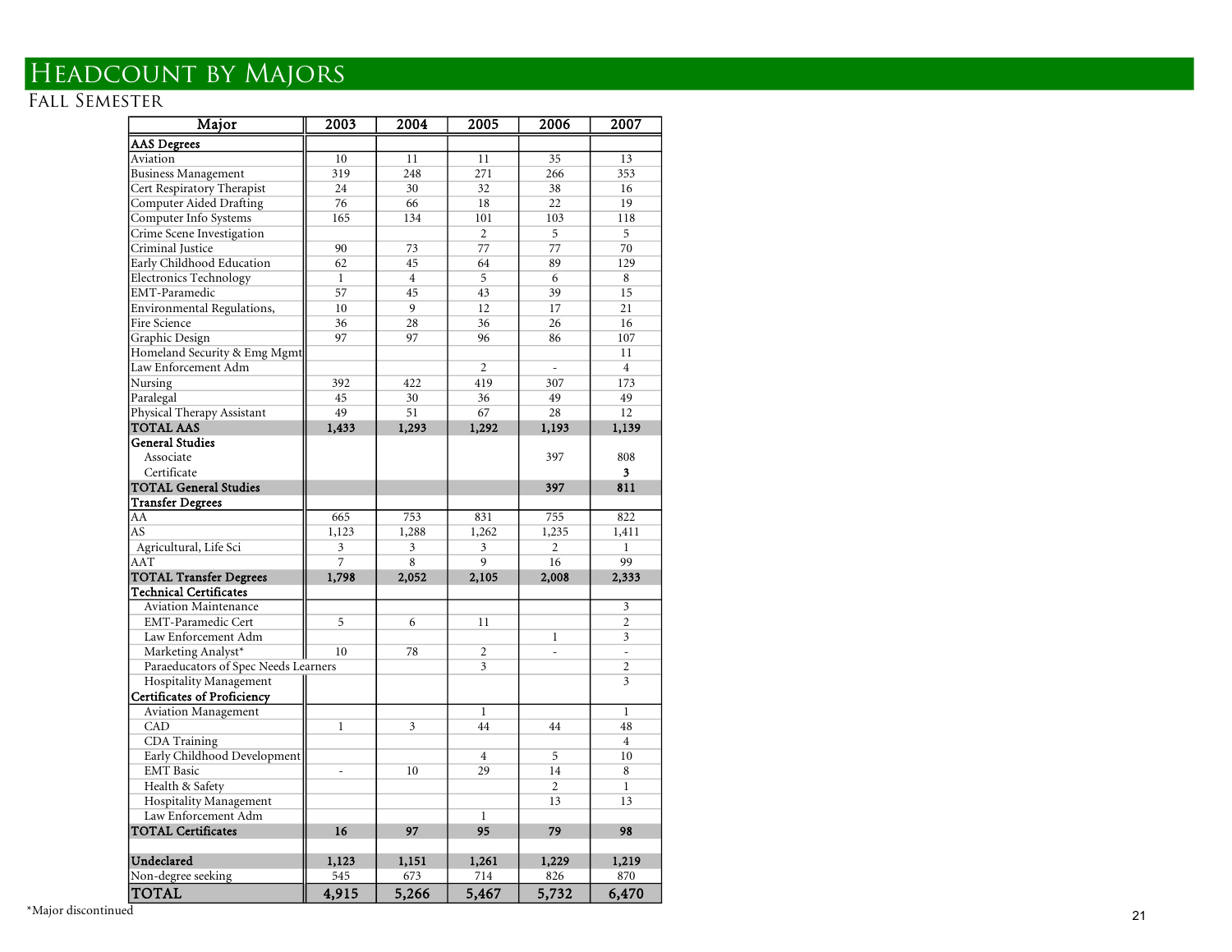Note: Associate of General Studies majors include students working toward (but not admitted to) selective admissions programs such as Nursing.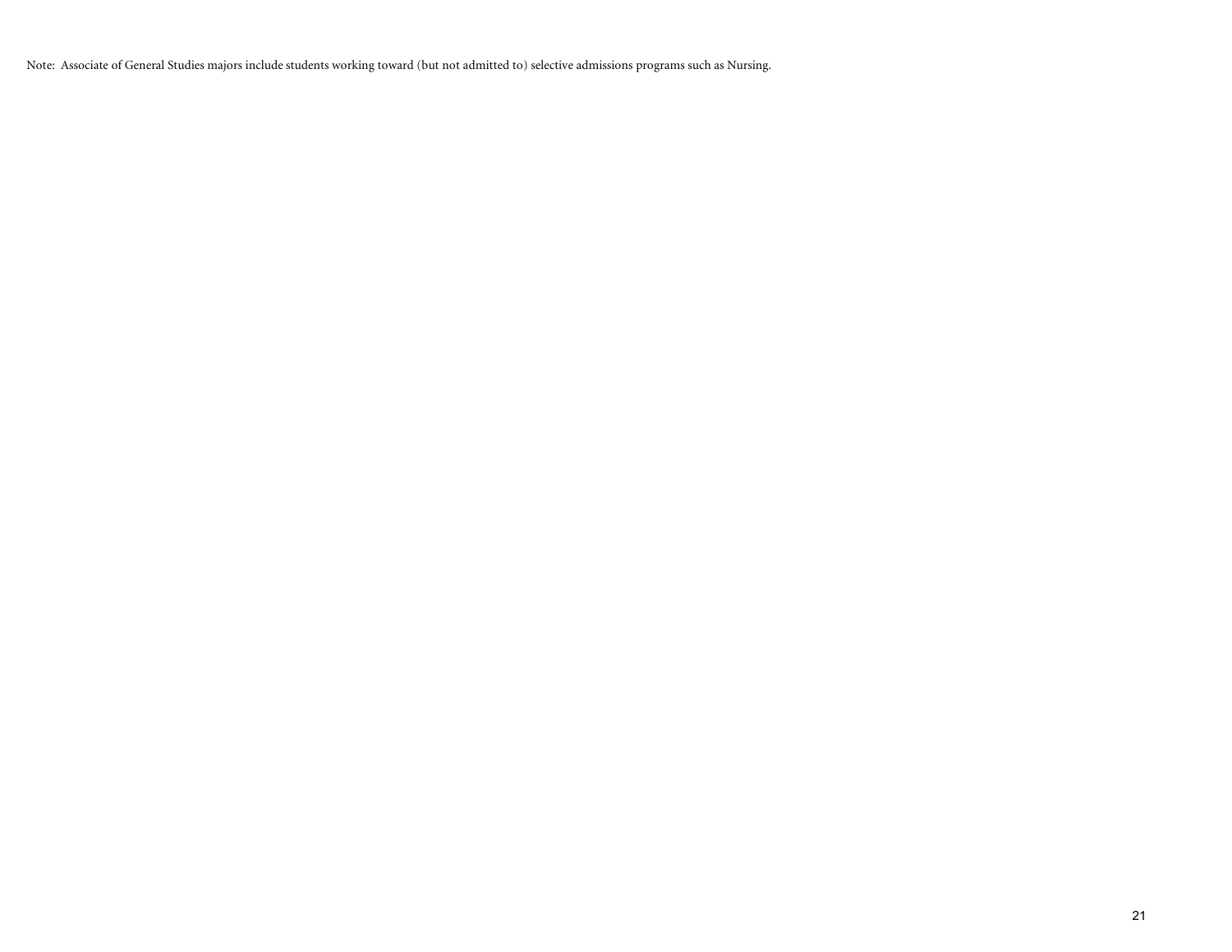# Headcount by Race/Ethnicity

|      |       | Asian or Pacific |       |       |         | Black (Non-Hispanic | Hispanic |        |                | American Indian or<br>White (Non-Hispanic |               |                        |       | Total   |          |       |                          |                 |       |  |
|------|-------|------------------|-------|-------|---------|---------------------|----------|--------|----------------|-------------------------------------------|---------------|------------------------|-------|---------|----------|-------|--------------------------|-----------------|-------|--|
|      |       | Islander         |       |       | origin) |                     |          |        |                |                                           | Alaska Native |                        |       | Origin) |          |       | <b>Declined Response</b> |                 |       |  |
|      |       | % of             | %     |       | % of    | $\%$                |          | $%$ of | %              |                                           | % of          | %                      |       | % of    | %        |       | % of                     | %               |       |  |
| Fall | Total | Total            |       | Total | Total   | . Change            | Total    |        | Total   Change | Total                                     |               | Total   Change   Total |       | Total   | [Change] | Total | Total                    | Change Total    |       |  |
| 2003 | 119   | 2.4%             | 26.6% | 58    | 1.2%    | 18.4%               | 316      | 6.4%   | 23.9%          | 90                                        | 1.8%          | 16.9%                  | 4,198 | 85.4%   | 2.5%     | 134   | 2.7%                     | $-16.8\%$ 4,915 |       |  |
| 2004 | 128   | 2.4%             | 7.6%  | 75    | 1.4%    | 29.3%               | 385      | 7.3%   | 21.8%          | 82                                        | 1.6%          | $-8.9\%$               | 4,429 | 84.1%   | 5.5%     | 167   | 3.2%                     | 24.6%           | 5,266 |  |
| 2005 | 173   | 3.2%             | 35.2% | 81    | .5%     | 8.0%                | 421      | 7.7%   | 9.4%           | 92                                        | 1.7%          | 12.2%                  | 4,537 | 83.0%   | 2.4%     | 163   | 3.0%                     | $-2.4%$         | 5,467 |  |
| 2006 | 195   | 3.4%             | 12.7% | 104   | 1.8%    | 28.4%               | 486      | 8.5%   | 15.4%          | 102                                       | $0.8\%$       | 10.9%                  | 4,730 | 82.5%   | 4.3%     | 115   | 2.0%                     | $-29.4\%$ 5,732 |       |  |
| 2007 | 247   | 3.8%             | 26.7% | 118   | 1.8%    | 13.5%               | 645      | 10.0%  | 32.7%          | 99                                        | 5%            | $-2.9%$                | 5,167 | 79.9%   | 9.2%     | 194   | 3.0%                     | 68.7%           | 6,470 |  |

**Race as a Percent of Total**

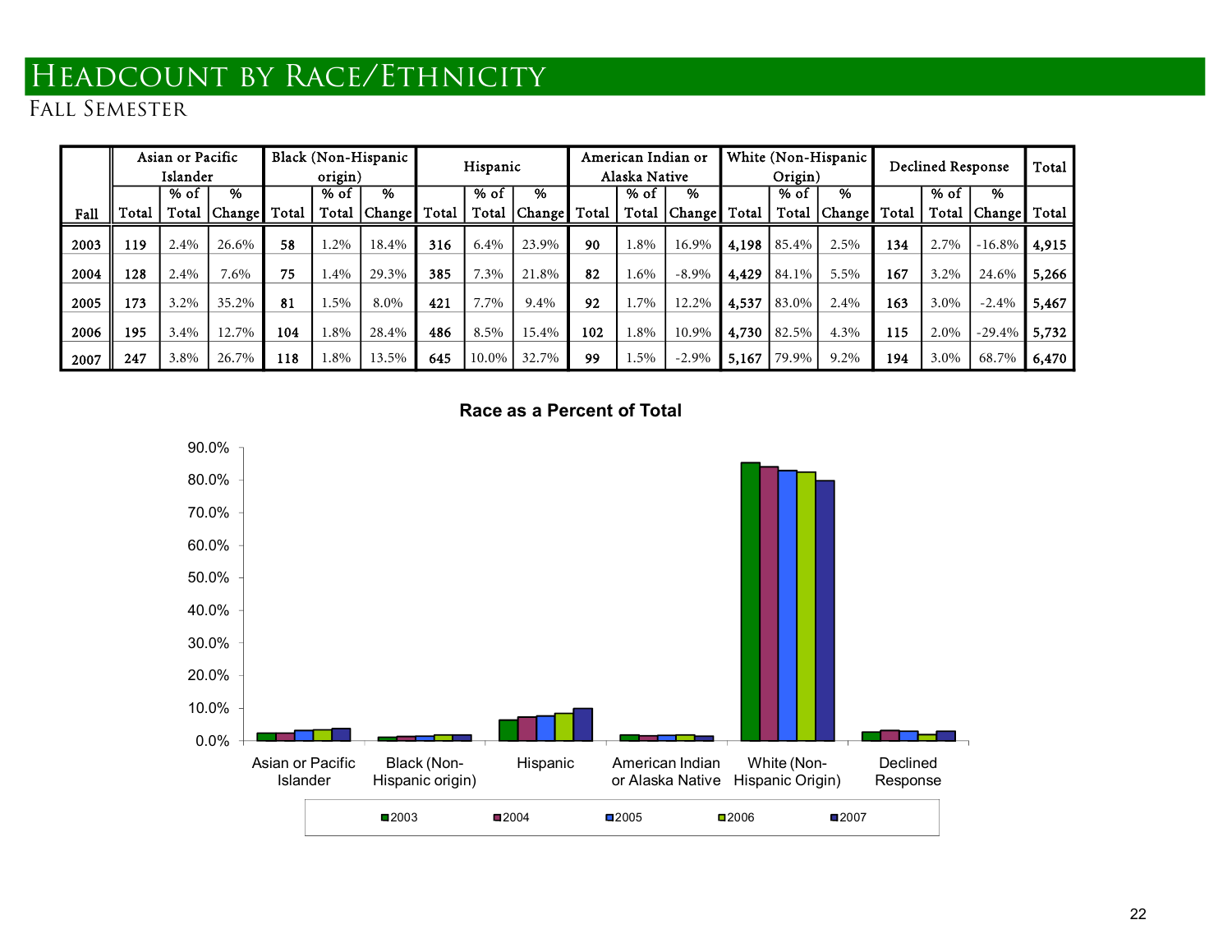# Reason for Enrollment at Time of Admission

| Fall | <b>Complete Degree</b><br>at NWACC | <b>Credits to</b><br>Transfer | Improve Job<br><b>Skills</b> | Personal<br>Enrichment | Concurrent<br>Credit | <b>Explore Educational</b><br>Opportunities | Not<br>Known | Other | Total<br><b>Students</b> |
|------|------------------------------------|-------------------------------|------------------------------|------------------------|----------------------|---------------------------------------------|--------------|-------|--------------------------|
|      |                                    |                               |                              |                        |                      |                                             |              |       |                          |
| 2003 | 2,261                              | 497ء                          | 204                          | 105                    | 408                  | 84                                          | 148          | 208   | 4,915                    |
| 2004 | 2,512                              | 1,440                         | 163                          | 92                     | 589                  | 65                                          | 283          | 122   | 5,266                    |
| 2005 | 2,746                              | 1,174                         | 199                          | 99                     | 731                  | 211                                         | 221          | 86    | 5,467                    |
| 2006 | 3,099                              | 000.1                         | 155                          | 77                     | 868                  | 178                                         | 276          | 79    | 5,732                    |
| 2007 | 3,649                              | 1,108                         | 142                          | 66                     | 762                  | 162                                         | 248          | 333   | 6,470                    |

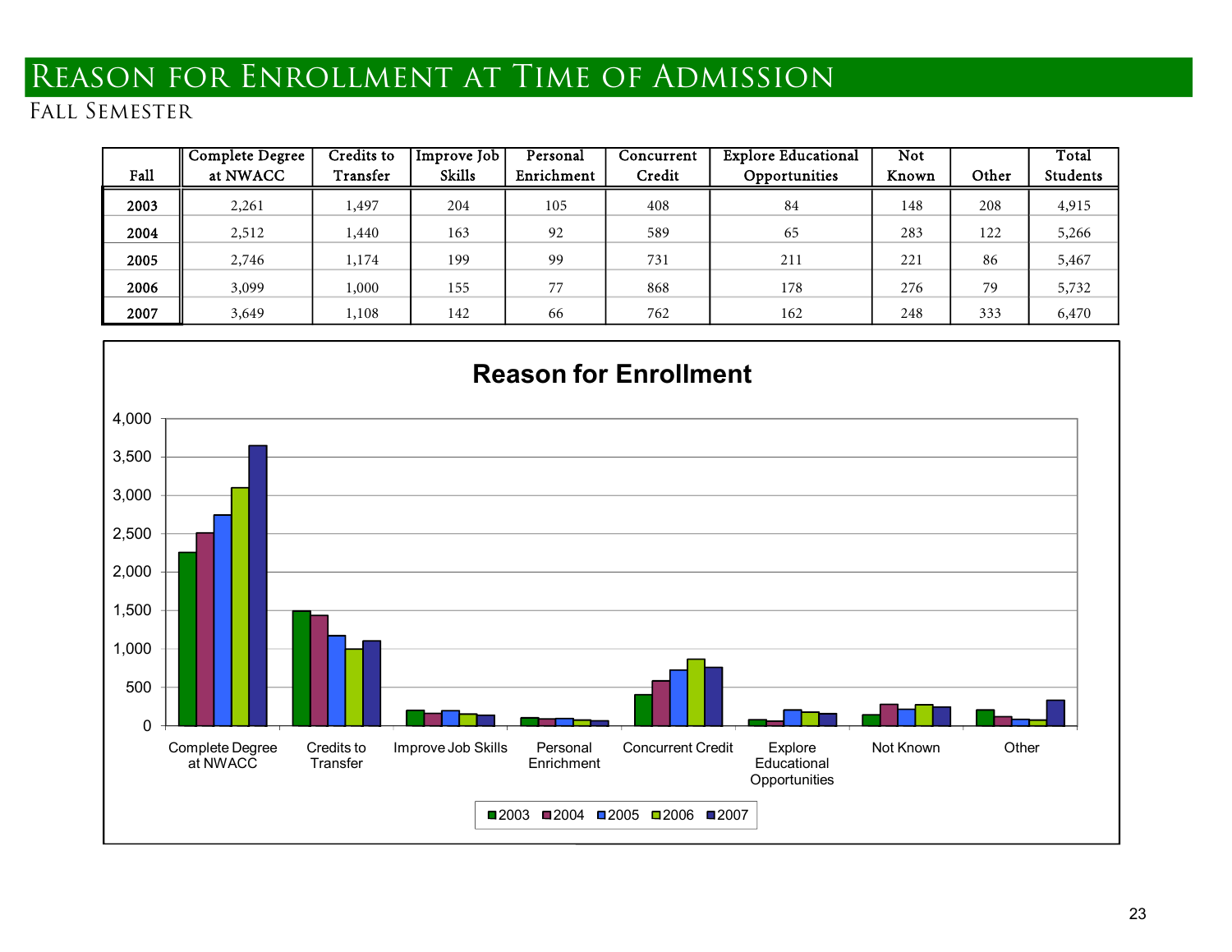# HEADCOUNT BY COUNTY OF RESIDENCY

|      | <b>Benton County</b> |       | <b>Washington County</b> |               | Other Arkansas |         | Out of State |       |       |
|------|----------------------|-------|--------------------------|---------------|----------------|---------|--------------|-------|-------|
|      |                      | % of  |                          | $\sqrt{6}$ of |                | $%$ of  |              | % of  |       |
| Fall | Count                | Total | Count                    | Total         | Count          | Total   | Count        | Total | Total |
| 2003 | 2,893                | 58.9% | 1,829                    | 37.2%         | 151            | $3.1\%$ | 42           | 0.9%  | 4,915 |
| 2004 | 3,020                | 57.3% | 2,023                    | 38.4%         | 175            | 3.3%    | 48           | 0.9%  | 5,266 |
| 2005 | 3,084                | 56.4% | 2,108                    | 38.6%         | 204            | 3.7%    | 71           | 1.3%  | 5,467 |
| 2006 | 3,092                | 53.9% | 2,317                    | 40.4%         | 230            | 4.0%    | 93           | 1.6%  | 5,732 |
| 2007 | 3,532                | 54.6% | 2,531                    | 39.1%         | 283            | 4.4%    | 124          | 1.9%  | 6,470 |

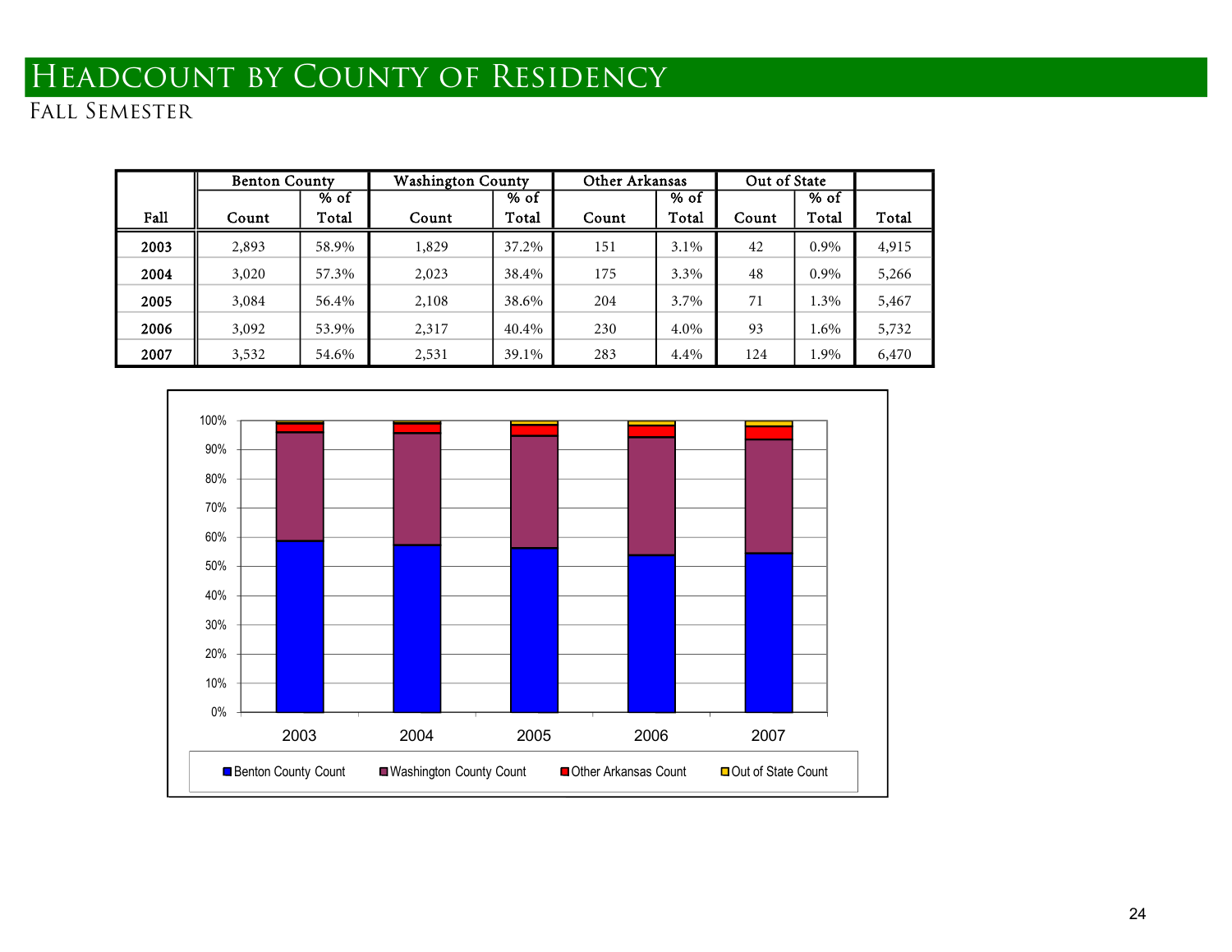# Washington County Facilities Enrollment

## CREDIT COURSES

|                                  | <b>Fall 2004</b> |        | Fall 2005      |        | Fall 2006      |        | Fall 2007      |         |
|----------------------------------|------------------|--------|----------------|--------|----------------|--------|----------------|---------|
|                                  |                  | $%$ of |                | $%$ of |                | $%$ of |                | $%$ of  |
| Term                             | Count            | Total  | Count          | Total  | Count          | Total  | Count          | Total   |
| Headcount                        | 634              |        | 654            |        | 1,009          |        | 1,175          |         |
| Females                          | 385              | 60.7%  | 362            | 55.4%  | 609            | 60.4%  | 669            | 56.9%   |
| Males                            | 249              | 39.3%  | 292            | 44.6%  | 400            | 39.6%  | 506            | 43.1%   |
| <b>Enrollment Status</b>         |                  |        |                |        |                |        |                |         |
| New Student                      | 187              | 29.5%  | 215            | 32.9%  | 272            | 27.0%  | 348            | 29.6%   |
| New Transfer                     | 109              | 17.2%  | 91             | 13.9%  | 162            | 16.1%  | 181            | 15.4%   |
| Readmitted                       | 75               | 11.8%  | 62             | 9.5%   | 113            | 11.2%  | 124            | 10.6%   |
| Continuing                       | 257              | 40.5%  | 281            | 43.0%  | 353            | 35.0%  | 422            | 35.9%   |
| Concurrent                       | 5                | 0.8%   | 3              | 0.5%   | 107            | 10.6%  | 98             | 8.3%    |
| Special                          | 1                | 0.2%   | 2              | 0.3%   | 2              | 0.2%   | 2              | 0.2%    |
| <b>County of Residence</b>       |                  |        |                |        |                |        |                |         |
| Washington                       | 431              | 68.0%  | 456            | 69.7%  | 780            | 77.3%  | 914            | 77.8%   |
| Benton                           | 174              | 27.4%  | 164            | 25.1%  | 175            | 17.3%  | 194            | 16.5%   |
| Madison                          | 7                | 1.1%   | 9              | 1.4%   | 14             | 1.4%   | 17             | 1.4%    |
| Carroll                          | 6                | 0.9%   | $\mathfrak{Z}$ | 0.5%   | $\mathfrak{Z}$ | 0.3%   | $\overline{7}$ | $0.6\%$ |
| Other                            | 16               | 2.5%   | 22             | 3.4%   | 37             | 3.7%   | 43             | 3.7%    |
| Race / Ethnicity                 |                  |        |                |        |                |        |                |         |
| Asian or Pacific Islander        | 14               | 2.2%   | 18             | 2.8%   | 31             | 3.1%   | 42             | 3.6%    |
| Black (Non-Hispanic origin)      | 13               | 2.1%   | 12             | 1.8%   | 25             | 2.5%   | 34             | 2.9%    |
| Hispanic                         | 53               | 8.4%   | 66             | 10.1%  | 68             | 6.7%   | 92             | 7.8%    |
| American Indian or Alaska Native | 11               | 1.7%   | 11             | 1.7%   | 15             | 1.5%   | 18             | 1.5%    |
| White (Non-Hispanic Origin)      | 532              | 83.9%  | 528            | 80.7%  | 844            | 83.6%  | 932            | 79.3%   |
| Declined Response                | 11               | 1.7%   | 19             | 2.9%   | 26             | 2.6%   | 57             | 4.9%    |
| Enrolled in only Washington      |                  |        |                |        |                |        |                |         |
| County*                          | 131              |        | 149            |        | 424            |        | 456            |         |

Washington County Facilities:<br>Washington County Center, NTI, RTC, AATC, Wash Co Sheriff's Office<br>Does not include Step Ahead students taking classes at their respective high schools.

\*Fall 2006 increased caused by RTC changing from offering Step Ahead classes to offering regular college credit classes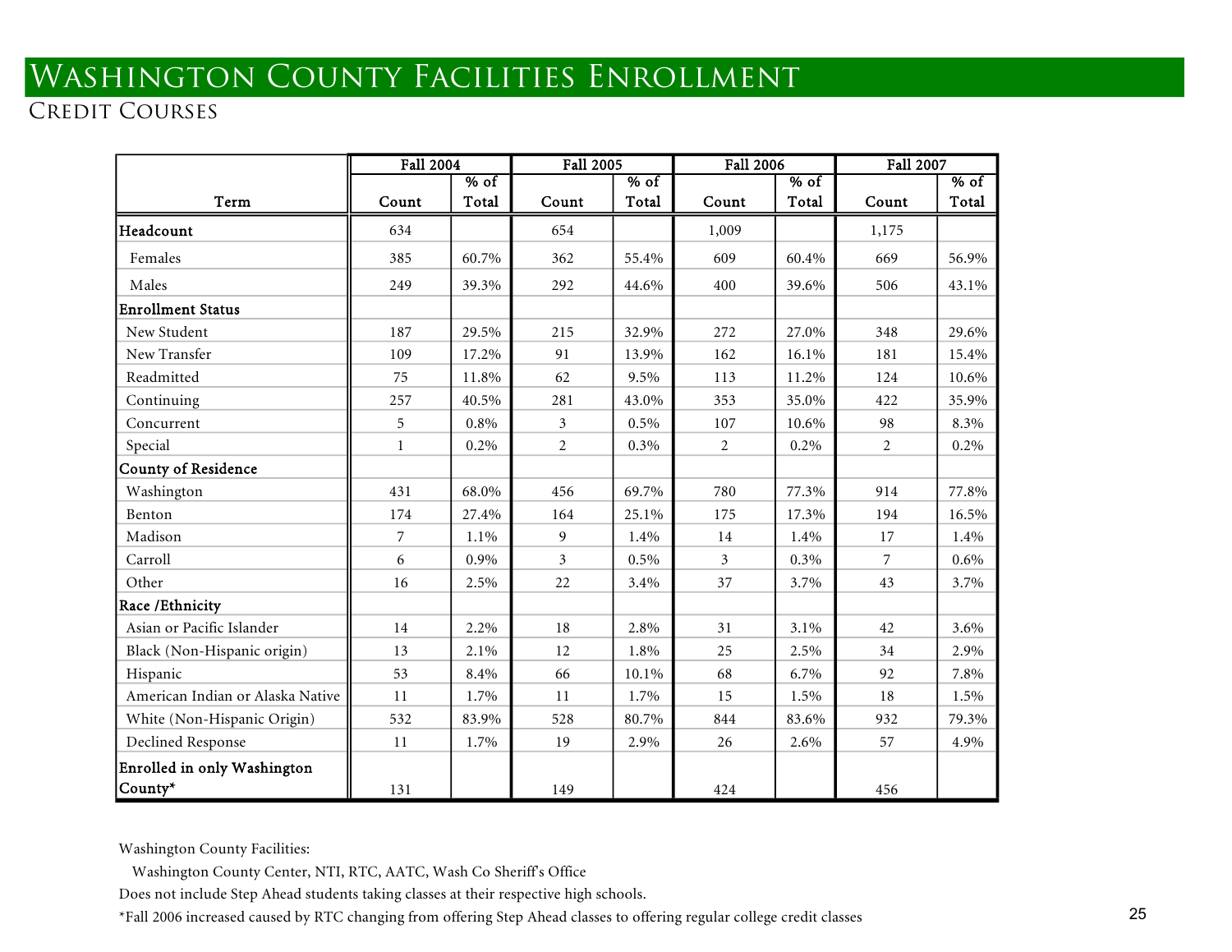# HEADCOUNT ENROLLMENT BY TUITION STATUS

by Fall Semester

|      |       | In-District |       | Out of District |       | Out of State |       | Contiguous               |       | International | Total |
|------|-------|-------------|-------|-----------------|-------|--------------|-------|--------------------------|-------|---------------|-------|
| Fall | Count | Percent     | Count | Percent         | Count | Percent      | Count | Percent                  | Count | Percent       |       |
| 2003 | 2,393 | 48.7%       | 2,445 | 49.7%           | 40    | $0.8\%$      | n/a   | -                        | 37    | 0.8%          | 4,915 |
| 2004 | 2,464 | 46.8%       | 2,718 | 51.6%           | 45    | $0.9\%$      | n/a   | $\overline{\phantom{a}}$ | 39    | 0.7%          | 5,266 |
| 2005 | 2,438 | 44.6%       | 2,894 | 52.9%           | 34    | $0.6\%$      | 38    | 0.7%                     | 63    | 1.2%          | 5,467 |
| 2006 | 2,400 | 41.9%       | 3,172 | 55.3%           | 33    | $0.6\%$      | 57    | 1.0%                     | 70    | 1.2%          | 5,732 |
| 2007 | 2,737 | 42.3%       | 3,573 | 55.2%           | 44    | $0.7\%$      | 57    | 0.9%                     | 59    | 0.9%          | 6,470 |

**Fall 2007**



Tuition status as defined by the institution:

In-District: Student must live in the Bentonville or Rogers School District for 6 months prior to the first day of classes

Out of district: Student must have lived within the State of Arkansas for 6 months prior to the first day of classes

Out-of-state: Student must be a citizen of the United States

International: Student who is not a US citizen or legal resident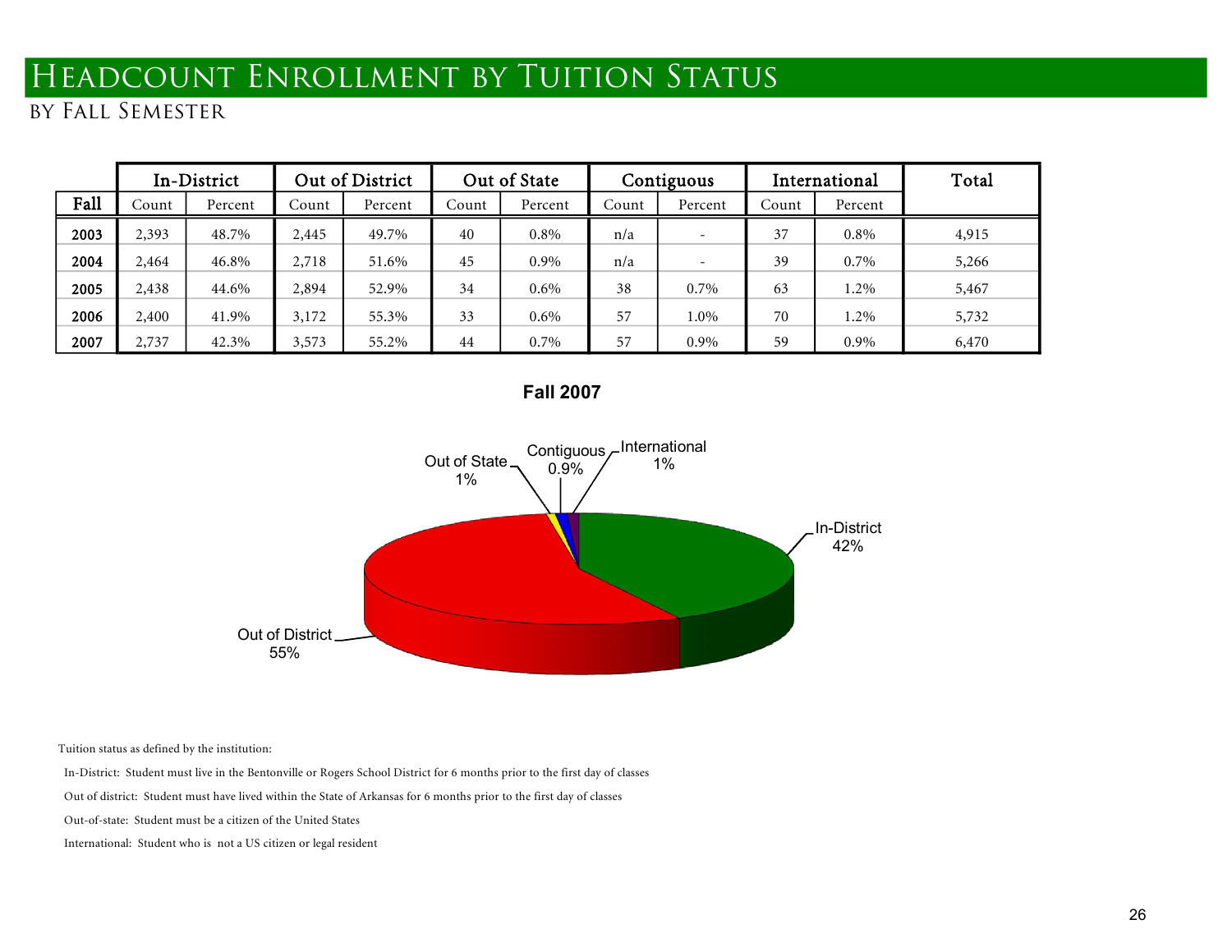# Student Semester Credit Hours

## by Semester

|         |                   | Fall                     |                   | Spring               | Summer                  |                          |                                 |  |  |  |
|---------|-------------------|--------------------------|-------------------|----------------------|-------------------------|--------------------------|---------------------------------|--|--|--|
| Year    | SSCH <sup>*</sup> | Fall to Fall<br>% Change | SSCH <sup>*</sup> | Sp to Sp<br>% Change | Summer I<br><b>SSCH</b> | Summer II<br><b>SSCH</b> | <b>Total Summer</b><br>% Change |  |  |  |
|         |                   |                          |                   |                      |                         |                          |                                 |  |  |  |
| 2003-04 | 39,948            | 5.2%                     | 37,073            | 4.5%                 | 4,939                   | 2,287                    | 0.7%                            |  |  |  |
| 2004-05 | 44,059            | 10.3%                    | 41,577            | 12.1%                | 5,569                   | 2,847                    | 16.5%                           |  |  |  |
| 2005-06 | 45,514            | 3.3%                     | 44,099            | $6.1\%$              | 6,535                   | 2,887                    | 12.0%                           |  |  |  |
| 2006-07 | 47,462            | 4.3%                     | 46,516            | 5.5%                 | 7,681                   | 3,248                    | 16.0%                           |  |  |  |
| 2007-08 | 13.1%<br>53,701   |                          |                   |                      |                         |                          |                                 |  |  |  |

# 2030 204 205 206 201 201 20 10,000 20,000 30,000 40,000 50,000 60,000

### **Fall SSCH**



### **Summer SSCH**



\*Fall and Spring off-schedule classes (such as Late Start and second 8-week) are not included to more accurately compare between semesters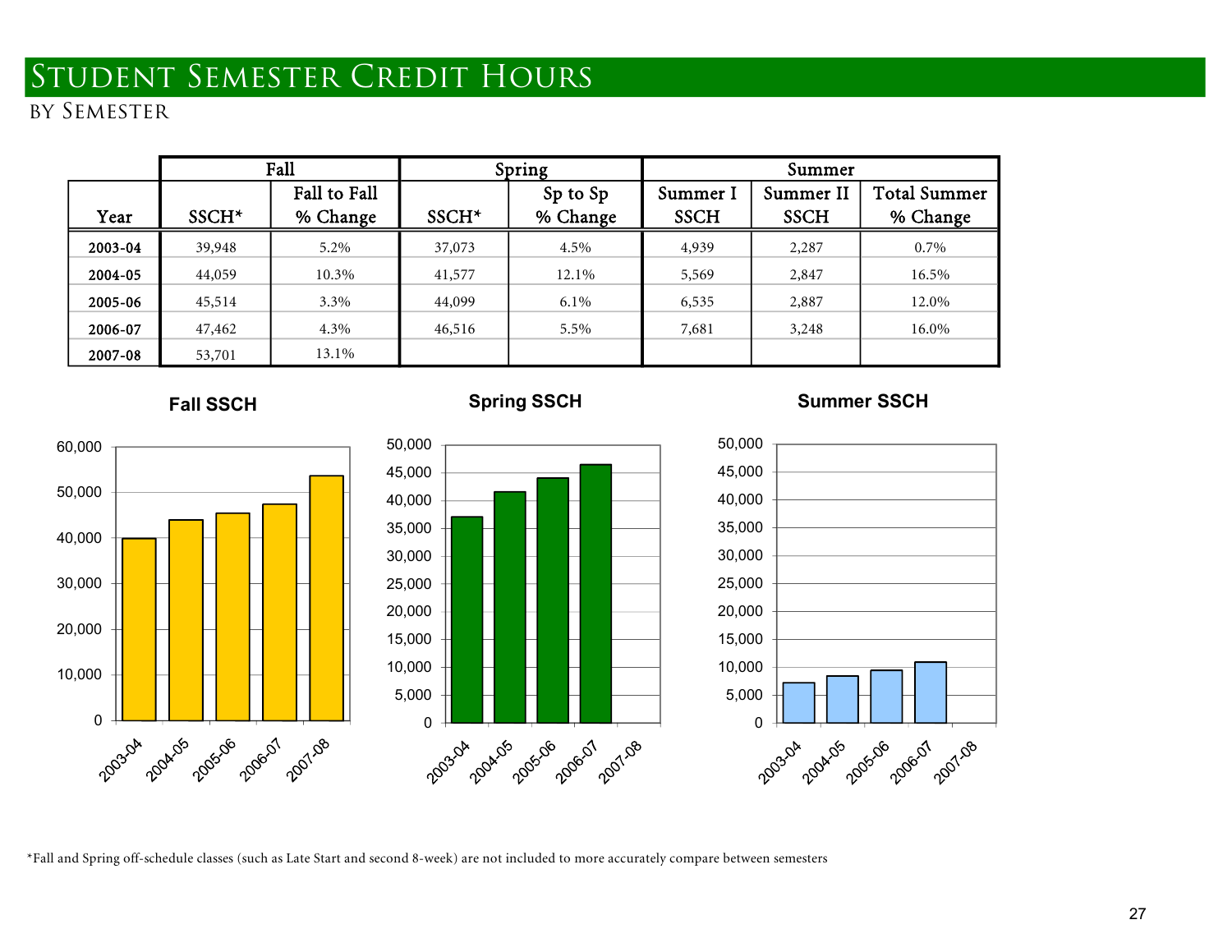# Student Semester Credit Hours by Tuition Status

|                  | In-District |         |        | Out of District | Out of State |         | <b>Total SSCH</b> |
|------------------|-------------|---------|--------|-----------------|--------------|---------|-------------------|
| Term             | Count       | Percent | Count  | Percent         | Count        | Percent |                   |
| <b>Fall 2002</b> | 18,229      | 48.0%   | 19,546 | 51.5%           | 199          | $0.5\%$ | 37,974            |
| Spring 2003      | 16,904      | 47.7%   | 18,289 | 51.6%           | 275          | $0.8\%$ | 35,468            |
| <b>Fall 2003</b> | 18,769      | 47.0%   | 20,891 | 52.3%           | 288          | 0.7%    | 39,948            |
| Spring 2004      | 17,201      | 46.4%   | 19,534 | 52.7%           | 338          | 0.9%    | 37,073            |
| <b>Fall 2004</b> | 20,002      | 45.4%   | 23,679 | 53.7%           | 378          | 0.9%    | 44,059            |
| Spring 2005      | 18,501      | 44.5%   | 22,703 | 54.6%           | 373          | 0.9%    | 41,577            |
| <b>Fall 2005</b> | 19,623      | 43.1%   | 25,610 | 56.3%           | 281          | $0.6\%$ | 45,514            |
| Spring 2006      | 18,743      | 42.5%   | 25,051 | 56.8%           | 305          | 0.7%    | 44,099            |
| <b>Fall 2006</b> | 19,485      | 41.1%   | 27,724 | 58.4%           | 253          | $0.5\%$ | 47,462            |
| Spring 2007      | 19,126      | 41.1%   | 27,107 | 58.3%           | 283          | $0.6\%$ | 46,516            |
| <b>Fall 2007</b> | 22,192      | 41.3%   | 31,139 | 58.0%           | 370          | 0.7%    | 53,701            |

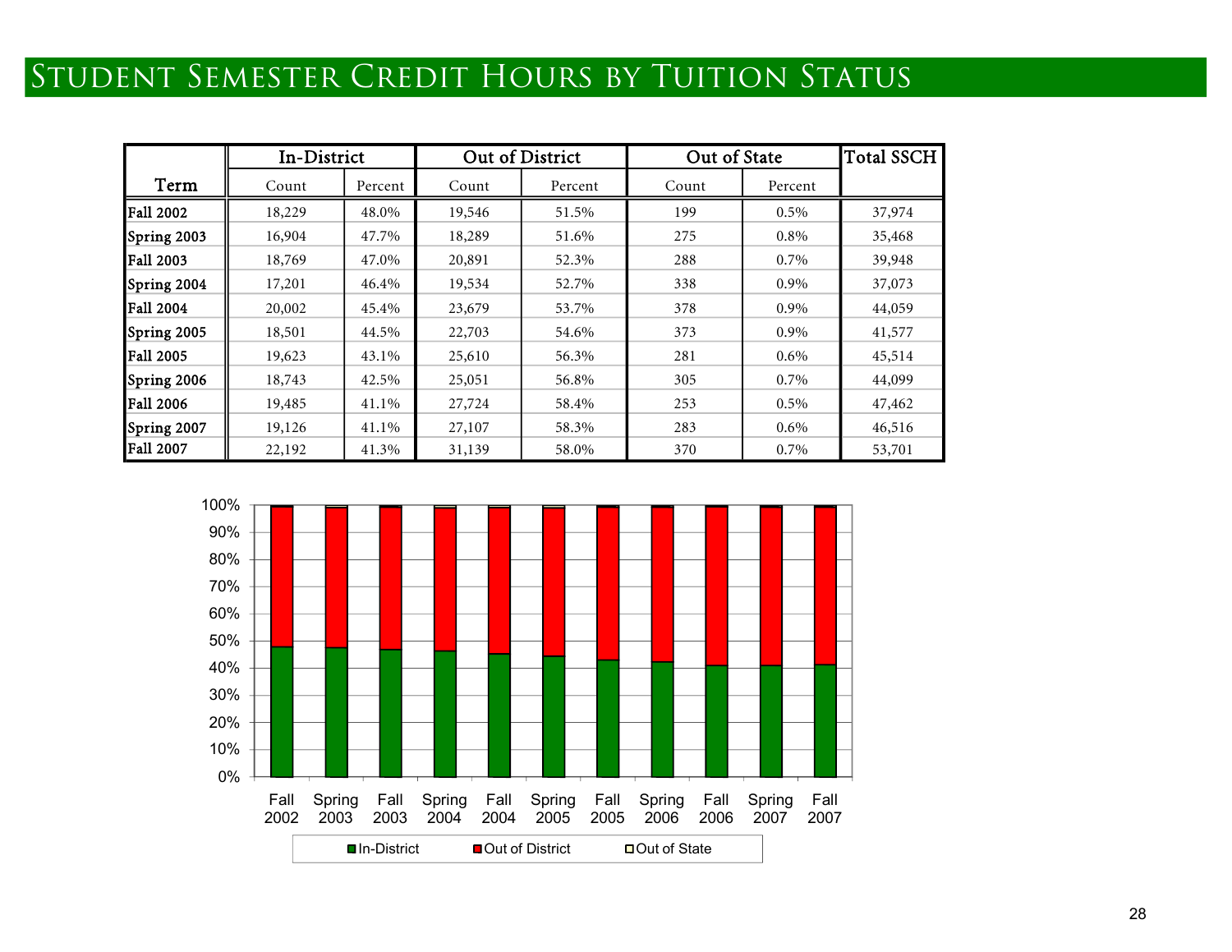# Student Semester Credit Hour (SSCH) and Full Time Equivalent (FTE)

## by Fall Semester

| Fall | Fall<br><b>SSCH</b> | Total<br><b>FTE</b> | % Change<br><b>FTE</b> |
|------|---------------------|---------------------|------------------------|
|      |                     |                     |                        |
| 2003 | 39,948              | 2,663               | 5.2%                   |
| 2004 | 44,059              | 2,937               | 10.3%                  |
| 2005 | 45,514              | 3,034               | 3.3%                   |
| 2006 | 47,462              | 3,164               | 4.3%                   |
| 2007 | 53,701              | 3,580               | 13.1%                  |

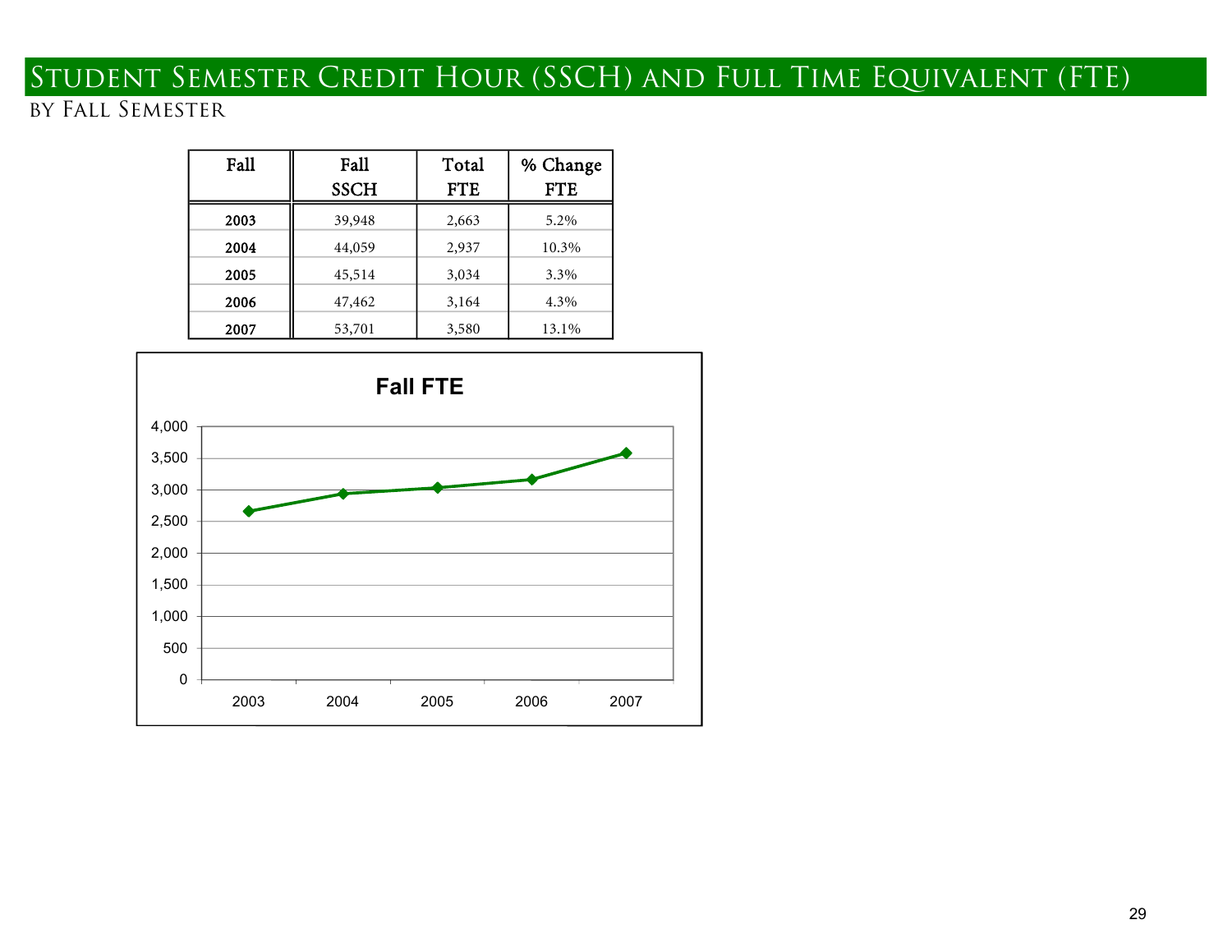## Annual Student Semester Credit Hour (SSCH) and Full Time Equivalent (FTE)

## by Academic Year and Location

| Academic<br>Year | In-District<br><b>SSCH</b> | Out-District<br><b>SSCH</b> | Distance Learning<br><b>SSCH</b> | Total<br><b>SSCH</b> | Total<br><b>FTE</b> | % Change<br><b>FTE</b> |
|------------------|----------------------------|-----------------------------|----------------------------------|----------------------|---------------------|------------------------|
| 2002-03          | 76,938                     | 3,877                       | 2,355                            | 83,170               | 2,772               | 11.8%                  |
| 2003-04          | 79,205                     | 4,837                       | 3,424                            | 87,466               | 2,916               | 5.2%                   |
| 2004-05          | 82,053                     | 8,288                       | 5,787                            | 96,128               | 3,204               | 9.9%                   |
| 2005-06          | 82,626                     | 9,360                       | 9,368                            | 101,354              | 3,378               | 5.4%                   |
| 2006-07          | 82,213                     | 13,022                      | 12,160                           | 107,395              | 3,580               | 6.0%                   |





includes on-schedule and off-schedule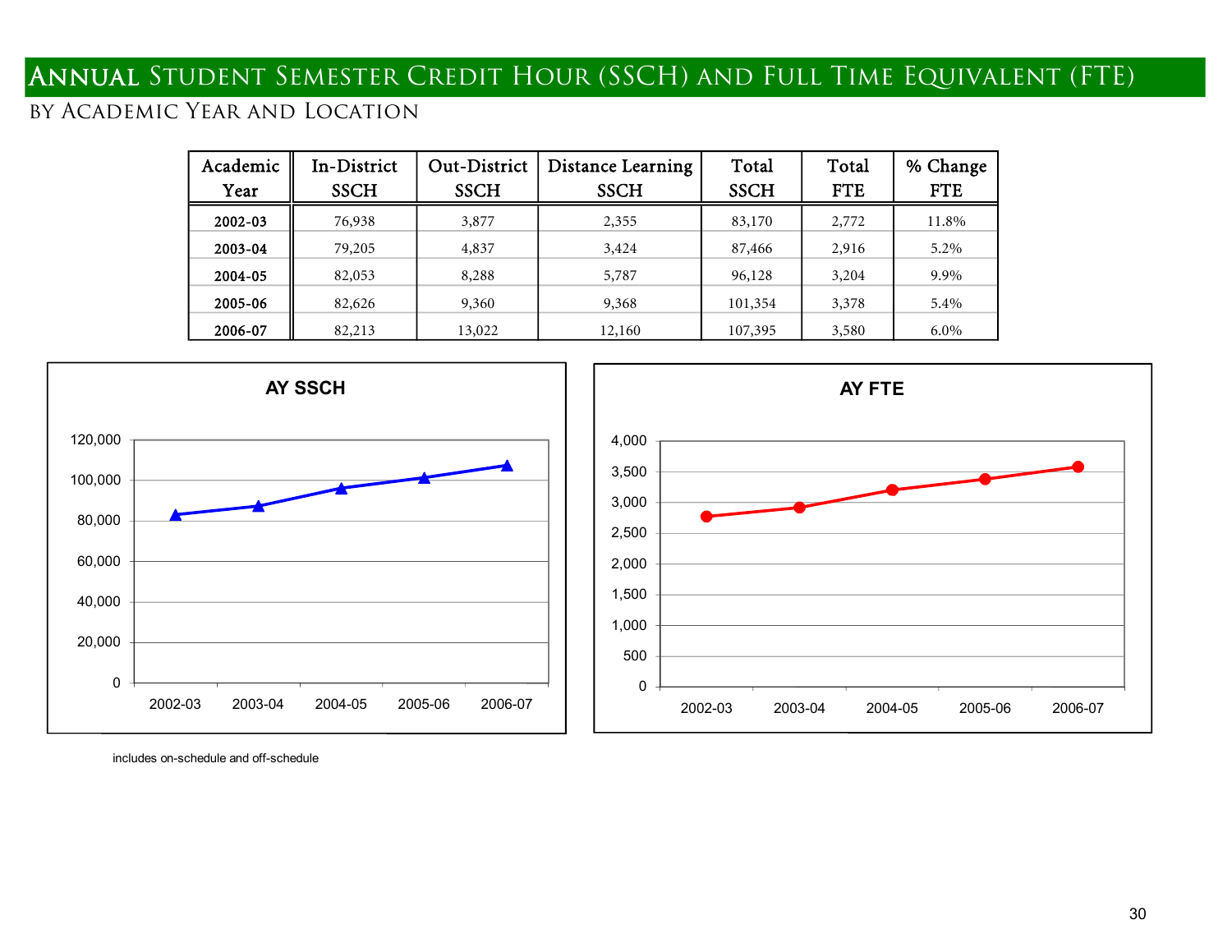# High Schools in NWACC Service Area

## Benton County High Schools

| <b>High School</b>                               | 2004<br>Grads | Attended<br><b>NWACC</b><br>Fall 2004 | $%$ at<br><b>NWACC</b><br><b>Fall 2004</b> | 2005<br>Grads | Attended<br><b>NWACC</b><br><b>Fall 2005</b> | $%$ at<br><b>NWACC</b><br>Fall 2005 | 2006<br>Grads | Attended<br><b>NWACC</b><br>Fall 2006 | $%$ at<br><b>NWACC</b><br>Fall 2006 | 2007<br>Grads | Attended<br><b>NWACC</b><br>Fall 2007 | $%$ at<br><b>NWACC</b><br>Fall 2007 |
|--------------------------------------------------|---------------|---------------------------------------|--------------------------------------------|---------------|----------------------------------------------|-------------------------------------|---------------|---------------------------------------|-------------------------------------|---------------|---------------------------------------|-------------------------------------|
| Bentonville                                      | 399           | 90                                    | 22.56%                                     | 433           | 94                                           | 21.71%                              | 400           | 96                                    | 24.00%                              | 512           | 104                                   | 20.31%                              |
| Decatur                                          | 29            | 6                                     | 20.69%                                     | 32            | 6                                            | 18.75%                              | 40            | $\overline{4}$                        | 10.00%                              | 41            | 5                                     | 12.20%                              |
| Gentry                                           | 89            | 13                                    | 14.61%                                     | 91            | 15                                           | 16.48%                              | 86            | 12                                    | 13.95%                              | 79            | 10                                    | 12.66%                              |
| Gravette                                         | 78            | 8                                     | 10.26%                                     | 79            | 17                                           | 21.52%                              | 90            | 16                                    | 17.78%                              | 102           | 14                                    | 13.73%                              |
| Pea Ridge                                        | 70            | 11                                    | 15.71%                                     | 87            | 12                                           | 13.79%                              | 79            | 13                                    | 16.46%                              | 83            | 17                                    | 20.48%                              |
| Rogers                                           | 699           | 136                                   | 19.46%                                     | 643           | 134                                          | 20.84%                              | 691           | 147                                   | 21.27%                              | 700           | 161                                   | 23.00%                              |
| Siloam Springs                                   | 207           | 23                                    | 11.11%                                     | 185           | 23                                           | 12.43%                              | 224           | 25                                    | 11.16%                              | 239           | 40                                    | 16.74%                              |
| <b>Totals from Benton</b><br>County High Schools | 1,571         | 287                                   | 18.27%                                     | 1,550         | 301                                          | 19.42%                              | 1,610         | 313                                   | 19.44%                              | 1,756         | 351                                   | 19.99%                              |

| <b>Washington County High Schools</b>                   |               |                                       |                                            |                          |                                       |                                     |               |                                       |                                     |               |                                       |                                     |  |
|---------------------------------------------------------|---------------|---------------------------------------|--------------------------------------------|--------------------------|---------------------------------------|-------------------------------------|---------------|---------------------------------------|-------------------------------------|---------------|---------------------------------------|-------------------------------------|--|
| <b>High School</b>                                      | 2004<br>Grads | Attended<br><b>NWACC</b><br>Fall 2004 | $%$ at<br><b>NWACC</b><br><b>Fall 2004</b> | 2005<br>Grads            | Attended<br><b>NWACC</b><br>Fall 2005 | $%$ at<br><b>NWACC</b><br>Fall 2005 | 2006<br>Grads | Attended<br><b>NWACC</b><br>Fall 2006 | $%$ at<br><b>NWACC</b><br>Fall 2006 | 2007<br>Grads | Attended<br><b>NWACC</b><br>Fall 2007 | $%$ at<br><b>NWACC</b><br>Fall 2007 |  |
| Elkins                                                  | 54            | 8                                     | 14.81%                                     | 62                       | 4                                     | 6.45%                               | 62            | $\overline{0}$                        | 0.00%                               | 58            | 11                                    | 18.97%                              |  |
| Farmington                                              | 96            | 11                                    | 11.46%                                     | 113                      | 13                                    | 11.50%                              | 108           | 18                                    | 16.67%                              | 124           | 18                                    | 14.52%                              |  |
| Fayetteville*                                           | 534           | 46                                    | 8.61%                                      | 532                      | 51                                    | 9.59%                               | 546           | 43                                    | 7.88%                               | 538           | 58                                    | 10.78%                              |  |
| Greenland                                               | 67            | 11                                    | 16.42%                                     | 76                       | 6                                     | 7.89%                               | 57            | 16                                    | 28.07%                              | 71            | 10                                    | 14.08%                              |  |
| Lincoln                                                 | 68            | 3                                     | 4.41%                                      | 74                       | 9                                     | 12.16%                              | 65            | 6                                     | 9.23%                               | 95            | 8                                     | 8.42%                               |  |
| Regional Tech Ctr***                                    |               |                                       |                                            |                          |                                       |                                     |               | 4                                     |                                     |               | $\overline{2}$                        |                                     |  |
| Prairie Grove                                           | 90            | $\overline{7}$                        | 7.78%                                      | 88                       | 10                                    | 11.36%                              | 88            | 9                                     | 10.23%                              | 120           | 14                                    | 11.67%                              |  |
| Springdale Har-Ber***                                   |               |                                       |                                            |                          |                                       |                                     | 47            | 11                                    | 23.40%                              | 158           | 34                                    | 21.52%                              |  |
| Springdale High                                         | 694           | 127                                   | 18.30%                                     | 623                      | 134                                   | 21.51%                              | 665           | 116                                   | 17.44%                              | 655           | 124                                   | 18.93%                              |  |
| West Fork                                               | 68            | 3                                     | 4.41%                                      | 70                       | 6                                     | 8.57%                               | 83            | 8                                     | 9.64%                               | 92            | 10                                    | 10.87%                              |  |
| Winslow**                                               | 12            | $\mathbf{0}$                          | 0.00%                                      | $\overline{\phantom{0}}$ |                                       |                                     |               |                                       |                                     |               |                                       |                                     |  |
| Totals from<br><b>Washington County</b><br>High Schools | 1,683         | 216                                   | 12.83%                                     | 1,638                    | 233                                   | 14.22%                              | 1,721         | 231                                   | 13.42%                              | 1,911         | 289                                   | 15.12%                              |  |

Source: Telephone poll of High Schools and ADHE database

\*\*Merged with Greenland 2005

\*\*\*Began 2005-06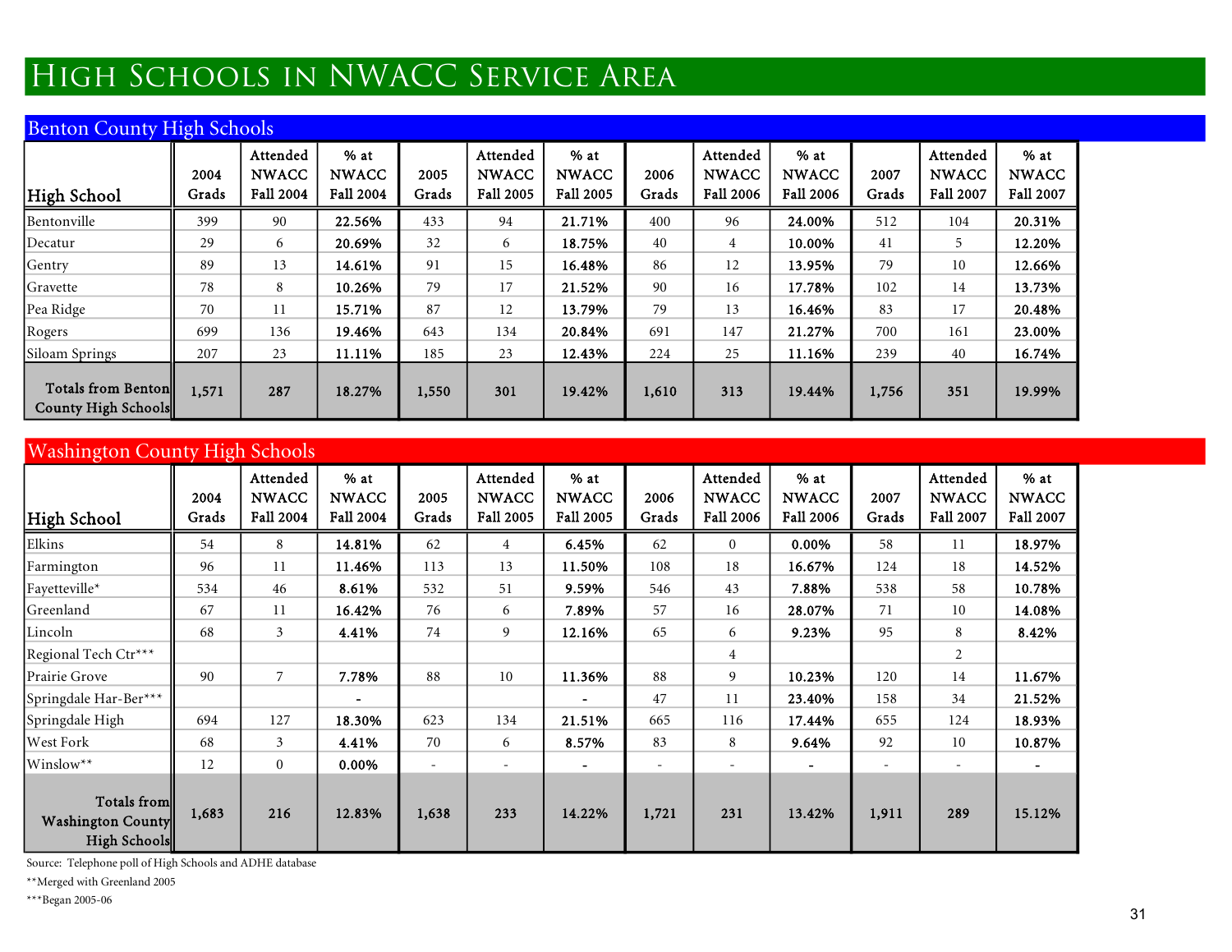# **STEP AHEAD**

NWACC works as a partner with local high schools to offer students the opportunity to take college credit courses and experience the rigors of college study in their own schools prior to graduation.

| HEADCOUNT BY HIGH SCHOOL       |           |             |                  |                          |                  |                |                  |                          |  |  |  |  |  |
|--------------------------------|-----------|-------------|------------------|--------------------------|------------------|----------------|------------------|--------------------------|--|--|--|--|--|
| School                         | Fall 2004 | Spring 2005 | <b>Fall 2005</b> | Spring 2006              | <b>Fall 2006</b> | Spring 2007    | <b>Fall 2007</b> | % Growth Fall 2004-07    |  |  |  |  |  |
| Ambassadors for Christ Academy |           |             |                  |                          | 9                |                | -11              |                          |  |  |  |  |  |
| Bentonville                    | 79        | 73          | 133              | 109                      | 109              | 105            | 125              | 58%                      |  |  |  |  |  |
| Fayetteville East              | 38        | 43          | $\boldsymbol{0}$ | $\overline{0}$           | $\Omega$         | $\Omega$       | $\Omega$         | $\overline{\phantom{a}}$ |  |  |  |  |  |
| Gentry                         |           |             |                  | 4                        | 11               | 12             | 27               | $\sim$                   |  |  |  |  |  |
| Gravette                       | 25        | 24          | 25               | 24                       | 33               | 31             | 20               | $-20%$                   |  |  |  |  |  |
| Lincoln                        | 35        | 33          | 34               | 31                       | 38               | 27             | 34               | $-3\%$                   |  |  |  |  |  |
| Pea Ridge                      |           |             |                  | 10                       | 10               | 10             | 19               | $\overline{\phantom{a}}$ |  |  |  |  |  |
| Prairie Grove                  |           |             |                  |                          | 8                | 8              | 9                | $\overline{\phantom{a}}$ |  |  |  |  |  |
| Rogers                         | 115       | 115         | 129              | 117                      | 118              | 121            | 143              | 24%                      |  |  |  |  |  |
| RTC/Fayetteville West          | 22        | 23          | 85               | 66                       | $0^*$            | $\Omega$       | $\Omega$         | $-100\%$                 |  |  |  |  |  |
| Shiloh Christian               | 48        | 48          | 18               | 24                       | 66               | 65             | 73               | 52%                      |  |  |  |  |  |
| Siloam Springs                 |           |             |                  | $\overline{\phantom{a}}$ | 8                | $\overline{7}$ | 31               | $\overline{\phantom{a}}$ |  |  |  |  |  |
| Springdale                     | 107       | 99          | 108              | 103                      | 105              | 103            | 28               | $-74%$                   |  |  |  |  |  |
| Springdale Har-Ber             |           |             | 5                |                          | 31               | 27             | 50               |                          |  |  |  |  |  |
| <b>TOTAL</b>                   | 469       | 458         | 537              | 495                      | 546              | 524            | 570              | 22%                      |  |  |  |  |  |

## STUDENT SEMESTER CREDIT HOURS/SECTIONS BY HIGH SCHOOL

|                                |             | <b>Fall 2004</b> |       | Spring 2005    |             | <b>Fall 2005</b> |             | Spring 2006    |                | Fall 2006      |             | Spring 2007    |             | Fall 2007 | % Growth Fall 2004-07    |
|--------------------------------|-------------|------------------|-------|----------------|-------------|------------------|-------------|----------------|----------------|----------------|-------------|----------------|-------------|-----------|--------------------------|
|                                |             | # of             |       | # of           |             | # of             |             | # of           |                | # of           |             | # of           |             | # of      |                          |
| School                         | <b>SSCH</b> | Sections         |       | SSCH Sections  | <b>SSCH</b> | Sections         | <b>SSCH</b> | Sections       | <b>SSCH</b>    | Sections       | <b>SSCH</b> | Sections       | <b>SSCH</b> | Sections  | <b>SSCH</b>              |
| Ambassadors for Christ Academy |             |                  |       |                |             |                  |             |                | 33             | $\overline{2}$ | 24          |                | 33          | 2         |                          |
| Bentonville                    | 326         | $\overline{4}$   | 228   | 4              | 578         | $\overline{7}$   | 381         | 7              | 488            | 6              | 399         | 6              | 587         | 7         | 80%                      |
| Fayetteville E.                | 189         | 3                | 126   | 3              | $\Omega$    | $\theta$         | $\Omega$    | $\overline{0}$ | $\Omega$       | $\overline{0}$ | $\Omega$    | $\Omega$       | $\Omega$    | $\Omega$  |                          |
| RTC/Fayetteville W.            | 160         | 7                | 123   | 3              | 339         | 8                | 425         |                | $\overline{0}$ | $\overline{0}$ | $\Omega$    | $\Omega$       | $\theta$    | $\Omega$  | $\overline{\phantom{a}}$ |
| Gentry                         |             |                  | 72    |                | 66          |                  | 12          | 1              | 33             |                | 33          |                | 124         | 3         |                          |
| Gravette                       | 102         | 3                | 36    |                |             | $\mathbf{0}$     | 72          | $\mathbf{1}$   | 96             |                | 93          |                | 60          |           | $-41%$                   |
| Lincoln                        | 190         | 3                | 156   | 3              | 178         | $\mathfrak{Z}$   | 136         | 3              | 168            | $\overline{4}$ | 105         | 3              | 121         | 3         | $-36\%$                  |
| Pea Ridge                      |             |                  |       |                |             |                  | 30          | $\mathbf{1}$   | 30             |                | 30          |                | 57          |           |                          |
| Prairie Grove                  |             |                  |       |                |             |                  |             |                | 24             |                | 24          |                | 30          |           |                          |
| Rogers                         | 521         | 8                | 449   | $\overline{7}$ | 579         | 6                | 483         | 10             | 538            | 6              | 485         | 7              | 670         | 8         | 29%                      |
| Shiloh Christian               | 164         | 2                | 168   | 4              | 72          | $\overline{4}$   | 81          | $\overline{4}$ | 308            | 2              | 276         | 3              | 353         | 5         | 115%                     |
| Siloam Springs                 |             |                  |       |                |             |                  |             | <b>.</b>       | 24             |                | 21          |                | 123         | 2         |                          |
| Springdale                     | 446         | 6                | 372   | 5              | 488         | 5                | 384         | 6              | 496            | 5              | 402         | 5              | 135         | 2         | $-70%$                   |
| Springdale Har-Ber             |             |                  |       |                | 20          | 2                | 28          | $\overline{2}$ | 127            | 2              | 99          | $\overline{2}$ | 217         | 3         |                          |
| <b>TOTAL</b>                   | 2,098       | 36               | 1,730 | 31             | 2,320       | 36               | 2,032       | 36             | 2,365          | 32             | 1,991       | 32             | 2,510       | 38        | 20%                      |

\*Students attending RTC are coded as 'concurrent' students and not Step Ahead beginning Fall 2006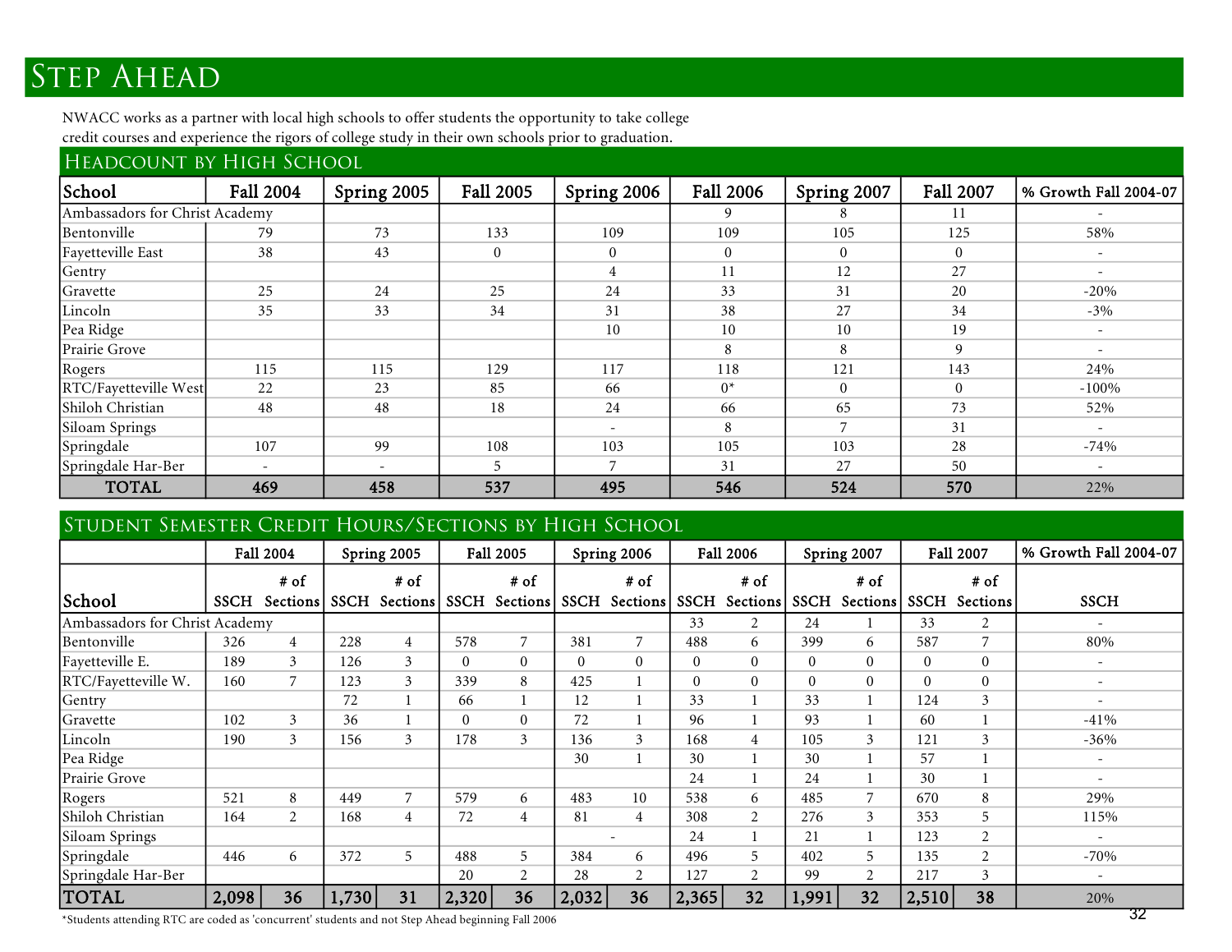## First Time Freshmen\* Requiring Remediated Course Work

|                                               |       | Fall 2003 |       | <b>Fall 2004</b> | <b>Fall 2005</b> |       | <b>Fall 2006</b> |       | <b>Fall 2007</b> |       |
|-----------------------------------------------|-------|-----------|-------|------------------|------------------|-------|------------------|-------|------------------|-------|
| Number of First-time Students-NWACC           | 996   |           | 1,063 |                  | 1,029            |       | 1,051            |       | 1,299            |       |
| Number of First-time Students - all AR 2-year | 9,282 |           | 9,155 |                  | 8,911            |       | 8,497            |       | n/a              |       |
| <b>MATH</b>                                   |       |           |       |                  |                  |       |                  |       |                  |       |
| **Number Required Remediation-NWACC           | 753   | 75.6%     | 802   | 75.4%            | 748              | 72.7% | 765              | 72.8% | 921              | 70.9% |
| All AR 2-year                                 | 4,710 | 67.5%     | 4,695 | 70.8%            | 4,597            | 70.5% | 4,256            | 68.0% | n/a              | n/a   |
| <b>ENGLISH</b>                                |       |           |       |                  |                  |       |                  |       |                  |       |
| **Number Required Remediation-NWACC           | 483   | 48.5%     | 486   | 45.7%            | 458              | 44.5% | 479              | 45.6% | 526              | 40.5% |
| All AR 2-year                                 | 3,696 | 52.9%     | 3,455 | 52.1%            | 3,315            | 50.9% | 3,122            | 49.8% | n/a              | n/a   |
| <b>READING</b>                                |       |           |       |                  |                  |       |                  |       |                  |       |
| **Number Required Remediation-NWACC           | 361   | 36.2%     | 393   | 37.0%            | 381              | 37.0% | 423              | 40.2% | 436              | 33.6% |
| All AR 2-year                                 | 3,279 | 47.0%     | 3,040 | 45.9%            | 2,958            | 45.4% | 2,858            | 45.6% | n/a              | n/a   |



\*First time Freshmen are students who have never attended college before - not all were tested.

\*NOTE: In 2003 numbers were revised due to WestArk becoming 4-year institution

\*\*The number of first-time students who took and did not meet the Freshmen Assessment and Placement Standards

(ACT 1052) on the ACT, SAT, ASSET, COMPASS exams established by the Arkansas Higher Education Coordinating Board and have been assigned to remediation.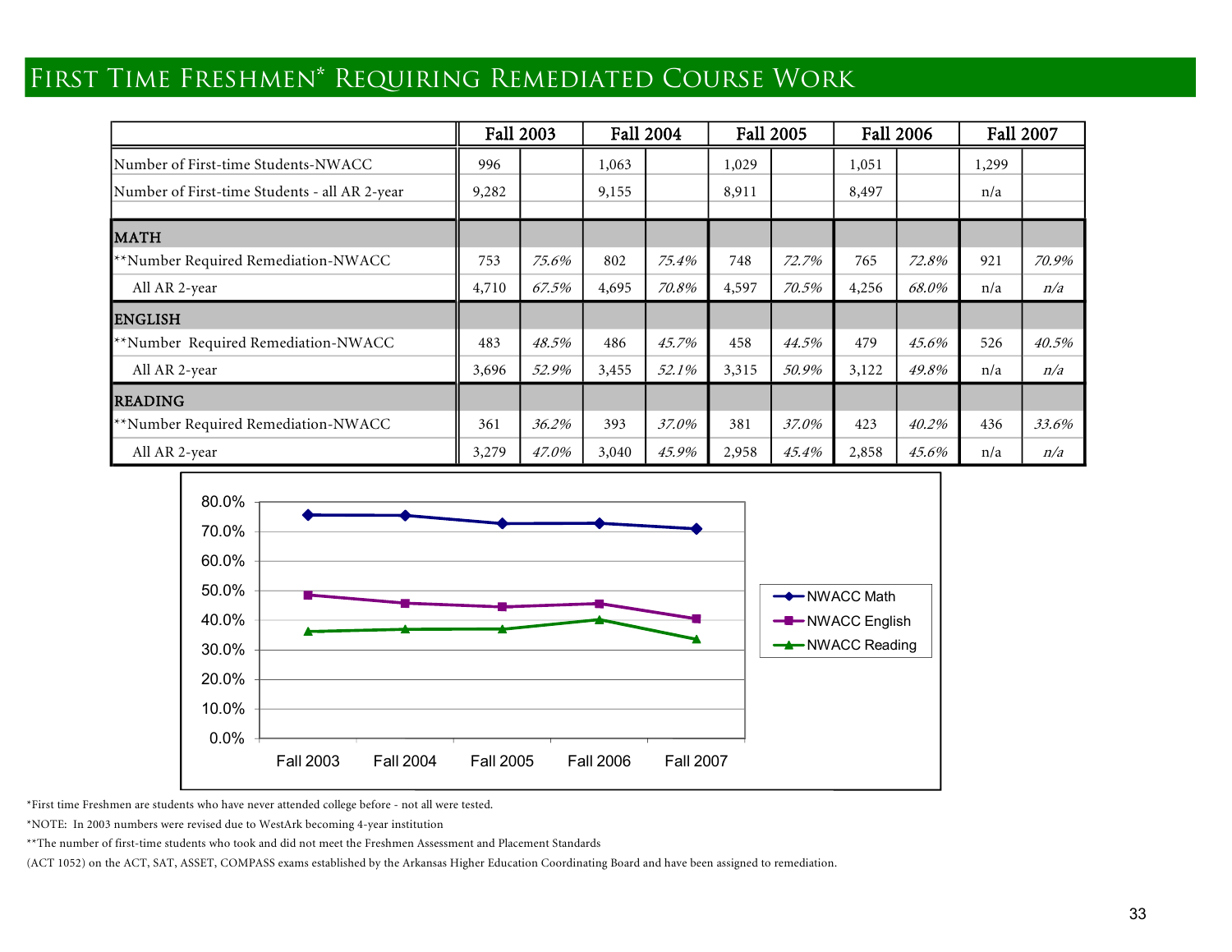# Average ACT Composite Scores

|                                      |                                      |              |          |          |               |                | <b>Total First-time</b> | Average ACT | Arkansas State | US Average for |  |  |
|--------------------------------------|--------------------------------------|--------------|----------|----------|---------------|----------------|-------------------------|-------------|----------------|----------------|--|--|
|                                      | <b>ACT Composite Score Intervals</b> |              |          |          | Freshmen with | Composite      | Average for             | High School |                |                |  |  |
| Fall Term                            | 1 to 6                               | 7 to 12      | 13 to 18 | 19 to 24 | 25 to 30      | 31 to 36       | <b>ACT Scores</b>       | Score       | High School    | Students       |  |  |
| NWACC Scores for First-Time Freshmen |                                      |              |          |          |               |                |                         |             |                |                |  |  |
| 2003                                 | $\Omega$                             | 4            | 239      | 290      | 44            | $\overline{0}$ | 577                     | 19.4        | 20.3           | 20.8           |  |  |
| 2004                                 | $\Omega$                             |              | 221      | 295      | 52            |                | 572                     | 19.7        | 20.1           | 20.9           |  |  |
| 2005                                 | $\Omega$                             |              | 194      | 305      | 50            | $\overline{0}$ | 554                     | 19.9        | 20.3           | 20.9           |  |  |
| 2006                                 | $\Omega$                             | 4            | 221      | 305      | 55            |                | 586                     | 19.8        | 20.6           | 21.1           |  |  |
| 2007                                 | $\Omega$                             | <sub>b</sub> | 221      | 386      | 76            |                | 691                     | 20.2        | 20.5           | 21.2           |  |  |

|      | Arkansas Two-Year Colleges Scores for First-Time Freshmen |    |      |      |     |  |       |      |  |  |  |  |
|------|-----------------------------------------------------------|----|------|------|-----|--|-------|------|--|--|--|--|
| 2003 | $\mathbf{0}$                                              | 66 | 1414 | 1690 | 236 |  | 3,411 | 19.1 |  |  |  |  |
| 2004 |                                                           | 66 | 1370 | 1584 | 240 |  | 3,266 | 19.2 |  |  |  |  |
| 2005 | $\theta$                                                  | 55 | 1182 | 1547 | 253 |  | 3,041 | 19.4 |  |  |  |  |
| 2006 | 34                                                        | 58 | 1097 | 1566 | 263 |  | 3,023 | 19.4 |  |  |  |  |

Average composite scores for Arkansas and U.S. provided by ACT and is based on all students taking the ACT exam.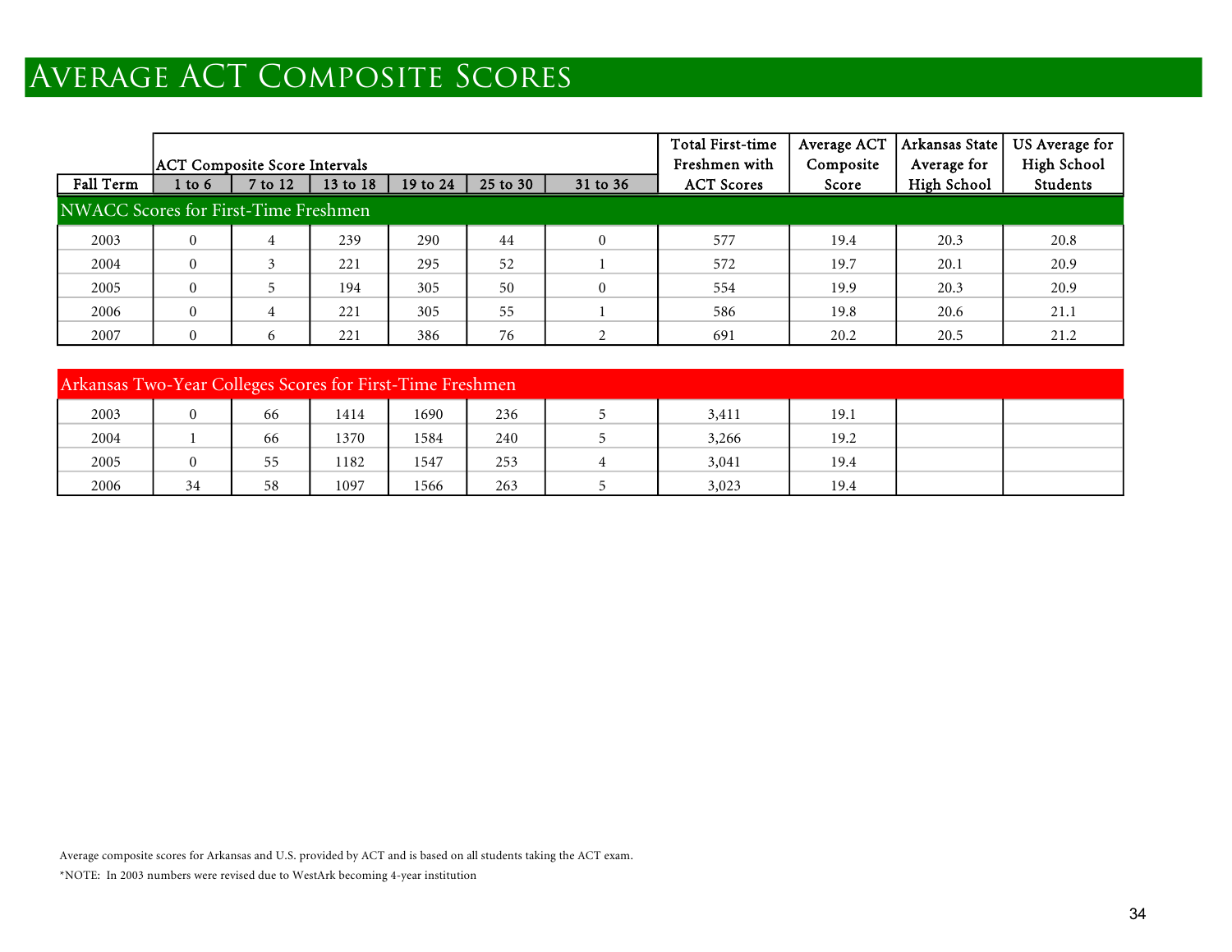## RETENTION RATES FOR FULL-TIME, FIRST-TIME FRESHMAN

### Historical Retention Rates for Full-Time, First-Time Freshman

|              |                              | Fall to Fall Retention After: |                   |                                        |           |       |                 |                       |           |       |                 |                       |           |          |                 |                            |      |           |                  |                       |           |
|--------------|------------------------------|-------------------------------|-------------------|----------------------------------------|-----------|-------|-----------------|-----------------------|-----------|-------|-----------------|-----------------------|-----------|----------|-----------------|----------------------------|------|-----------|------------------|-----------------------|-----------|
|              |                              |                               | <b>First Year</b> |                                        |           |       | Second Year     |                       |           |       |                 | Third Year            |           |          |                 | Fourth Year                |      |           |                  | Fifth Year            |           |
| Fall         | $Co-$<br>hort<br><b>Size</b> | Native                        | Transfer          | % First<br>Year<br>Retention           | %<br>Grad |       | Native Transfer | % Annual<br>Retention | %<br>Grad |       | Native Transfer | % Annual<br>Retention | %<br>Grad |          | Native Transfer | % Annual<br>Retention Grad | %    |           | Nativel Transfer | % Annual<br>Retention | %<br>Grad |
| <b>NWACC</b> |                              |                               |                   |                                        |           |       |                 |                       |           |       |                 |                       |           |          |                 |                            |      |           |                  |                       |           |
| 1999         | 335                          | 54.3%                         | 5.4%              | 59.7%                                  | 0.6       | 28.1% | 12.2%           | 40.3%                 | 4.8       | 16.7% | 14.6%           | 31.3%                 | 11.0      | 10.4%    | 13.7%           | 24.2%                      | 14.0 | 8.7%      | 9.0%             | 17.7%                 | 19.8      |
| 2000         | 375                          | 57.3%                         | 4.3%              | 61.6%                                  | 0.5       | 37.9% | 7.2%            | 45.1%                 | 3.5       | 18.1% | 10.7%           | 28.8%                 | 10.1      | $10.0\%$ | 11.9%           | 22.0%                      |      | 14.6 6.9% | 9.3%             | 16.3%                 | 19.2      |
| 2001         | 433                          | 56.4%                         | 6.2%              | 62.6%                                  | 0.0       | 31.2% | 15.7%           | 46.9%                 | 3.9       | 19.3% | 17.2%           | 36.4%                 | 8.8       | 9.7%     | 17.1%           | 26.8%                      | 13.4 | 6.2%      | 9.7%             | 15.9%                 | 21.0      |
| 2002         | 411                          | 56.9%                         | 4.4%              | 61.3%                                  | 0.5       | 32.9% | 10.7%           | 43.7%                 | 1.7       | 16.6% | 13.9%           | 30.5%                 | 5.4       | 12.4%    | 12.4%           | 24.9%                      | 9.5  |           |                  |                       |           |
| 2003         | 465                          | 58.3%                         | 6.0%              | 64.3%                                  | 0.0       | 36.3% | 12.5%           | 48.8%                 | 1.1       | 20.9% | 14.4%           | 35.3%                 | 7.5       |          |                 |                            |      |           |                  |                       |           |
| 2004         | 511                          | 56.6%                         | 3.6%              | 60.5%                                  | 0.4       | 33.7% | 9.0%            | 42.7%                 | 2.3       |       |                 |                       |           |          |                 |                            |      |           |                  |                       |           |
| 2005         | 516                          | 51.7%                         | 5.4%              | 57.2%                                  | 0.6       | 36.0% |                 |                       |           |       |                 |                       |           |          |                 |                            |      |           |                  |                       |           |
| 2006         | 552                          | 57.1%                         |                   |                                        |           |       |                 |                       |           |       |                 |                       |           |          |                 |                            |      |           |                  |                       |           |
| 2007         | 656                          |                               |                   |                                        |           |       |                 |                       |           |       |                 |                       |           |          |                 |                            |      |           |                  |                       |           |
|              |                              |                               |                   | All Arkansas Public Two-Year Colleges* |           |       |                 |                       |           |       |                 |                       |           |          |                 |                            |      |           |                  |                       |           |
|              |                              | 1999 5,041 48.2%              | 5.7%              | 53.9%                                  | 3.5       | 22.8% | 9.4%            | 32.2%                 | 12.8      | 12.1% | 9.5%            | 21.6%                 | 20.5      | 6.7%     | 8.0%            | 14.7%                      | 40.1 | 5.2%      | 5.3%             | 10.5%                 | 39.9      |
|              |                              | 2000 4,688 49.2%              | 6.2%              | 55.4%                                  | 2.9       | 26.8% | 9.5%            | 36.3%                 | 9.9       | 12.3% | 10.0%           | 22.3%                 | 19.1      | 6.9%     | 8.7%            | 15.6%                      |      | 39.6 5.4% | 6.5%             | 11.9%                 | 39.9      |
|              |                              | 2001 5,336 51.4%              | 5.2%              | 56.7%                                  | 3.2       | 25.9% | 9.6%            | 35.5%                 | 12.5      | 11.9% | 10.2%           | 22.1%                 | 21.6      | 6.9%     | 8.2%            | 15.0%                      | 41.9 | 5.0%      | 5.2%             | 10.2%                 | 41.5      |
|              |                              | 2002 5,726 49.6%              | 5.7%              | 55.4%                                  | 2.9       | 26.7% | 8.6%            | 35.3%                 | 10.2      | 12.7% | 9.2%            | 21.8%                 | 19.1      | 7.4%     | 7.6%            | 15.0%                      | 39.5 |           |                  |                       |           |
|              |                              | 2003 6,107 48.0%              | 5.2%              | 53.2%                                  | 5.3       | 25.2% | 8.4%            | 33.6%                 | 12.7      | 12.4% | 8.1%            | 20.5%                 | 20.8      |          |                 |                            |      |           |                  |                       |           |
|              |                              | 2004 6,059 48.8%              | 5.2%              | 54.0%                                  | 4.9       | 25.7% | 8.9%            | 34.6%                 | 11.7      |       |                 |                       |           |          |                 |                            |      |           |                  |                       |           |
|              |                              | 2005 6,179 46.9%              | 5.4%              | 52.3%                                  | 4.8       |       |                 |                       |           |       |                 |                       |           |          |                 |                            |      |           |                  |                       |           |
|              | 2006 5,787                   |                               |                   |                                        |           |       |                 |                       |           |       |                 |                       |           |          |                 |                            |      |           |                  |                       |           |

\*NOTE: Numbers were revised due to WestArk becoming 4-year institution

Note: Cohorts = First-time, full-time students<br>Natives = Students continuing to enroll in original institution<br>Transfers = Students continuing to enroll in an institution other than original college/university

% Annual Retention = Proportion of the cohort that continues to be enrolled in a given year

% Graduated = Proportion of the cohort that has received a degree or certificate at original institution or at a transfer institution

Source: Report from ADHE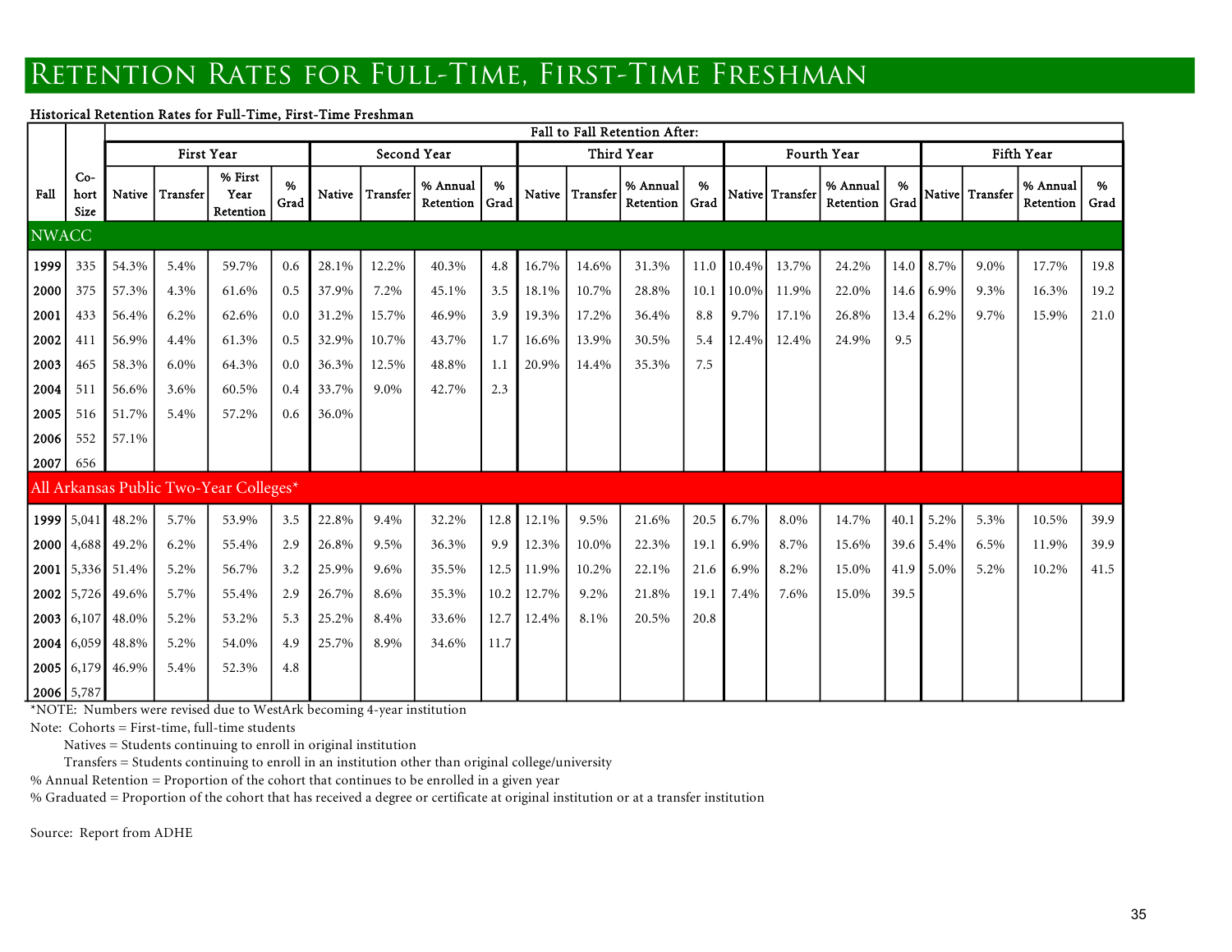# RETENTION RATES - ALL STUDENTS

| Fall | Headcount* | Returned the<br>Next Fall | % Retention | National Public 2-Year<br>College % Retention** |
|------|------------|---------------------------|-------------|-------------------------------------------------|
| 2002 | 4,003      | 1,648                     | 41.2%       | 51.8%                                           |
| 2003 | 4,229      | 1,826                     | 43.2%       | 52.8%                                           |
| 2004 | 4,462      | 1,917                     | 43.0%       | 51.6%                                           |
| 2005 | 4,617      | 1,977                     | 42.8%       | 52.5%                                           |
| 2006 | 4,744      | 2,113                     | 44.5%       | 51.6%                                           |



\*Headcount without high school students or those students that graduated in the Academic Year \*\*Source: ACT, Inc.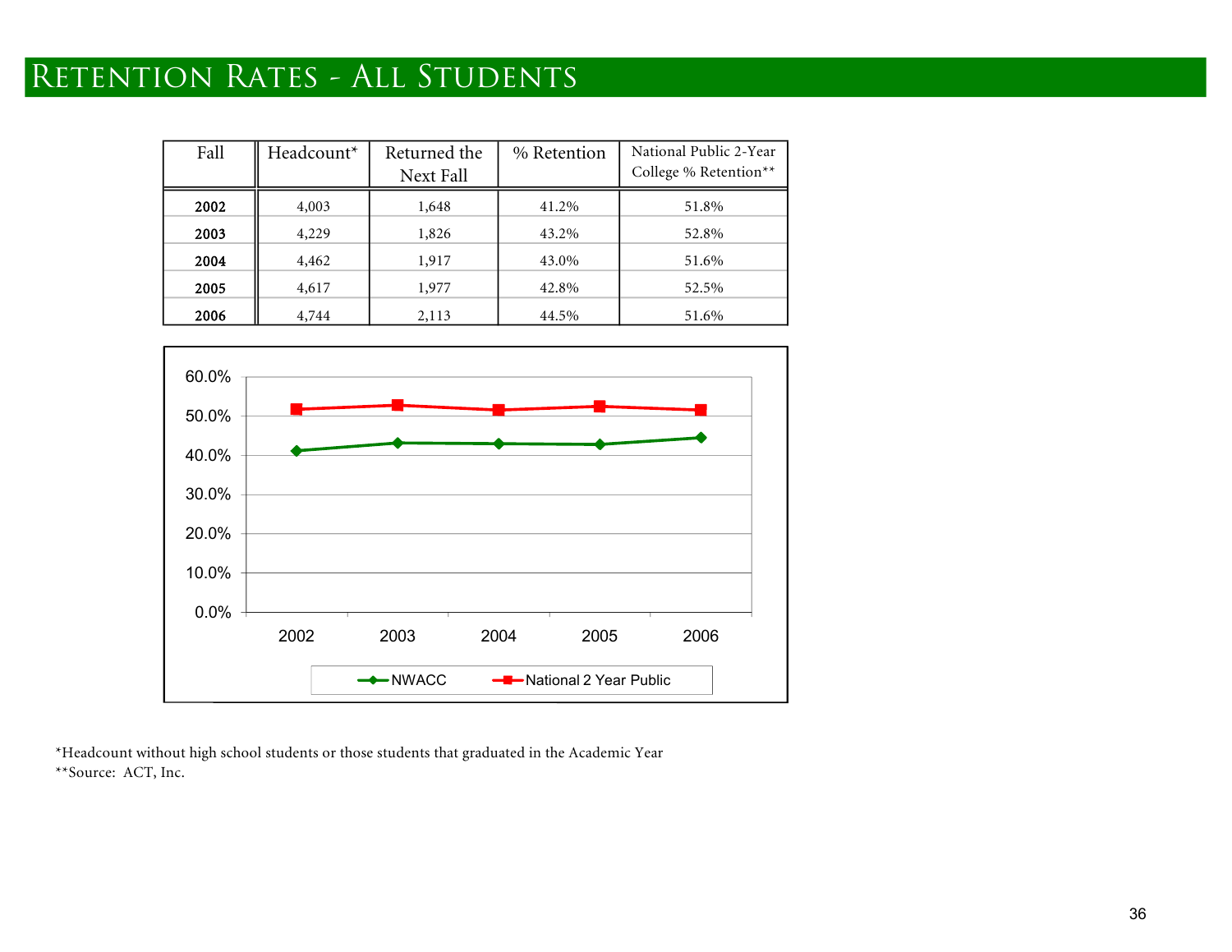# Financial Aid - By Fiscal Year

|                                       |              | <b>Students Served</b> |              |              |                             |              | Financial Aid Awarded |              |              |                     |  |  |
|---------------------------------------|--------------|------------------------|--------------|--------------|-----------------------------|--------------|-----------------------|--------------|--------------|---------------------|--|--|
|                                       | <b>FY 04</b> | <b>FY 05</b>           | <b>FY 06</b> | <b>FY 07</b> | Percent'<br><b>Increase</b> | <b>FY 04</b> | <b>FY 05</b>          | <b>FY 06</b> | <b>FY 07</b> | Percent<br>Increase |  |  |
|                                       |              |                        |              |              |                             |              |                       |              |              |                     |  |  |
| Federal and State Grants              | 1,129        | ,283                   | 1,470        | 1,620        | 10.2%                       | \$2,222,508  | \$2,648,537           | \$2,936,859  | \$3,187,384  | 8.5%                |  |  |
| State and Institutional Scholarships* | 295          | 166                    | 217          | 245          | 12.9%                       | \$226,768    | \$200,550             | \$252,558    | \$288,871    | 14.4%               |  |  |
| Work Study                            | 53           | 52                     | 61           | 69           | 13.1%                       | \$157,547    | \$157,268             | \$151,448    | \$151,597    | $0.1\%$             |  |  |
| Federal and Institutional Loans       | 622          | 909                    | 1190         | 1291         | 8.5%                        | \$2,033,654  | \$4,088,933           | \$5,785,067  | \$6,040,998  | 4.4%                |  |  |
| <b>TOTALS</b>                         | 2,099        | 2,410                  | 2,938        | 3,225        | 9.8%                        | \$4,640,477  | \$7,095,288           | \$9,125,932  | \$9,668,850  | 5.9%                |  |  |

### Types of Financial Aid Available to NWACC Students

### Federal Aid Programs State Programs

Opportunity Grants (SEOG) Governor's Scholarship Work Study Second Effort Scholarship Academic Competiveness Grant

### Institutional Scholarships

President's Scholarship Academic Department Scholarships (13 departments award scholarships) Ambassadors Scholarships Cultural Scholarship Nontraditional Student Scholarship SIFE Leadership Scholarship

Pell Grants **Arkansas Academic Challenge Scholarships** Supplemental Educational **Arkansas Workforce Improvement Grant** Stafford Student Loan Law Enforcement Assistance Program (Subsidized and unsubsidized) Law Enforcement Officers Dependent Program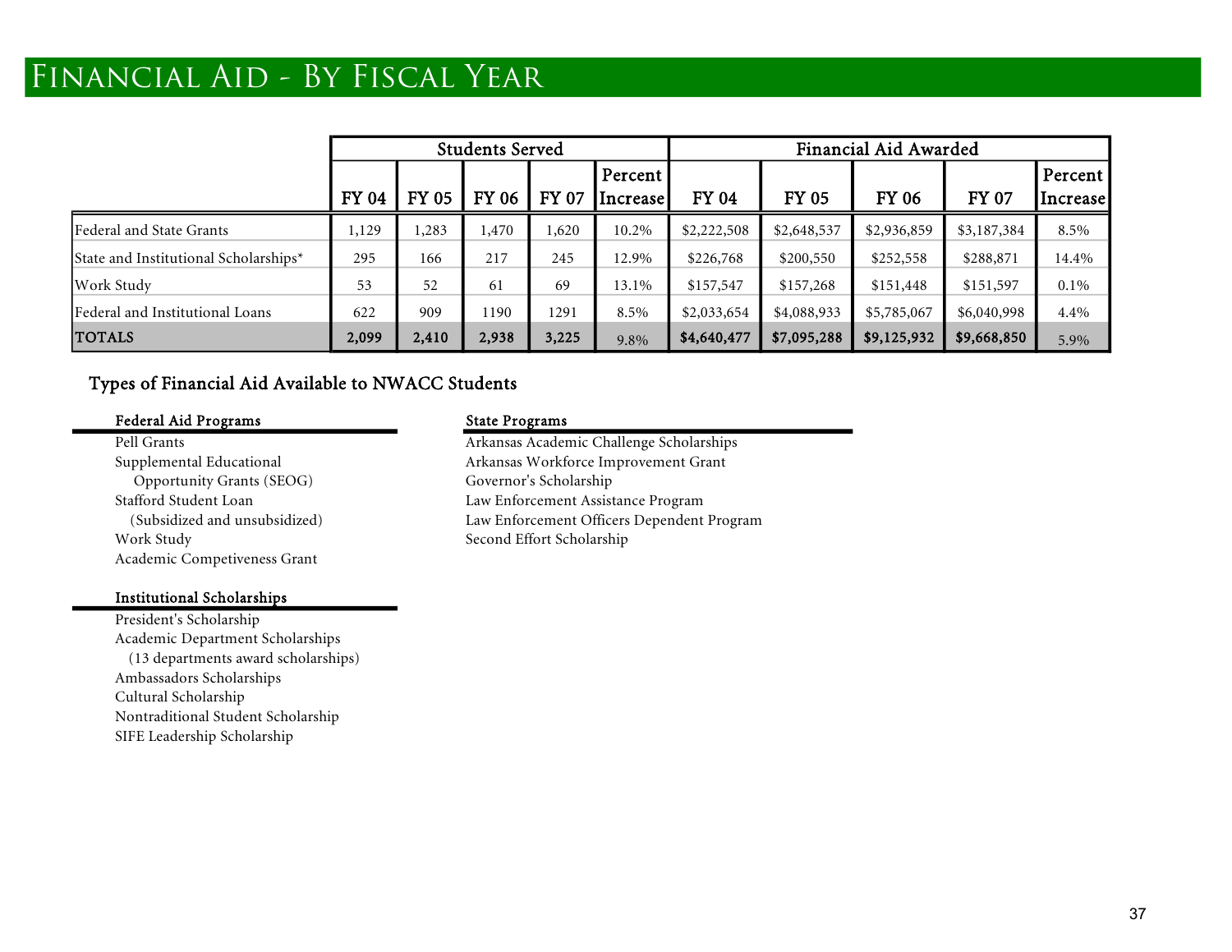# Financial Report Summary

|                                    | <b>FY04</b> | <b>FY05</b> | <b>FY06</b> | <b>FY07</b> | <b>FY08</b> |
|------------------------------------|-------------|-------------|-------------|-------------|-------------|
| Beginning Year Balance             | \$1.65      | \$2.36      | \$1.60      | \$1.77      | \$1.56      |
| <b>Budgeted Operating Revenue</b>  | \$16.5      | \$18.7      | \$21.8      | \$26.2      | \$28.1      |
| Tuition/Fees                       | \$6.7       | \$8.3       | \$10.5      | \$12.64     | \$12.22     |
| Local Tax Millage                  | \$2.6       | \$2.9       | \$3.1       | \$3.44      | \$3.90      |
| State Funds                        | \$6.5\$     | \$6.8       | \$7.8       | \$8.88      | \$10.74     |
| Other Sources                      | \$0.7       | \$0.7       | \$0.4       | \$1.27      | \$1.24      |
| <b>Budgeted Operating Expenses</b> | \$16.68     | \$19.4      | \$22.1      | \$26.23     | \$27.99     |
| Instruction                        | \$9.1       | \$9.8       | \$11.4      | \$12.88     | \$13.36     |
| Academic Support                   |             |             |             | \$2.33      | \$2.24      |
| <b>Student Services</b>            | \$2.1       | \$2.8       | \$2.8       | \$2.63      | \$2.93      |
| <b>Institutional Support</b>       | \$3.1       | \$4.9       | \$5.3       | \$4.88      | \$5.45      |
| Physical Plant                     | \$1.7       | \$1.9       | \$2.6       | \$3.02      | \$3.58      |
| Scholarships                       |             |             |             | \$0.49      | \$0.43      |
| <b>Ending Year Balance</b>         | \$1.47      | \$1.6       | \$1.3       | \$1.77      | \$1.68      |

### **Budgeted Operating Revenue**



### **Budgeted Operating Expenses**

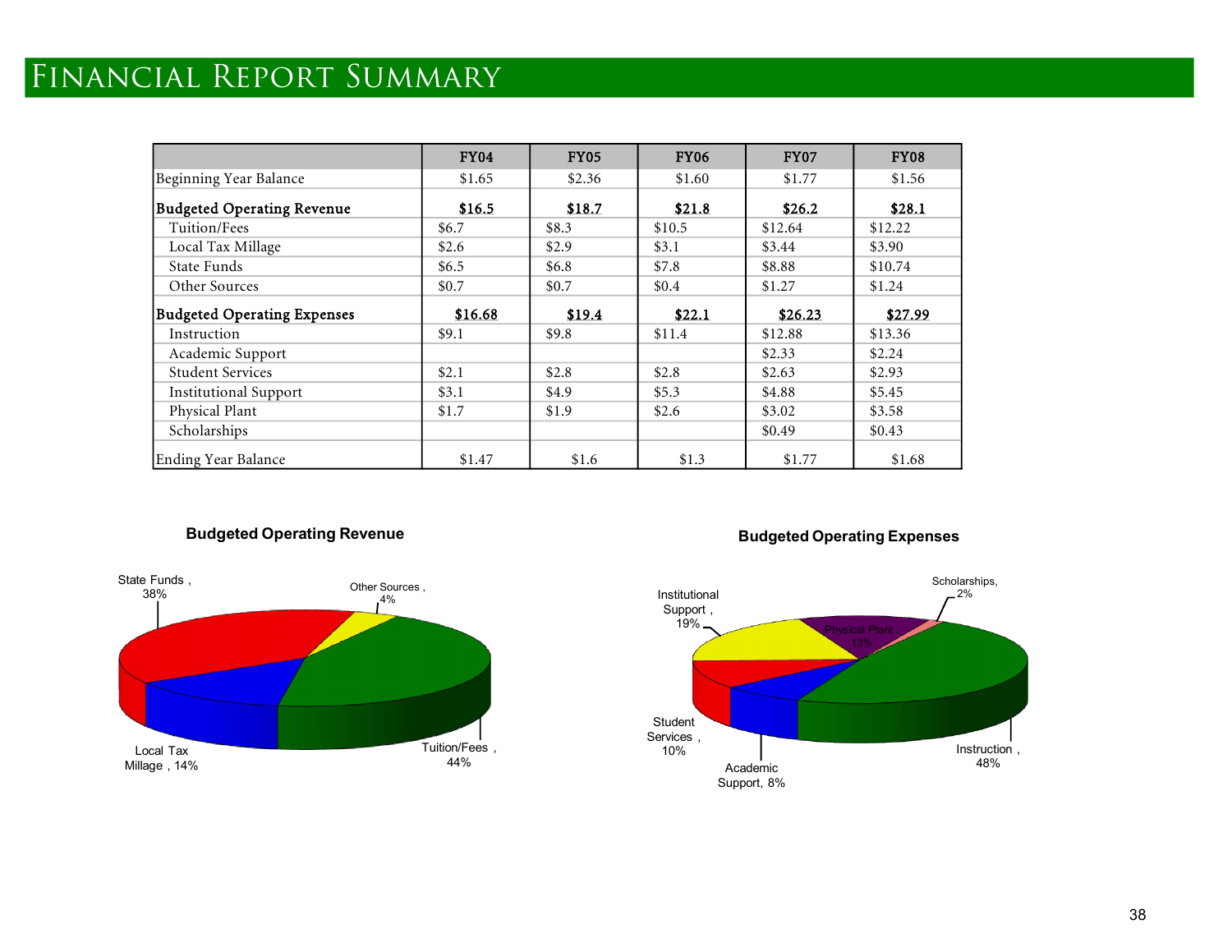\$ in millions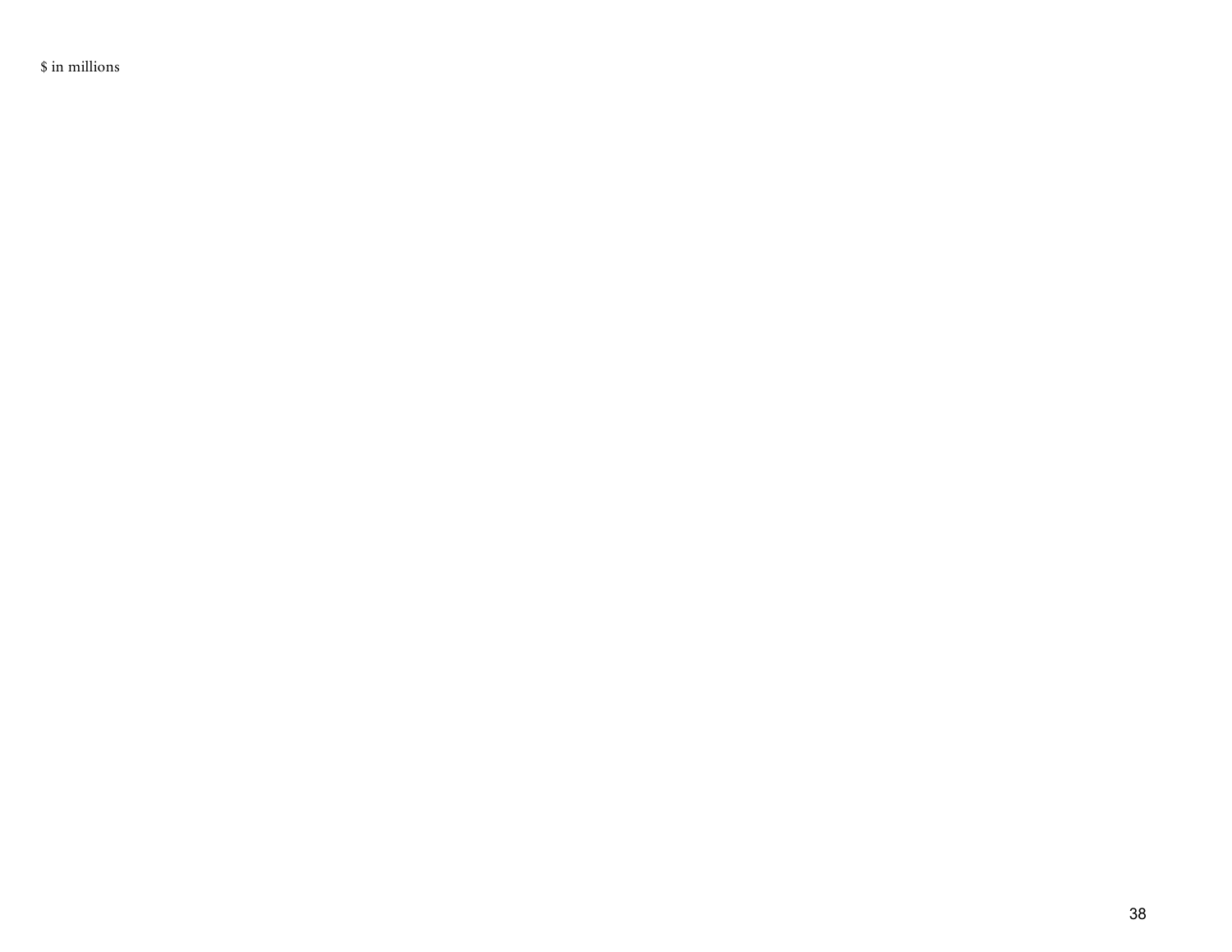# Summary of Students served

Academic Year

## Unduplicated headcounts

|          |          | Workforce   | Community | Adult     | Regional  |        |
|----------|----------|-------------|-----------|-----------|-----------|--------|
| Academic | Credit   | Development | Education | Education | Technical | Grand  |
| Year     | Students | Students    | Students  | Students  | Center    | Total  |
| 2001-02  | 6,372    | 1,911       | 3,532     | 2,491     |           | 14,306 |
| 2002-03  | 7,011    | 4,263       | 884       | 2,050     |           | 14,208 |
| 2003-04  | 7,183    | 3,633       | 1,167     | 2,139     |           | 14,122 |
| 2004-05  | 7,792    | 2,917       | 1,347     | 2,837     |           | 14,893 |
| 2005-06  | 8,217    | 2,725       | 1,404     | 2,885     |           | 15,231 |
| 2006-07  | 8,695    | 1,915       | 1,402     | 3,694     | 340       | 16,046 |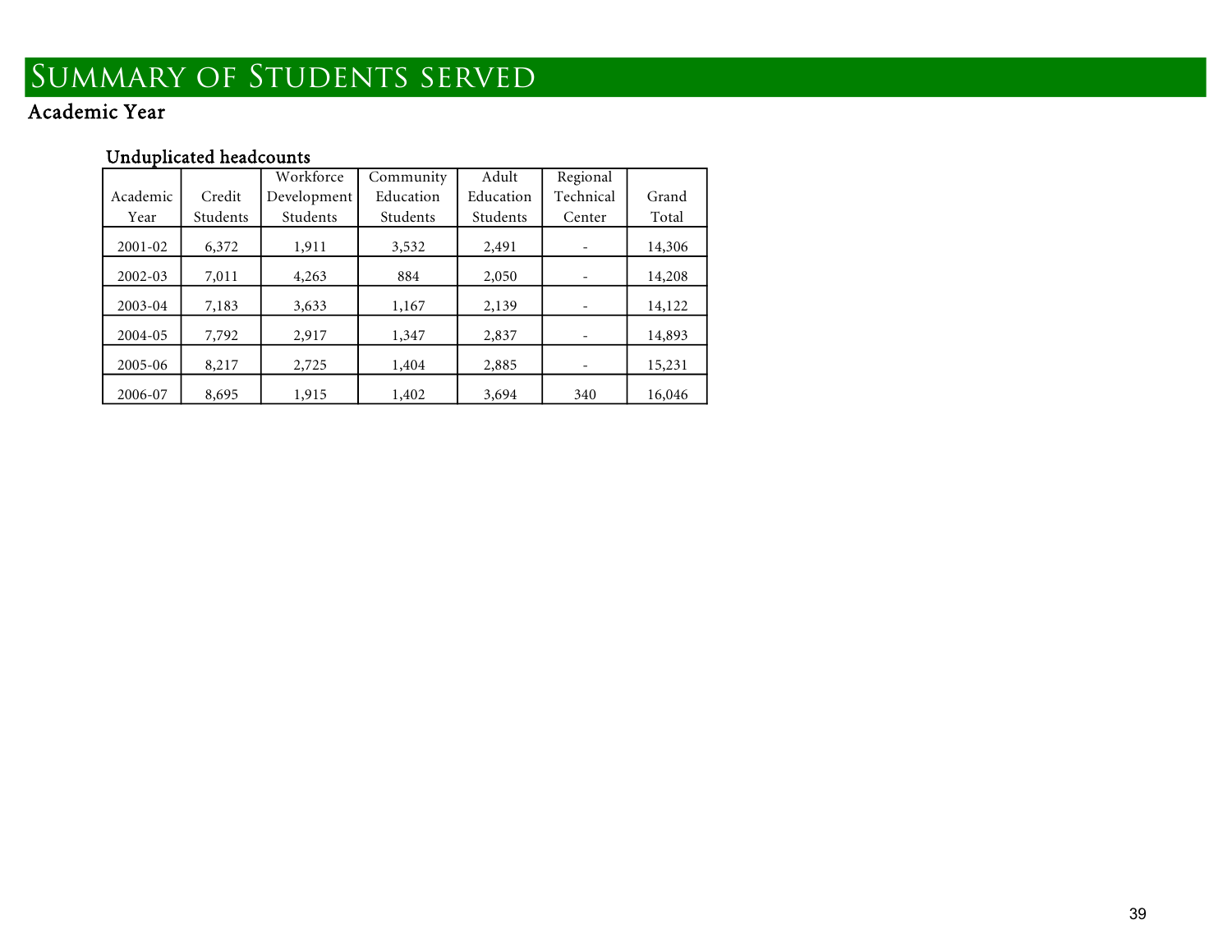## **GLOSSARY**

### Academic Year

NWACC Academic Year is July <sup>1</sup> - June 30, comprised of Summer II, Fall, Spring, Summer I semesters. ADHE

This is an acronym for the Arkansas Department of Higher Education. The ADHE has the authority to review, approve or discontinue degree programs at public colleges or universities. Census Date

The end of the eleventh day of classes in a regular term and the end of the fifth day during each summer term. CIP Code (Classification of Instructional Programs)

A numerical classification and standard terminology for secondary and postsecondary instructional programs. CIP codes are used by colleges nationally to report various instructional program data to the U.S. Department of E

<sup>A</sup> course for which both high school and college/university credit is awarded to a high school student. Continuing student

A student previously enrolled during the previous regular academic term at NWACC. Summer sessions are not considered to be a regular academic term.<br>Credit Hour

A unit of measure representing an hour (50 minutes) of instruction over a 16-week period in a semester. It is applied toward the total number of hours needed for completing the requirements of a degree, diploma, certificate, or other formal award. Enrollment

<sup>A</sup> student who is counted on a headcount basis as registered on the census date for the reporting term. Enrollment Status

A student's current attendance status in a postsecondary education institution. The following mutually exclusive categories are used: first-time entering undergraduate student, entering undergraduate transfer student, continuing student, readmitted student and high school student.<br>FICE Code

A six-digit identification code originally created by the Federal Interagency Committee on Education (FICE). It is used in IPEDS to identify institutions that are accredited at the college level by an agency recognized by

An entering freshman who has never attended any college. Includes students enrolled in the fall term who attended college for the first time in the prior summer term. Also includes students who entered with advanced standing (college credits earned before graduation from high school). Fiscal Year

A twelve-month period running from July 1st through the following June 30th.

### Full-Time Equivalent (FTE)

A statistic derived from the student credit hour (SSCH) production of an institution. The number of undergraduate FTE students for an academic term is obtained by dividing the total number of undergraduate student semester credit hours by 15. When computing an annual FTE, the student credit hours for all terms is summed and then divided by <sup>30</sup> undergraduate courses. Full-Time Student

An undergraduate student enrolled for 12 or more semester credit hours in a term. High School Student

A high school student who has not received a high school diploma or its equivalent but is enrolled in college-level courses.